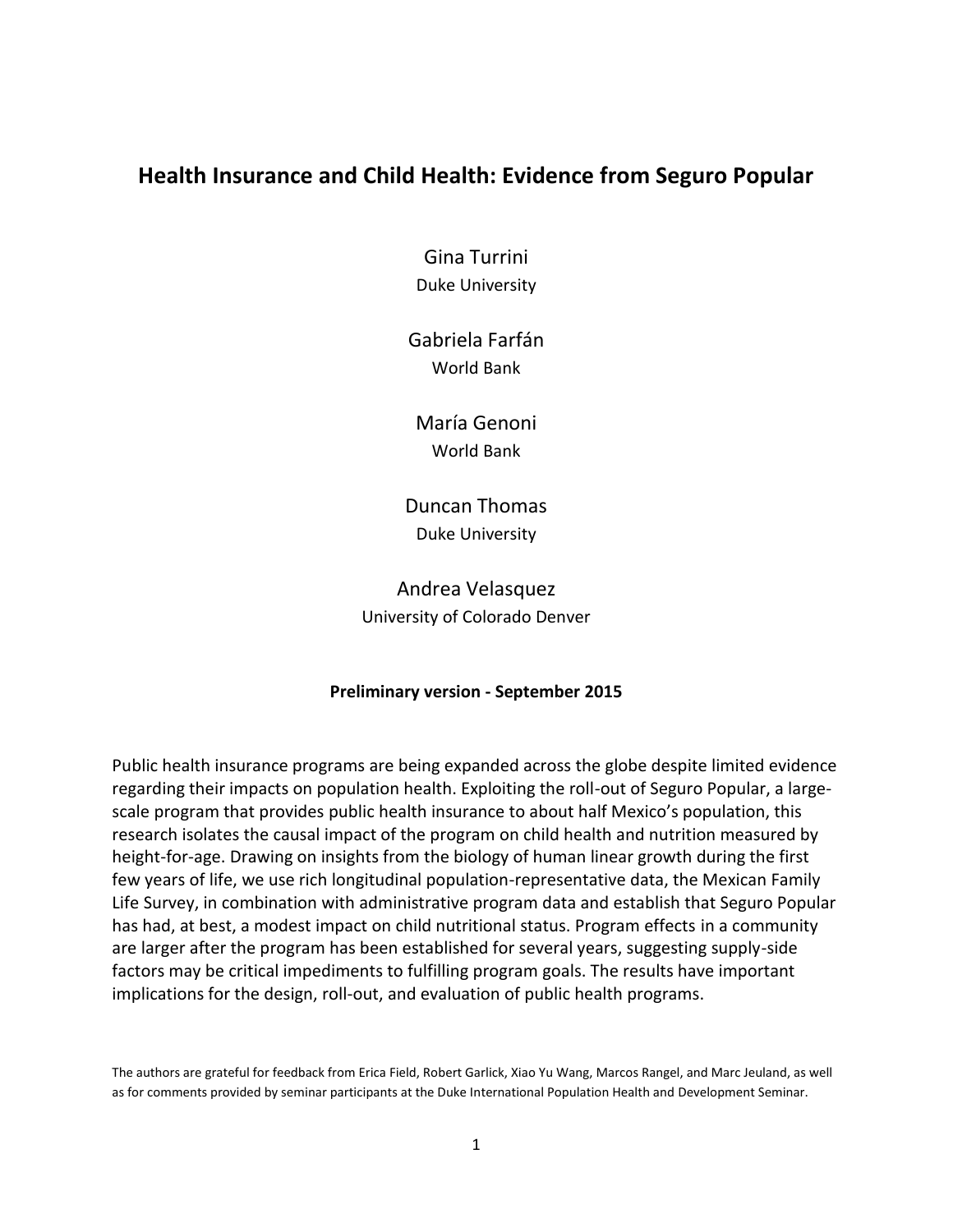#### **INTRODUCTION**

In 2002, the Mexican government began to roll out a large-scale public health insurance program, Seguro Popular, in an attempt to address inequalities in access to health care across the country. Although many countries in Latin American and elsewhere have similar programs, Seguro Popular is unusual in terms of its size and scope (Atun et al. 2015). It covers a very large number of interventions, medications, and treatments, and nearly half the population is eligible. The program is so large and required so much money, time, and investment that it took nearly a decade to implement.

This paper provides new evidence on the impact of the program on an important indicator of population health: child height given age and gender. The lessons from Mexico's Seguro Popular might well be informative for the other middle-income countries that implement similar programs. Despite this, there has been very little research on the impact of the program on health, and particularly on child health. Most of the previous research on Seguro Popular has been on the impact of the program on health insurance coverage, use of health care services, and household spending on health care. While these outcomes are significant, it is also important to measure the impact of this large public insurance program on health, particularly in a population that still faces a large burden of disease.

Child height is a useful and important measure of child health for a number of reasons. We know, for instance, that malnutrition in childhood is associated with a number of worse later life outcomes, including lower adult earnings, worse cognitive functioning, and worse adult health status (Strauss and Thomas 1995). In addition, child height has a unique feature that makes it useful for empirical estimation. The nutrition and human biology literatures have demonstrated that height is sensitive to nutritional inputs and disease insults during the first few years of life – often referred to as the critical first 1,000 days. After that point, absent a large shock to nutrition or the health environment, the child's linear growth trajectory is thought to be determined, meaning that attained stature as an adult is also largely determined. During the critical early period, child height can be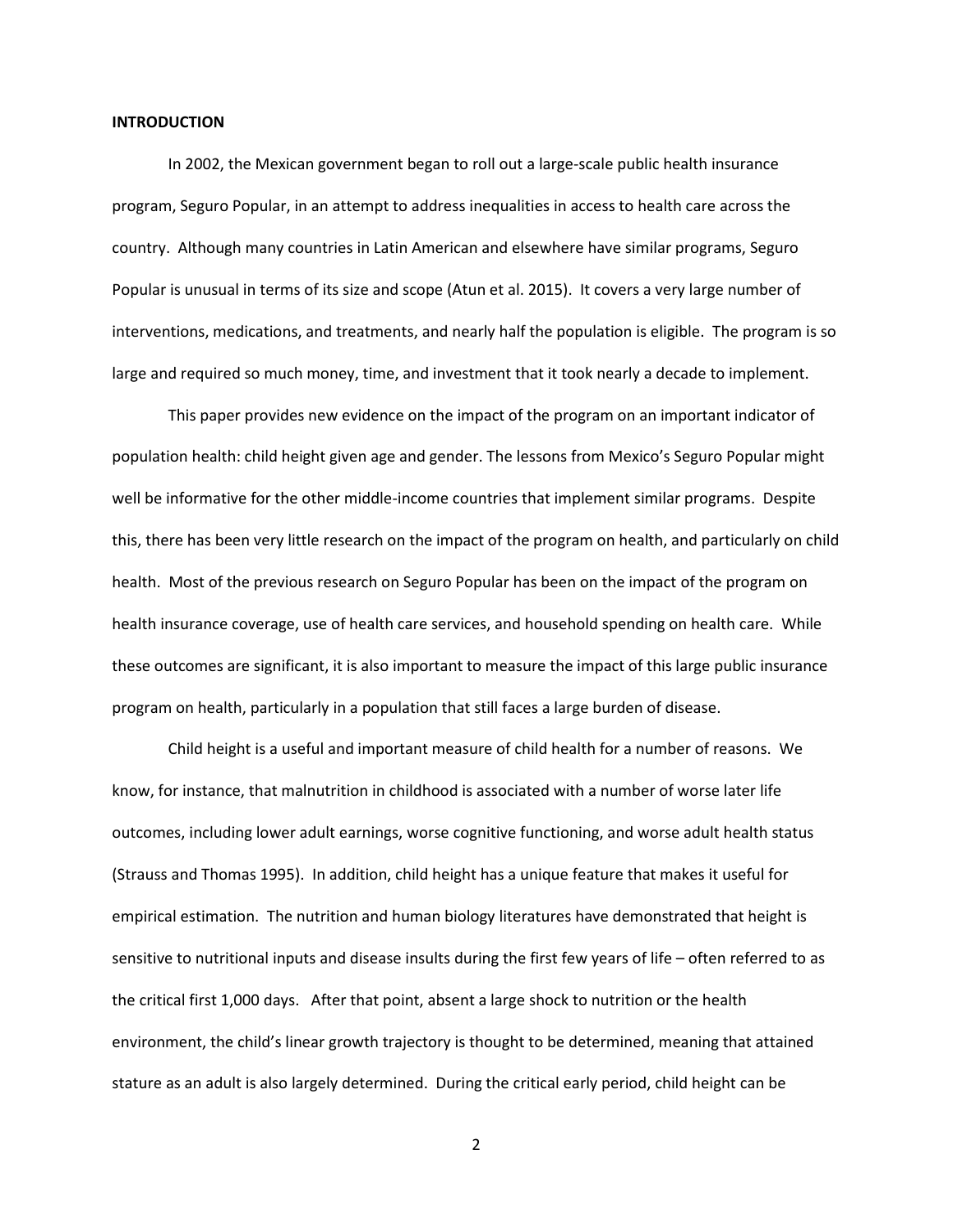affected through the quantity and quality of nutrition and through the impacts of some childhood diseases like diarrhea (for examples of other papers making use of the biology of child height, see Frankenberg, Suriastini and Thomas 2005; Duflo 2000; Duflo 1999; and Farfan et al. 2013). Seguro Popular is designed to assure access to health-related services that potentially affect both of these channels.

This analysis uses the insights from the biology of human growth, together with the gradual rollout of the program, to identify the effect of Seguro Popular on child height and, thereby, on child health. This project uses a panel data set (the Mexican Family Life Survey, described in more detail below) which spans most of the roll-out of the program and also includes extensive information on health status (including anthropometric measures such as child height) and utilization, insurance coverage, and socioeconomic status. More complete descriptions of the important features of the program and of the data used for this work are in the next two sections. This is followed by a discussion of the identification challenges faced in estimating the program's impact along with an explanation of the estimation strategy. Next is a presentation of results, followed by discussion and conclusion. Overall, we find some limited evidence of an effect of the program on child height, but only when we compare children who lived in municipalities that got the program in 2002 with children who lived in municipalities that got the program after 2008. The results also suggest that any effect may have taken quite a while to emerge.

#### **SEGURO POPULAR**

Prior to the introduction of Seguro Popular in 2002, the vast majority of Mexican families who were covered by health insurance were employed either in the formal sector by private firms or in the public sector. Workers in the formal sector are covered by benefits provided by the Mexican Institute for Social Security (IMSS) while public sector workers are covered by a similar program run by the Institute of Social Security and Services for Civil Servants (ISSSTE). By 2000, approximately 40% of the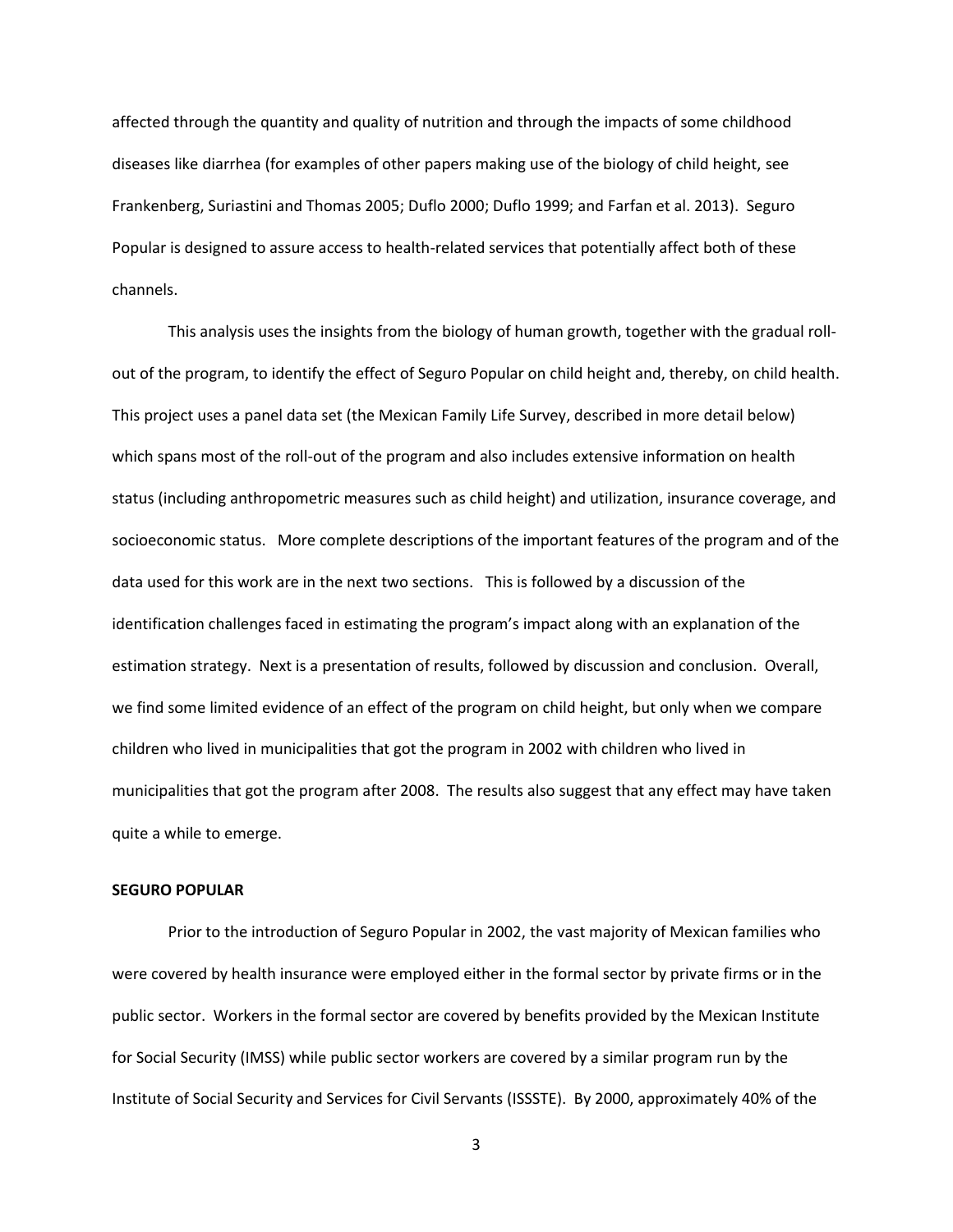Mexican population was covered by IMSS, 7% was covered by IMSSTE, and 3% was covered by private insurance (Knox 2008). As a result, half of the Mexican population (more than 50 million people) remained without any form of health insurance (Frenk 2006). This prompted the creation of Seguro Popular, a government-implemented insurance program available for all Mexican households who do not otherwise have health insurance. The program has several main goals, including protecting individuals and families from catastrophic healthcare spending, lowering out-of-pocket healthcare expenditures, and ensuring access to accredited healthcare providers and facilities (King et al. 2007)

The costs of the program are primarily shared between the state and federal governments, although a small amount is contributed by annual fees from enrollees. The state governments administer the program and decide how to allocate funds. However, they are required to ensure that there are enough accredited service providers and infrastructure so that people who affiliate actually have access to the services guaranteed. As a result, a significant amount of initial program funds were allocated to investment in health infrastructure, although some commentators suggest that there were areas, particularly in rural municipalities, where the minimum requirements were not always initially met (Pfutze 2014; Barros 2008).

Enrollees in Seguro Popular have access to a large number of treatments, medical services, and medicines without co-pay. Upon enrollment, households or individuals are assigned to a primary-care physician and public clinic (Conti and Ginja 2014). The number of interventions and medicines covered has grown as the program has rolled out. By 2006, Seguro Popular covered the treatments for diseases responsible for 95% of the burden of disease in the country (King et al. 2007). The program encompasses four main components. The first and largest is Catálago Universal de Servicios de Salud (CAUSES) which has been in place since the start of Seguro Popular and is operated at the state level. In 2004, CAUSES covered 91 interventions and 142 drugs; by 2012 it had expanded to 284 interventions and approximately 400 drugs. The second component, Fondo de Protección contra Gastos Catastróficos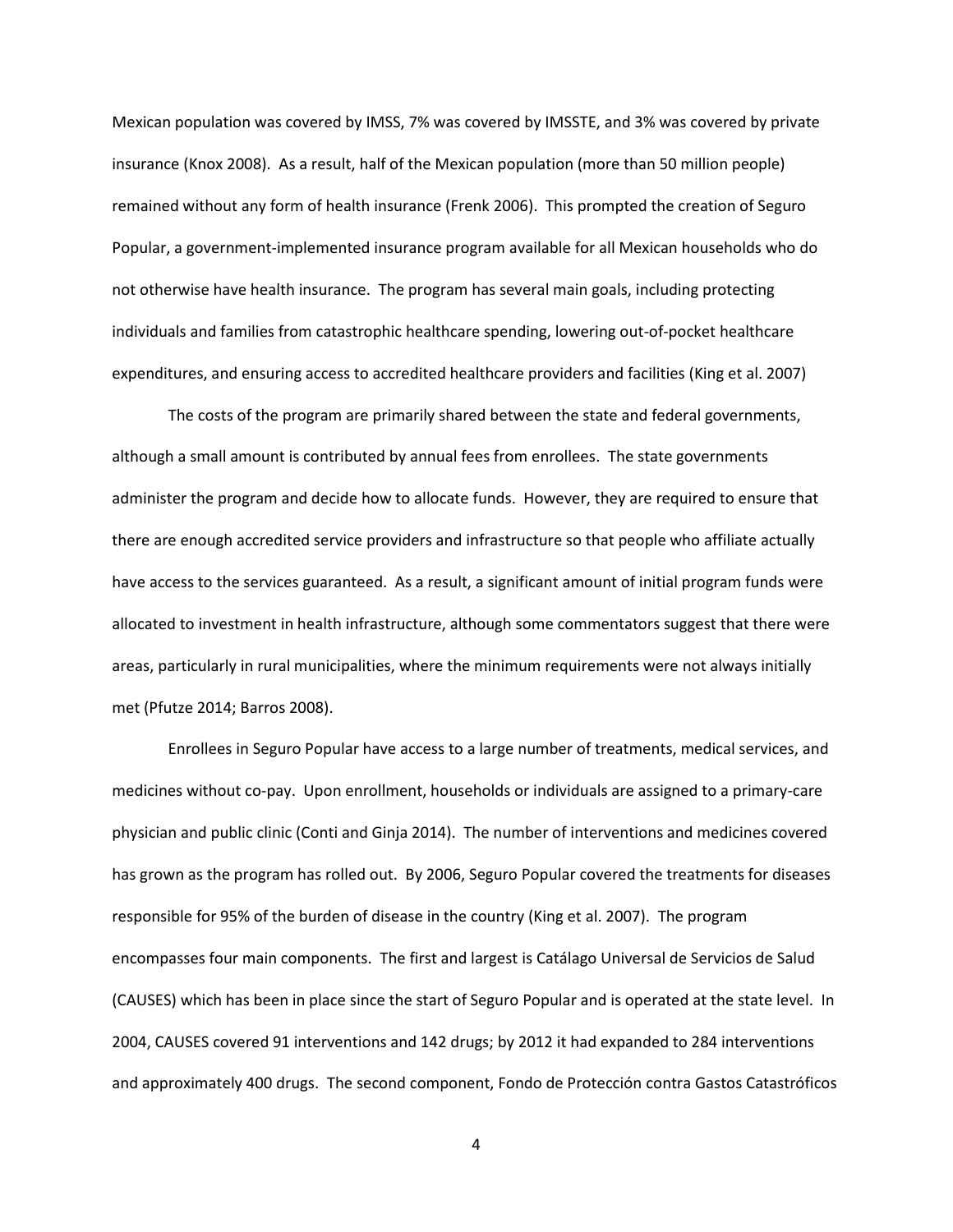(FPGC), has also been in place since the program began but is managed at the federal level. FPGC is primarily a trust fund to cover catastrophic events (such as cancer treatment or surgery), and by 2012 included 58 interventions (Pfutze 2014).

There were two modules added to Seguro Popular after the program began. Seguro Médico para una Nueva Generación (SMNG) began December 1, 2006 and focuses on infant and child health. Every child born after SMNG began and their immediate families (if they are not affiliated with any social security insurance through the government) are now automatically covered by Seguro Popular. SMNG covers children and their families until the children are five years old (National Commission of Social Health Protection). This module covers 131 interventions that focus on early childhood health. The primary goals of SMNG were to lower infant and child disease and mortality while preventing catastrophic expenditures for families of young children. Seguro Popular and SMNG both include interventions and treatments for young children, while Seguro Popular also includes some interventions for pregnant women. SMNG includes treatment for a very wide range of conditions, including genetic issues, complications from birth, nutrition and metabolic disorders, hearing and vision problems, and other potentially high-cost health issues. Children covered by SMNG are also covered by Seguro Popular, which includes the treatments for the most common childhood diseases, a complete physical after birth, infant and child vaccinations, neonatal screenings, and training for mothers on breastfeeding and nutrition (CAUSES 2012). They are also covered for 44 interventions (for high-cost, low-likelihood illnesses) focusing specifically on young children through FP (Rodríguez-Ortega 2012; Muñoz-Hernández 2012). Embarazo Saludable (ES), added in May 2008, does not cover new interventions but simply extends automatic coverage to pregnant women and their families if they do not have insurance coverage (Pfutze 2014).

There are a number of services covered under Seguro Popular that could be possible pathways for the program to affect child nutrition. For instance, the program covers a range of interventions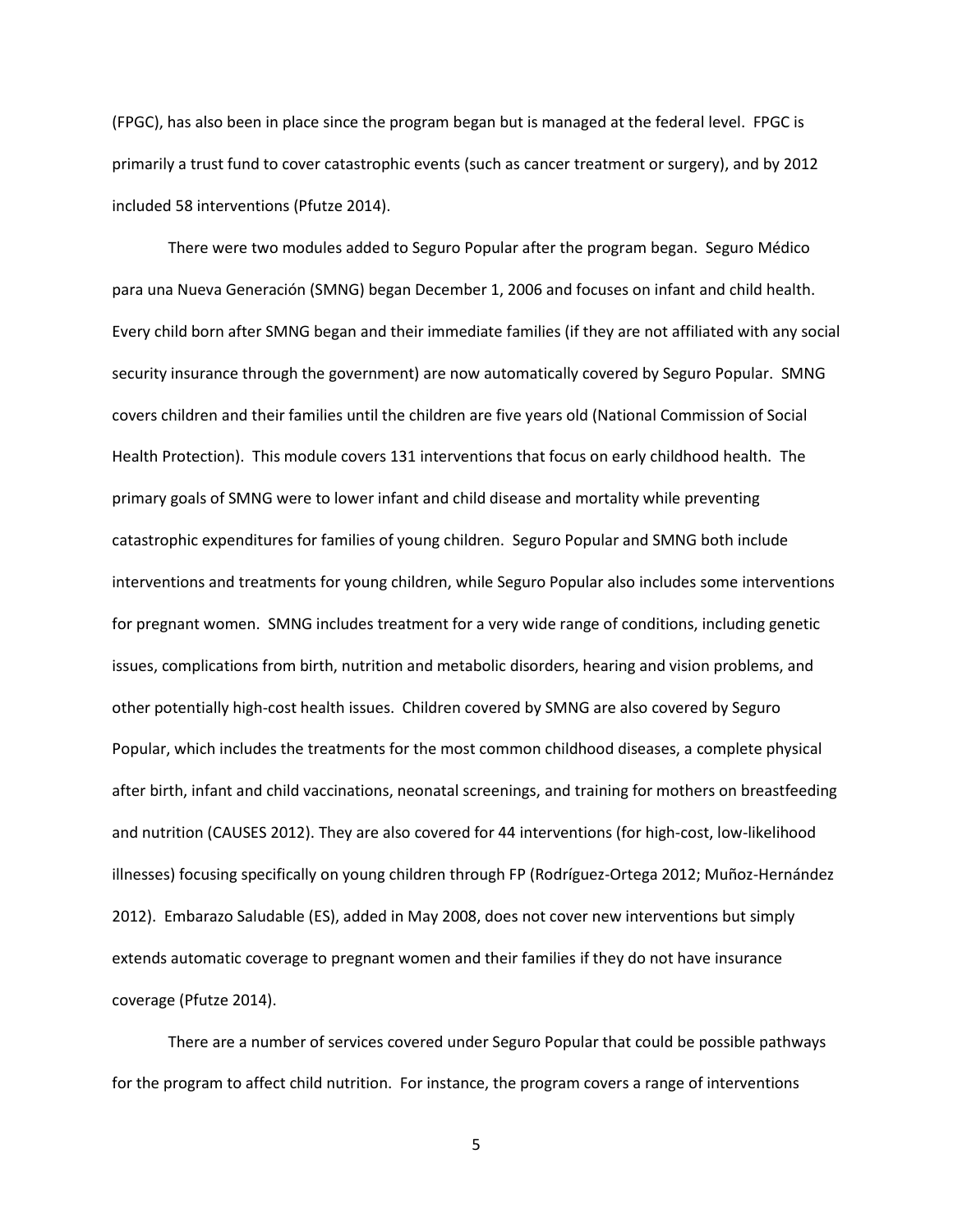relating to childbirth, neonatal care, and infant preventive health care like vaccinations and screenings. The program also covers education on breastfeeding and infant nutrition, which could very directly affect child nutrition. Similarly, for children who are older than infants but younger than five years of age the program covers complete health check-ups, which include measurement of height and weight and training of parents on nutrition and feeding. Childhood diarrhea is another possible mechanism that could affect nutrition and height. Seguro Popular includes treatment for diarrhea, including oral rehydration and training for parents on how to prevent and recognize diarrhea (CAUSES 2014). More indirectly, if SP lowers out-of-pocket expenditure for health care more generally and reduces the chances of catastrophic healthcare spending, this could also potentially impact child nutrition simply by freeing up resources within a household.

To be covered by Seguro Popular, individuals or households must actively affiliate with the program, with a few exceptions. In addition to the automatic coverage of pregnant women, infants, and their families added to the program later and discussed above, individuals already enrolled in Oportunidades are affiliated with Seguro Popular automatically. In general, however, people must choose to enroll and, as part of that process, are required to pay an annual fee based on self-reported income. The lowest two income quintiles do not have to pay anything (Barros 2008). As a result of income being self-reported, although there is technically a fee for households with higher incomes, the Department of Health estimated that the vast majority of households (more than 99%) do not pay for coverage (Pfutze 2014).

The program began with a pilot in five states in 2002 and continued with full roll-out beginning in 2004. There were, however, 15 states which began roll-out before there was an official agreement with the federal government in 2002 and 2003 (Bosch et al. 2012; Conti and Ginja 2014). Due to financial and logistical constraints, the program was to be implemented gradually over seven years, with an annual cap on new enrollees. Each year, the state and federal governments negotiated the target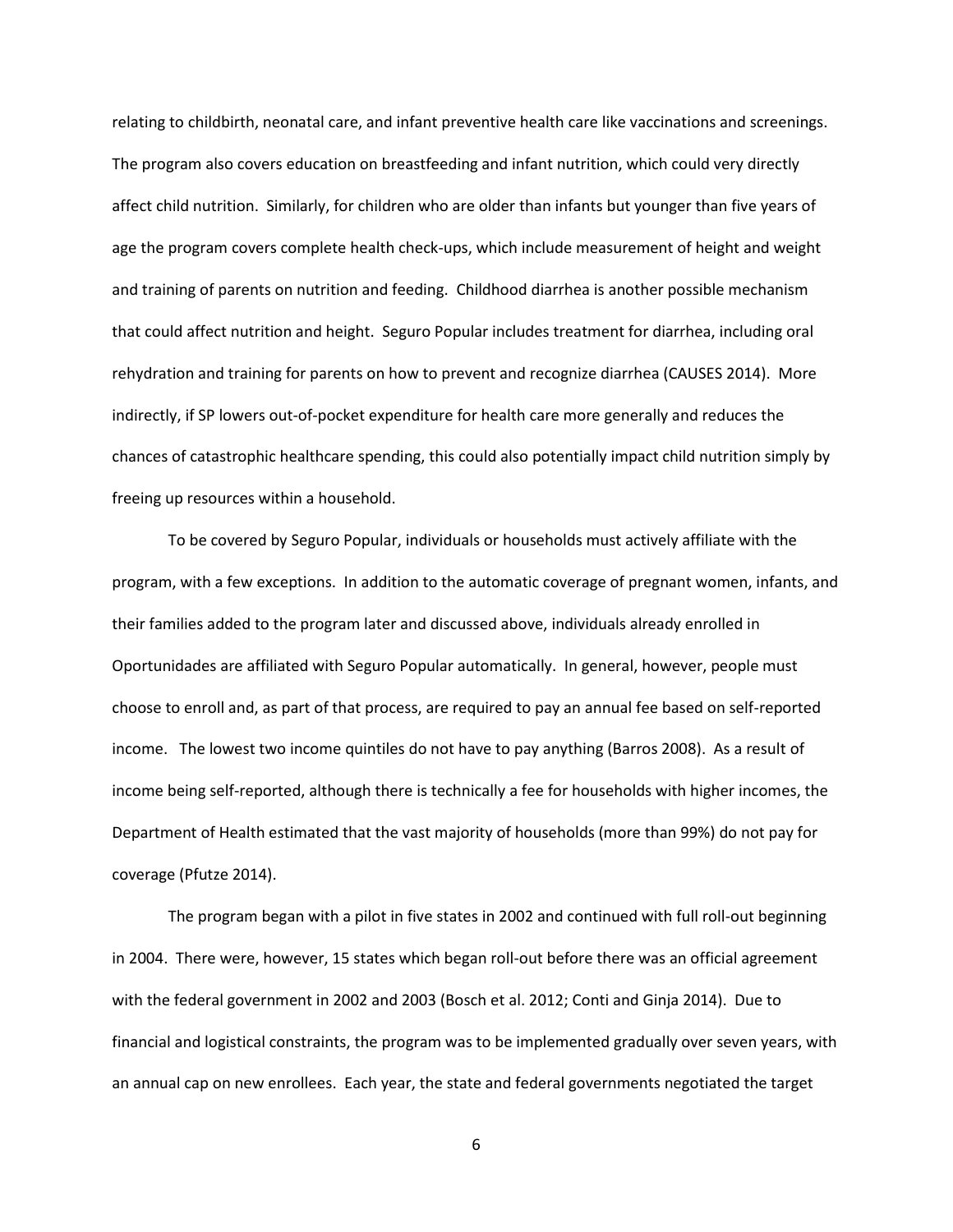number of households the state would enroll in each quarter of the following year until states reached their official final target number (theoretically equal to the number of uninsured households in their state). Officially, states with low insurance coverage, high numbers of uninsured individuals in the first six income deciles, the ability to provide services, high demand for enrollment, and a sufficient budget were to be targeted first (Conti and Ginja 2014). Within states, Seguro Popular was rolled out at the municipality level, meaning that a municipality could begin affiliating enrollees once their health care facilities met minimum infrastructure and human resource requirements (Knox 2008).

While officially Seguro Popular was intended to be rolled out first to poorer states and states with high numbers of uninsured households, there is disagreement about whether this happened in practice. Some observers have suggested that politics played a role in determining when and how quickly the program rolled out to states and municipalities. For instance, Barros (2008) argues that smaller states and those affiliated with the governing party tended to have the program implemented sooner. His explanation of this phenomenon is that for smaller states, it was easier to achieve full coverage, and these states could be used by the federal government as examples of the success of the program. Knox (2008) notes that the five states included in the pilot program had health ministers who were affiliated with the Minister of Health. Officially, these five pilot states were chosen because they had the infrastructure to provide the guaranteed services, they had large semi-urban populations, and because they had a large number of households who participated in social programs such as Oportunidades (Conti and Ginja 2014). Although the Inter-American Development Bank (2012) concluded that program roll-out was essentially random, it is not clear that this is in fact the case.

To get at this issue, we can look at whether date of roll-out seems to be related to municipality resources for the municipalities in our sample. Table 1 (which uses data described in more detail below) shows municipality averages for a select number of relevant characteristics at three dates, stratified by when Seguro Popular was rolled out. For instance, the first two panels show measures of household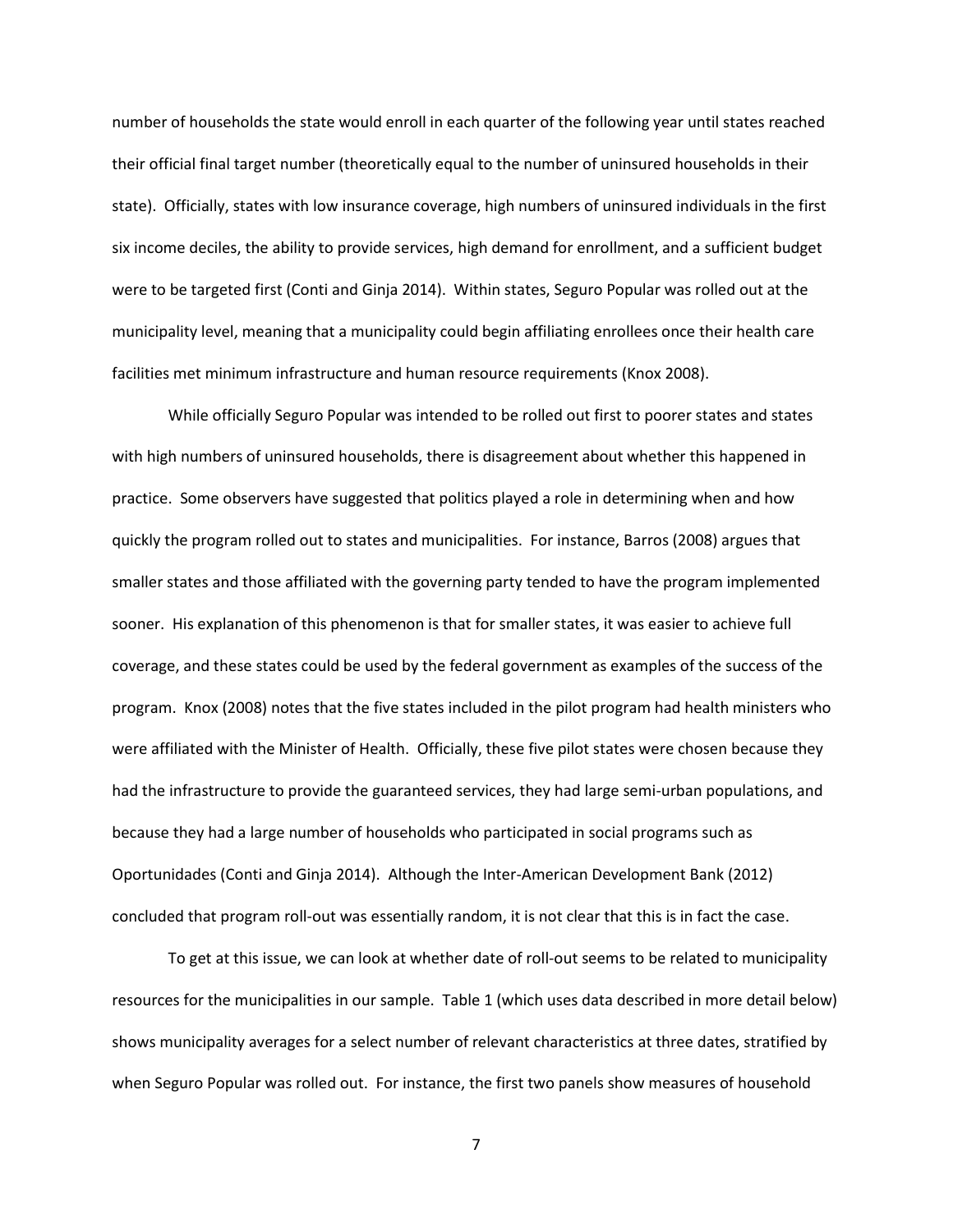resources, including average education of the household head and average per capita expenditures. Generally, there is little evidence that Seguro Popular was rolled out first to municipalities that were poorer. If anything, in our data the opposite seems generally true. For instance, the average education (in years) of the household head was 6.3 for communities that got Seguro Popular in 2002 versus 4.9 for municipalities that got the program between 2006 and 2008 (and this difference is statistically significant). Interestingly, household heads in municipalities that got Seguro Popular after 2008 have higher average education, at 8.1 years, which is significantly higher than the average for any of the other three groups. There is no clear pattern in terms of the log of per capita expenditure, contrary to the government's stated policy of introducing Seguro Popular into poorer areas first. This may reflect the fact that roll-out was conditional on municipalities having the infrastructure to provide the required services.

Panels C and D show some of the municipality characteristics that were officially supposed to influence roll-out, including the fraction of households informally employed and the fraction of households without medical insurance. Similar to what was found for household characteristics it seems that if anything municipalities that had higher rates of formal employment and insurance coverage were targeted first. This does not align with the official stated policy of the government but is generally consistent with previous empirical evidence on the roll-out of the program.

### **DATA**

The primary data source for this project will be the Mexican Family Life Survey (MxFLS), a panel survey launched in 2002. The first wave (MxFLS1) was conducted in 2002, the second (MxFLS2) in 2005- 2006, and the third (MxFLS3) in 2009-2012. The baseline sample was representative at the regional, rural, urban, and national levels. It contained a sample of 35,677 individuals in 8,440 households, located in 150 communities spread over 16 states. During the second and third rounds, attempts were made to relocate all individuals from the first round even if they had migrated within Mexico or to the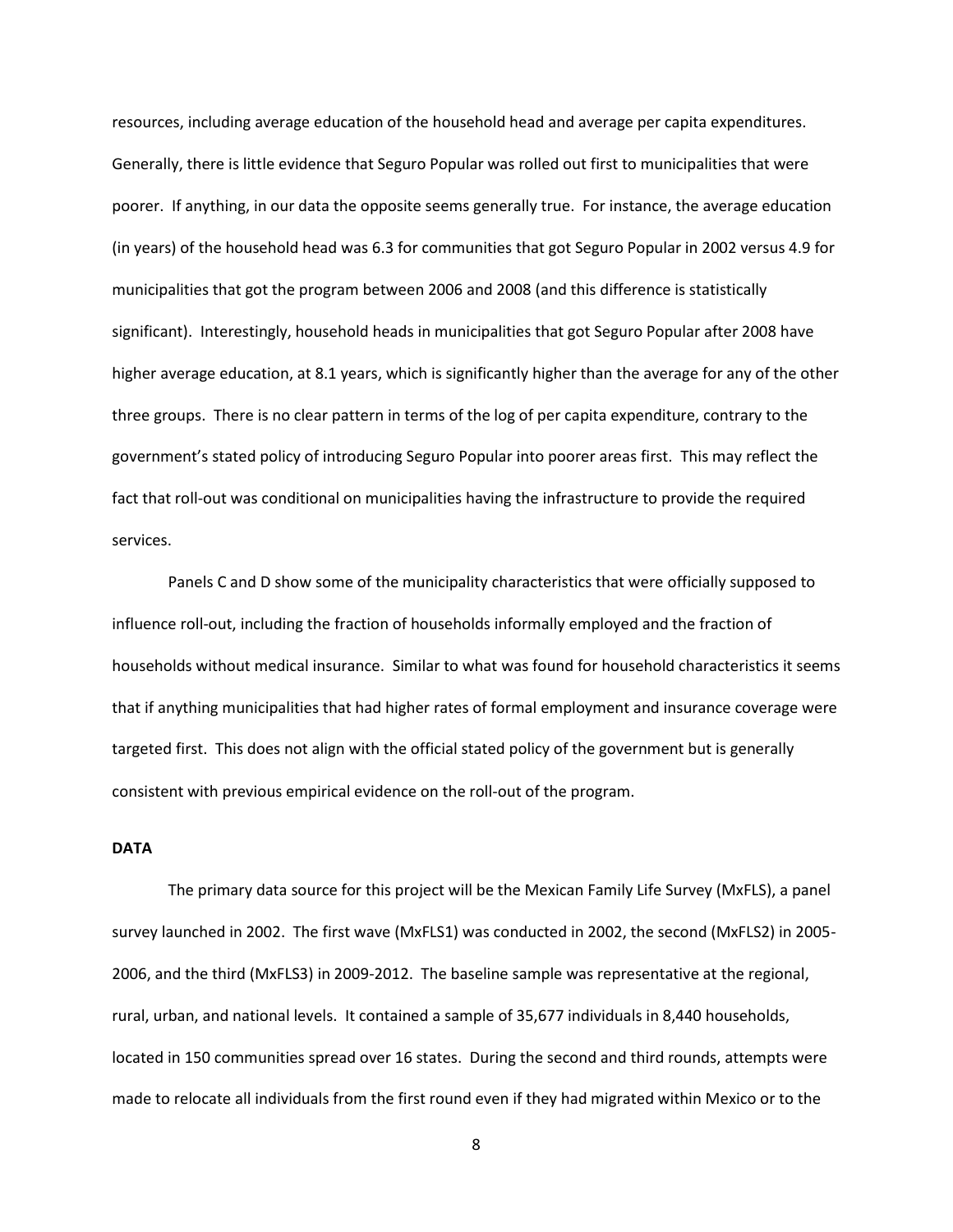United States. The attempts to follow and find households who had moved were quite successful; MxFLS2 and MxFLS3 found and re-interviewed nearly 90% of the original sample (for more information on MxFLS, see Rubalcava and Teruel 2006, Rubalcava and Teruel 2008, and Rubalcava and Teruel 2013).

MxFLS contains a rich variety of demographic and economic measures. Critical for this project is that an array of health and anthropometric information was collected from all household members. This includes information on height (or length for young infants) and weight, which were used to construct height-for-age z-scores. The survey also included extensive information on other healthrelated outcomes, including self-reported health, illness, use of health care (such as prenatal care), healthcare expenditures, and vaccinations. There is also information on household members, including education, income, and employment. For each household member at least 14 years old, the survey collects information on whether household members received benefits from social programs (such as Oportunidades) and if they are covered by health insurance (and if so, from what source). There were also surveys of municipality facilities, including health care facilities, which can provide some information on the availability of health care services within a municipality.

The data from MxFLS are supplemented with administrative data on the date that Seguro Popular was initially rolled-out within each municipality. This allows the creation of a measure, for each child, of how much exposure they had to the program during their early childhood based on when Seguro Popular was introduced into their community.

#### **MEASURING SEGURO POPULAR'S EFFECT ON CHILD HEIGHT**

Isolating the causal effect of Seguro Popular is complicated by a number of identification challenges, only some of which the previous literature has been able to address. While a few studies find positive health effects of the program (Sosa-Rubí et al. 2009; Aguilera and Marrufo 2006; Pfutze 2014; Bleich et al. 2007), others find no effect at all (Barros 2008; King et al. 2009). It is difficult to compare these results since they focus on different outcomes and use a range of methodologies.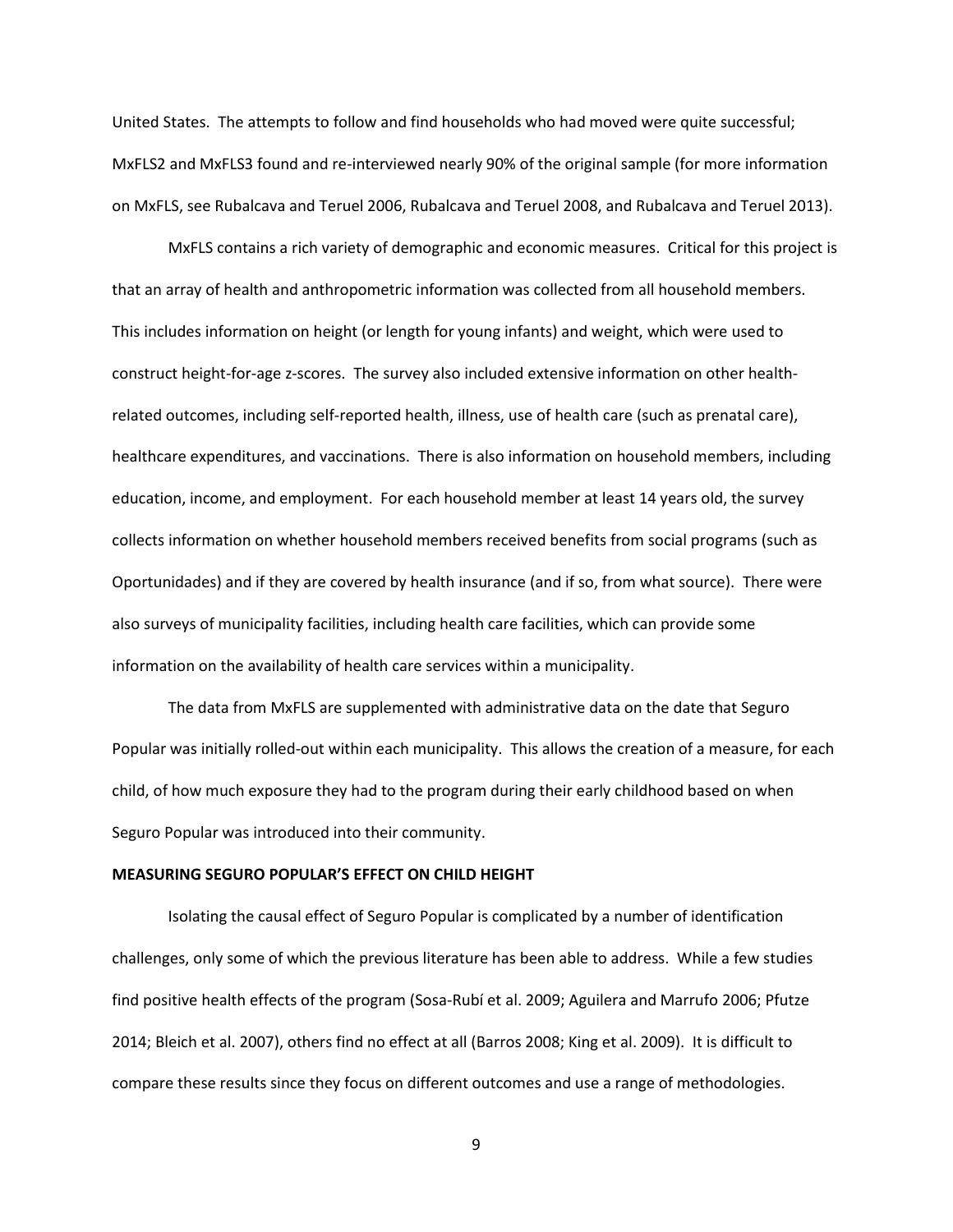Unfortunately, for the health outcomes these previous papers focused on, the effect of the program cannot be identified using observational data without making additional assumptions. For instance, several papers use the date of roll-out as an instrument for enrollment and then look at the relationship between enrollment and health outcomes. However, roll-out also coincided with an increase in spending on health infrastructure that may have affected families who were not enrolled as well. Therefore, the exclusion restriction is almost certainly violated. Similarly, a number of the papers assume that the date of roll-out was essentially random. If roll-out is related to the health environment, however, this will cause problems for their estimation. While one paper does use experimental data (King et al. 2009), it suffers from external validity concerns (the experiment was run in a small number of carefully selected municipalities which are very unlikely to be representative of the entire country) and only covers ten months (arguably not enough time for many health outcomes to respond to roll-out of health insurance). Reliance on additional and likely unrealistic assumptions is a shortcoming of the previous literature on Seguro Popular.

Looking at how the prevalence of various health outcomes changed over time can help to illustrate how analysis depending on random roll-out or other additional assumptions might lead to incorrect conclusions. Figure 1 shows, as an example, the percent of children aged 0 to 2 who had a cough in the previous four weeks in 2002, 2005, and 2009. The children are stratified based on when their municipality got Seguro Popular. Looking at children in municipalities with the program in 2002, there is a dramatic decline in reported cases of cough between 2002 and 2005. It might be tempting to conclude that this is the impact of the program. However, there is a very similar improvement between 2002 and 2005 for children who got the program between 2006 and 2008, although it could not have been caused by the program. Something else seems to have been going on as well. It is possible that the difference in improvement (a difference-in-difference) is significant if the areas that got Seguro Popular improved more. However, attributing that additional improvement to Seguro Popular requires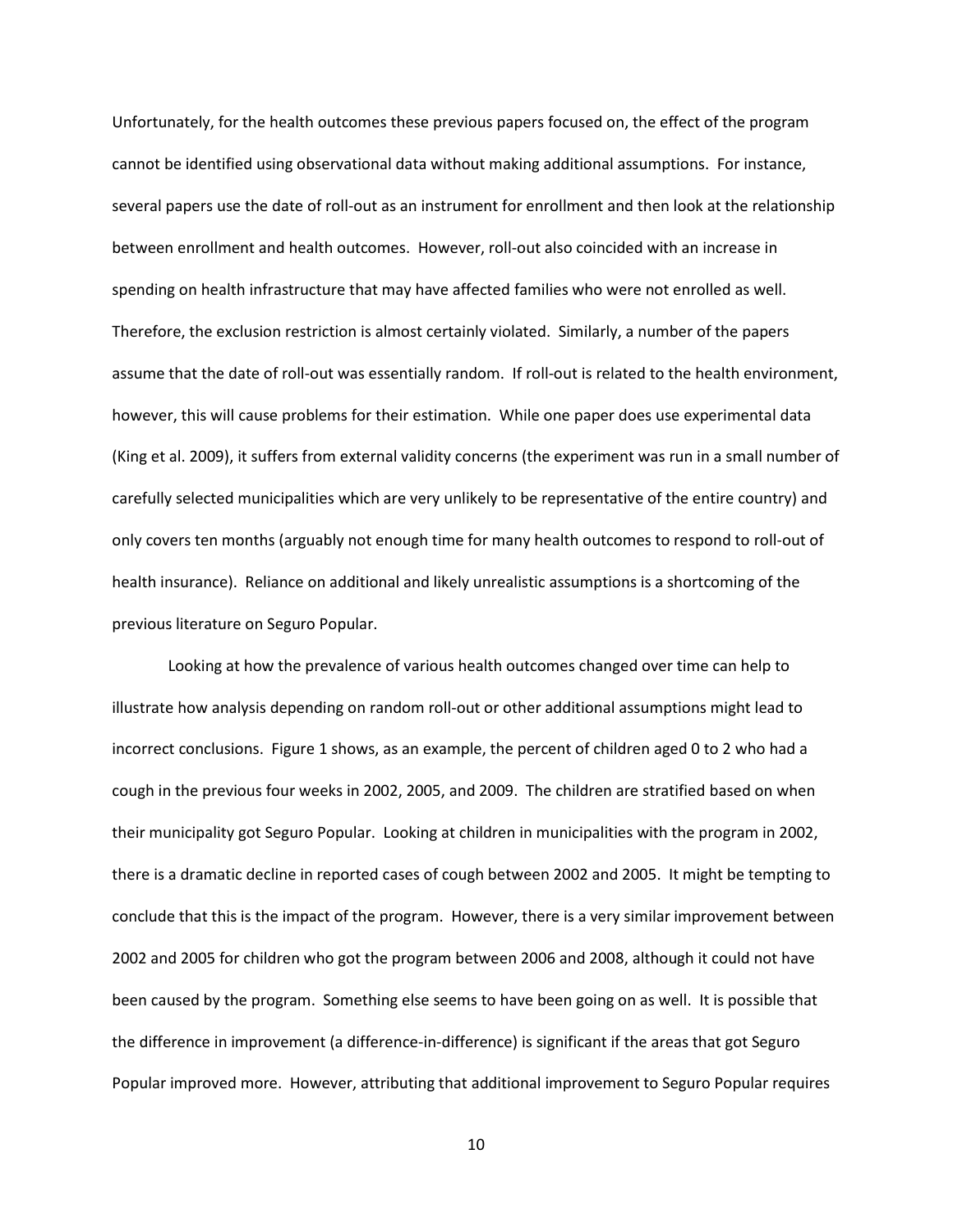a parallel trends assumption that may not be reasonable if areas that got Seguro Popular earlier were on a different trajectory even before receiving the program.

This analysis improves on previous work first by using an identification strategy focusing on child height that has been successfully implemented in several similar projects (for instance, see Duflo 2001; Frankenberg, Suriastini and Thomas 2005; and Farfan et al. 2013). Child height is particularly well-suited for this type of analysis because exposure to Seguro Popular should only affect a child's height-for-age zscore if they are exposed between birth and approximately age four. Our definition of treatment, described in more detail below, will rely on this fact about the biology of child height.

When measuring the effect of the program, one cannot simply compare the height of children in households enrolled in Seguro Popular with children in households that have not enrolled. This comparison would be difficult to interpret because it does not take into account differences between households who do and do not choose to enroll in the program. The households who opt in are likely to be different than households who do not in ways that are not observed (for instance, they may have greater need for health insurance because of pre-existing health conditions). The primary analysis in this project will therefore be intent-to-treat, where treatment status will be a function of age of the child and of when Seguro Popular was introduced to their community, regardless of whether their family reports actually enrolling in the program. The intent-to-treat analysis can be supplemented by running similar regressions with households who, at baseline, were likely to be eligible because they worked in the informal sector or reported not having health insurance.

The comparison of children who were likely to benefit from Seguro Popular with those unlikely to benefit are still complicated by the non-random roll-out of the program. For instance, the official policy was that Seguro Popular be introduced in areas with higher levels of poverty first. If that policy was actually implemented, children in areas that got Seguro Popular right away might initially be at a disadvantage compared to children in areas that got Seguro Popular later, making it appear that the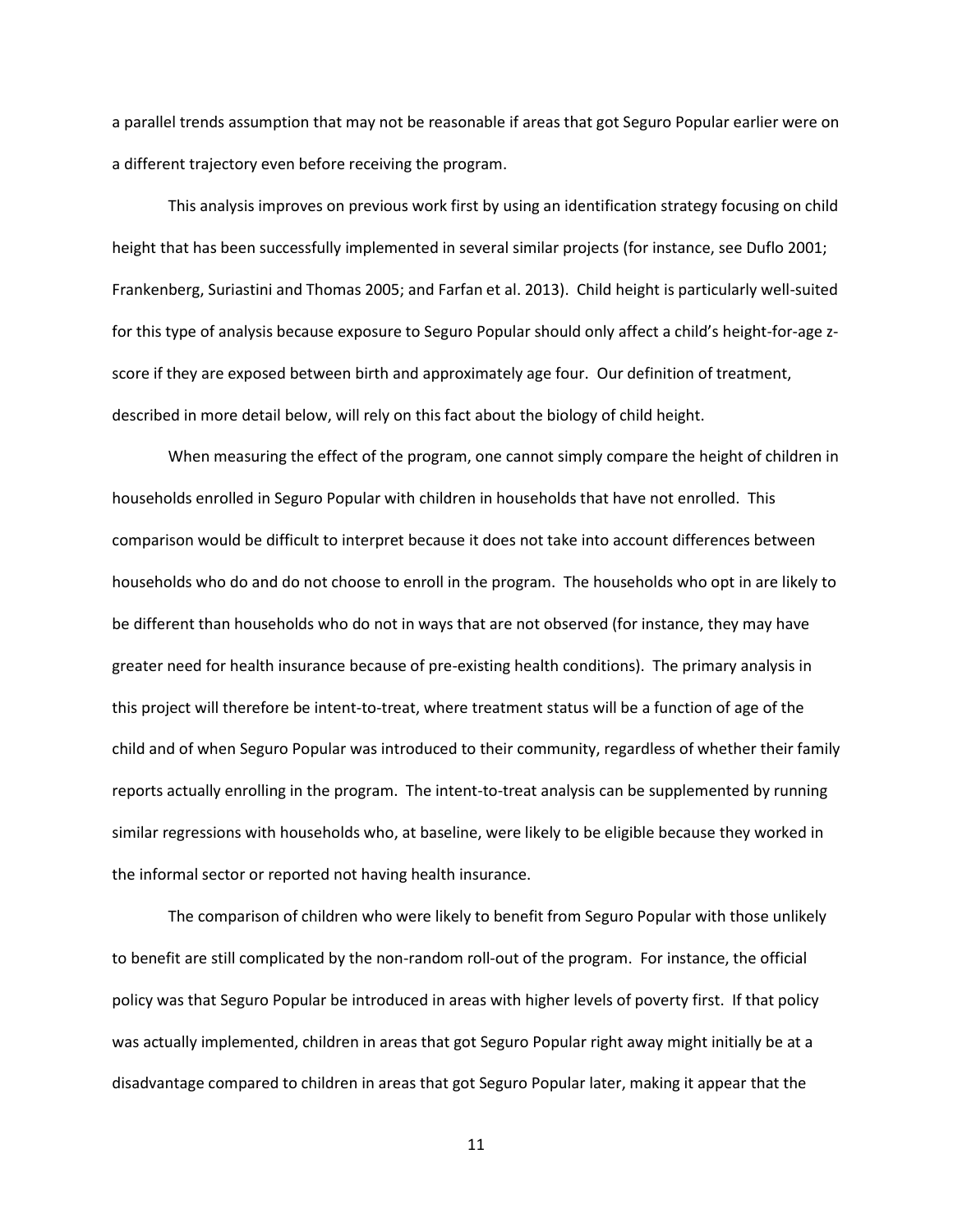program is having little to no effect when that is not in fact the case. If the observable characteristics that were used to plan roll-out were known, it might be possible to control for those characteristics in an analysis. However, the existing literature suggests that the roll-out process was far from transparent, so even if the model includes a wide range of municipality-specific characteristics, there might still be unobservable differences that cannot be accounted for.

Unfortunately, much of the previous literature relies on the roll-out being random for identification. As previously discussed, it is not clear what municipality characteristics determined rollout, in addition to the ones that were officially stated. Figure 2 suggests that municipalities that got the program at different points in time may have had very different health environments in 2002 when the program began. Comparing children aged 0 to 2 in 2002 who got the program in their municipality earliest with those that got it in their municipality latest we can see there is a large difference in the reported rates of diarrhea for children before the program was implemented. This suggests that the date of roll-out was not random and that there is reason to be concerned that date of roll-out is correlated with the health status of children.

To address this concern, we will construct groups of municipalities that are likely to be fairly similar (based on their date of roll-out) and look at the impact of the program within these municipalitygroups. The first group will consist of communities in which Seguro Popular was rolled out at some point in 2002. The municipalities in the second group had Seguro Popular introduced between 2003 and 2005 (between the first and second waves of MxFLS). The third group consists of municipalities which got Seguro Popular between 2006 and 2009 (between the second and third waves of MxFLS). Municipalities where the program had not been rolled out by MxFLS3 in 2009 can be used as a reference group.

Finally, the use of panel data helps in a few ways. First, panel data allows us to control for household, municipality, and state characteristics. In addition, panel data helps in the interpretation of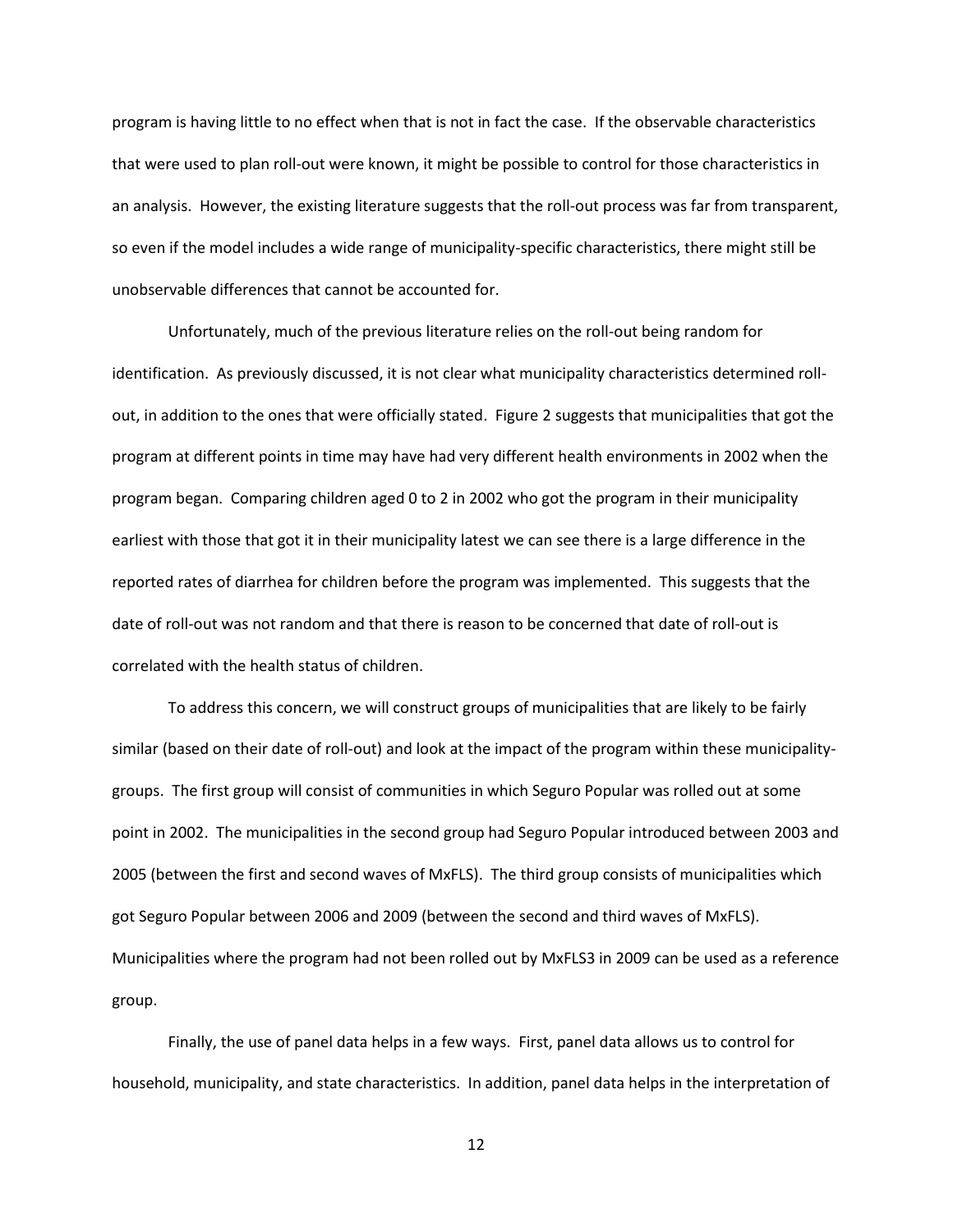height-for-age z-score. It has been found that in low and middle-income countries, height-for-age tends to decline until weaning before recovering slightly and then remaining fairly constant (Martorell and Habicht 1986). This makes it more challenging to interpret any comparisons of younger and older children. Controlling for exact age in the analysis can partially account for these dynamics of height-forage over childhood. Using the three waves of MxFLS can strengthen the interpretation of the estimates by comparing children in different communities measured at approximately the same age at different points in time.

To this end, children in our sample will be separated into four bands based on their ages during the different rounds of MxFLS. This will allow the separation of children based on whether they are at an age where nutritional interventions should affect their height. The oldest children in the analysis are nine years old. The upper age limit is imposed so that none of the children in the analysis should have hit puberty, which causes additional complications in terms of the dynamics of growth. At each round of MxFLS, children are divided into those who are *very young* (between 0 and 2), *young* (between 3 and 4), *old* (between 5 and 6) and those who are *very old* (between 7 and 9).

The relationship between exposure and age is key for the analysis. The expected exposure for the various age groups, which depends on whether their community got Seguro Popular while they were in the critical window (0 to 4 years old), is outlined in Figure 3. For instance, there should be essentially no effect of the program on the height of children when they are observed in 2002 (since they will have experienced at most only a very short period of exposure to the program) and they are therefore labeled in the figure as having experienced no impact of the program. However, the story is different for children who were less than three years old in 2005 who lived in a municipality that got the program in 2002 (the cell in the row labeled "2005: 0 to 2 years old" and the first column). They would have lived their whole lives with the program in place and there should be a full effect on them. Slightly older children in those same locations, such as those who are between 3 and 4 years old in 2005 (the cell in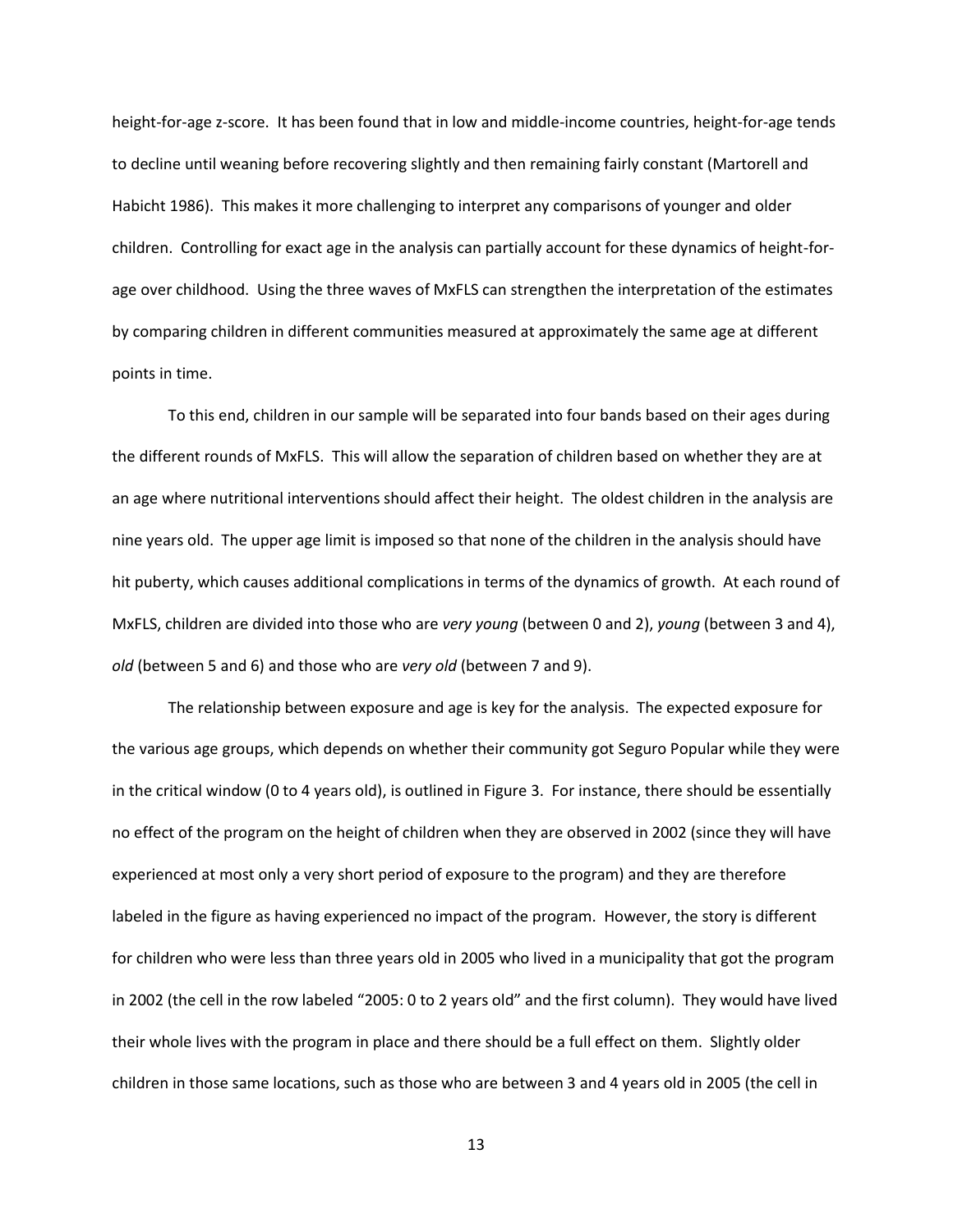the row labeled "2005: 3 to 4 years old" and first column), would have experienced only a partial effect of the program since it would have arrived to their municipality after they were born but still during their critical early years. They are labeled as experiencing some effect of the program. In the fourth column are children who live in municipalities that got Seguro Popular after 2009. For those children there should be no effect of the program at any of the three waves, and they will serve as a useful control group.

#### **SAMPLE AND METHODS**

#### *Description of the sample population*

A selection of descriptive household and child characteristics is presented in Table 2. In the first panel, height-for-age z-scores (calculated using World Health Organization references) are shown for each wave of the survey, split into two age groups and into four municipality-groups based on when their municipality got Seguro Popular (these divisions will be described in more detail with the empirical specification). In almost every column, there is a decline in height-for-age moving from the children who got the program in 2002 to those who got it between 2005 and 2008, but then height-for-age goes up for children who got the program after 2008. This is suggestive of worse off communities tending to receive the program later as we move from 2002 to 2008, contrary to the official policy but consistent with the literature on the roll-out. There is also a general increase over time in height-for-age in most of the subgroups. The other household and child characteristics (in the second panel) are relatively stable over time, with the average child in the sample being 4.5 years old in a household with roughly 6 members. The average education level of the household head is about 6.5 years and average monthly log per capita expenditure is about 6.7 dollars.

#### *Estimation*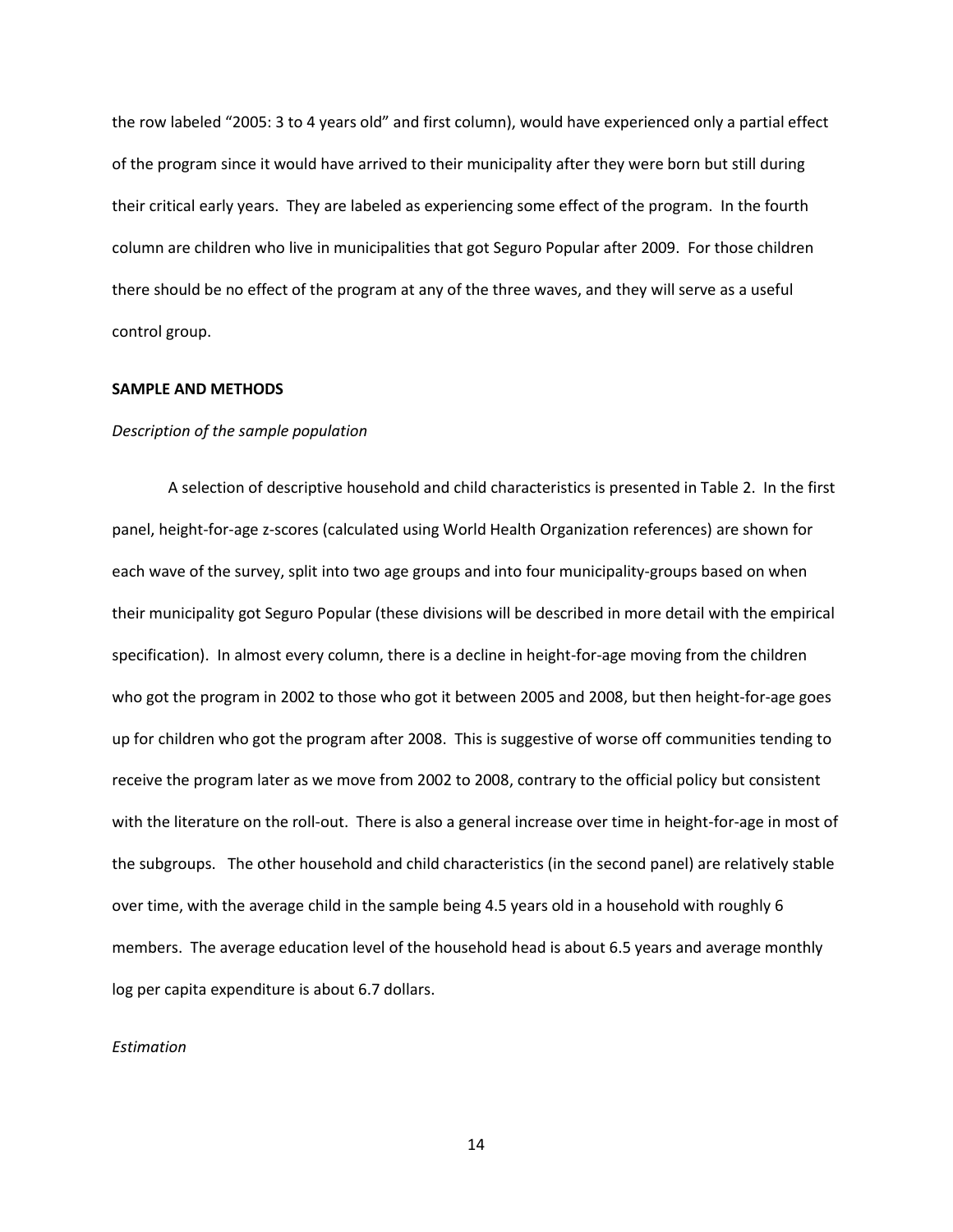Given the definitions of age bands and municipality groups outlined above, we turn to the regression equation:

$$
\theta_{icvt} = \alpha_{ct}^4 + \alpha_{ct}^1 I_1 + \alpha_{ct}^2 I_2 + \alpha_{ct}^3 I_3 + \gamma_c^{\dagger} X_{ivt} + \gamma_v + \varepsilon_{ivt}
$$
\n(1)

where θictv is the height-for-age z-score of child *i*, in age band *c*, in municipality-group *v*, at time *t*. The superscripts on the  $\alpha$  terms represent the municipality-groups (group 1 through group 4). The  $\alpha_{\rm ct}^{-4}$  terms are twelve different age group-time intercepts. There are intercepts for very young, young, old, and very old at time 0 (2002), intercepts for very young, young, old, and very old at time 1 (2005), and intercepts for very young, young, old, and very old at time 2 (2009). These coefficients estimate the height-for-age z-scores of children in group 4, who form the control (because they did not have Seguro Popular at all before 2009). The next three terms are interactions between age group-time intercepts and indicator variables for belonging to one of the three groups that did get Seguro Popular before MxFLS3. For instance, the  $\alpha_{ct}$ <sup>1</sup> terms represents the interaction of each of the age group-time intercepts with an indicator for belonging to group 1. The subscripts for the age groups are A for very old, B for old, C for young, and D for very young. As a specific example,  $\alpha_{\rm\scriptscriptstyle CO}^{\,2}$  represents the difference in average height-for-age at time 0 (MxFLS1) between young children who lived in community-group 2 (who got Seguro Popular between 2003 and 2005) and young children who lived in control communities (group 4 communities that did not get Seguro Popular until after MxFLS3). Each of the interaction terms can be interpreted in this fashion. The X covariates include individual gender and age in months. Finally, the model includes municipality fixed effects to help deal with municipality-level characteristics that might have affected roll-out. It is important to note these are municipality fixed effects, not municipalitygroup fixed effects (which would introduce issues of multicollinearity). The same municipality of residence from the first round is maintained throughout in case there is any selective migration to areas that got Seguro Popular earlier. Standard errors are clustered at the municipality-time-age group level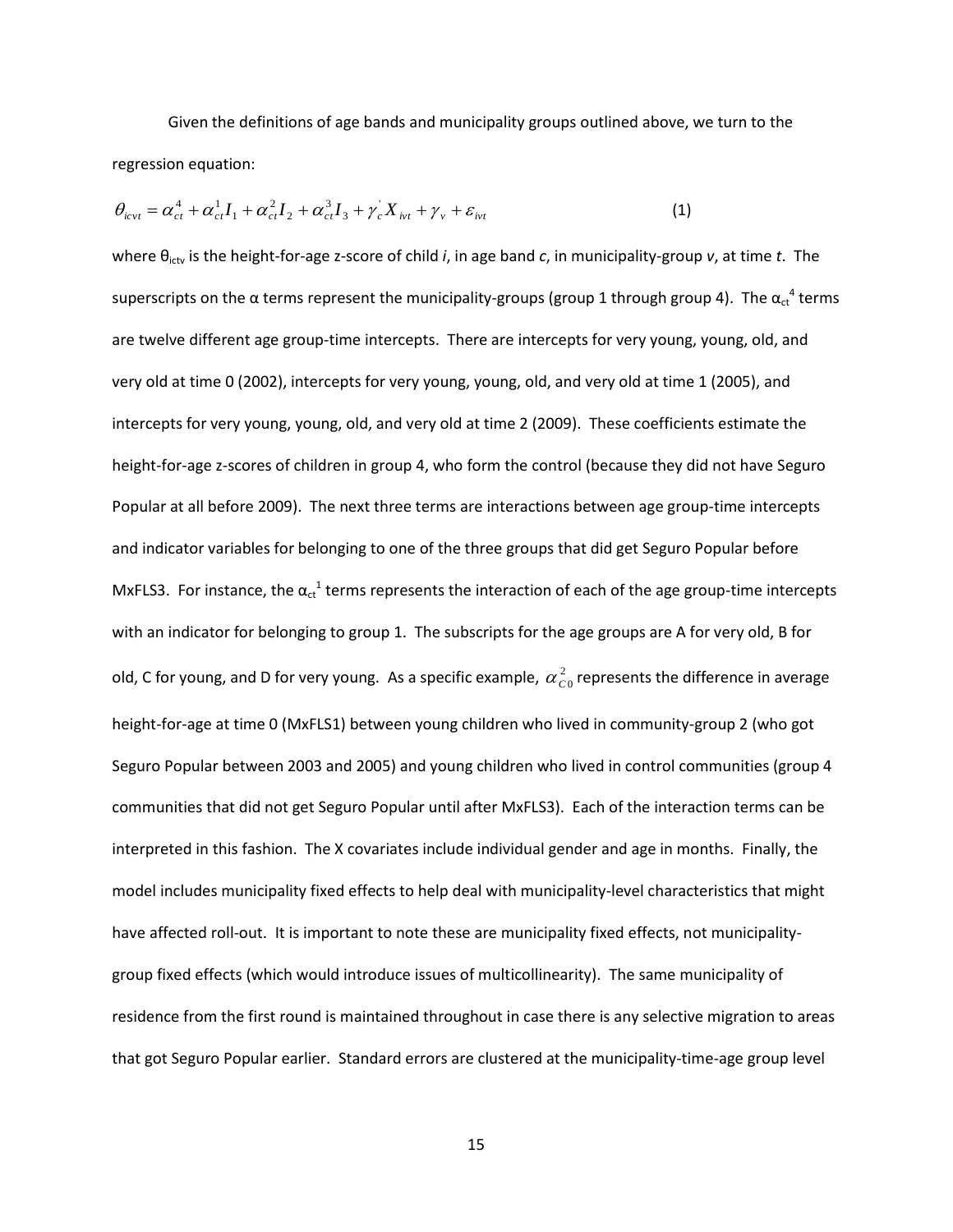(clustering at the municipality, municipality-time, or municipality-age group level produces very similar results).

The first version of equation (1) includes all children who are nine or younger during the three waves. This is the truly intent-to-treat version of the model. These estimates can be compared with coefficients from the same regression limited to the sample most likely to benefit from the program. In one version, this will be children who live in households where no one works in the formal sector at baseline (since formal employees have health insurance by law). The second version will limit the sample to children who live in households where none of the adults report having health insurance at baseline. Comparing these estimates can give some suggestive evidence about whether the estimates from the intent-to-treat are being driven downward by including children whose families cannot benefit from the program.

#### *Difference-in-difference estimates*

The coefficients in equation (1) cannot simply be read as the effect of the program on child height because roll-out was not random. A modified version of a difference-in-difference will be used instead to get estimates of the causal impact of the program. There are a number of variations of the difference-in-difference that could be estimated; a few possible examples are outlined below.

The first comparison is between children of different ages in the same community group at the same time, which uses the variation in exposure which is the result of the critical window for nutrition and height. The gradual roll-out of the program allows the comparison of younger children who were likely to be fully or partially exposed with older children who were unexposed. As a specific example, 1  $\alpha_{D1}^1-\alpha_{A1}^1$ provides an estimate of the effect of full exposure by comparing (in 2005) very young children with very old children within communities that got the program in 2002 (group 1). This approach has the advantage that it sweeps out any characteristics common to municipalities within the same community group (which may have influenced when the program was rolled out). However, one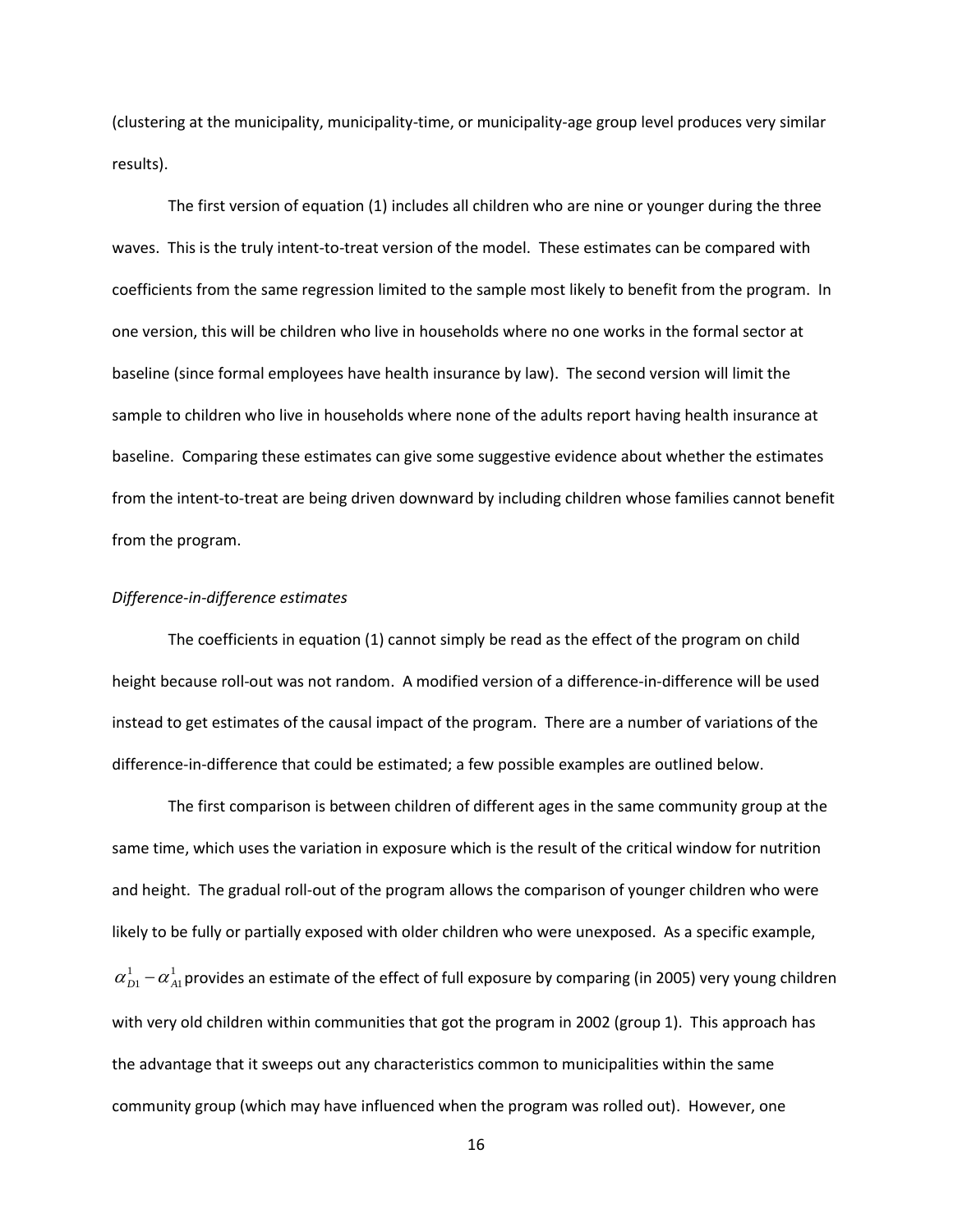possible concern is with life-cycle dynamics that can cause younger and older children to have different height-for-age z-scores even in the absence of any program effect. Previous literature suggests that, particularly in lower and middle-income contexts, height-for-age z-scores tend to decline until weaning, increase slightly, and then stabilize. This can affect the comparison of younger and older children regardless of program impact. In addition, any time-varying community characteristics or time-trends that affected the height of older children differently than the height of younger children may also influence this estimate.

This suggests a second comparison that could provide an alternative estimate of the program effect. Instead of comparing children of different ages within a community group at the same point in time, children of the same age can be compared at different points in time. For instance,  $\alpha_{\scriptscriptstyle D1}^1$  –  $\alpha_{\scriptscriptstyle L}^1$  $\alpha_{\scriptscriptstyle D1}^{\scriptscriptstyle 1}$   $\alpha_{\scriptscriptstyle D0}^{\scriptscriptstyle 1}$ gives an estimate of the effect of full exposure by comparing children who were very young in 2005 with children who were very young in 2002 (all within communities that got the program in 2002). This addresses the issues of life-cycle dynamics but this comparison raises the concern of confounding time effects. If any changes occurred within these communities between 2002 and 2005 that affected child height besides the introduction of Seguro Popular, that could bias this estimate.

One way to look at whether time effects are influencing the estimate is to do another, similar comparison. Instead of comparing children who were likely exposed to those unlikely to be exposed, however, this comparison will look at older children who were all unlikely to have experienced an effect of the program. For instance,  $\alpha_{A1}^1 - \alpha_A^1$  $\alpha_{\scriptscriptstyle{A1}}^1$  –  $\alpha_{\scriptscriptstyle{A0}}^1$  is the difference in height-for-age comparing very old children in 2005 with very old children in 2002, all within communities that got the program in 2002. None of these children should have been exposed to the program, so this difference can give an idea of time effects that were operating in the background that might be influencing the estimate of the program effect.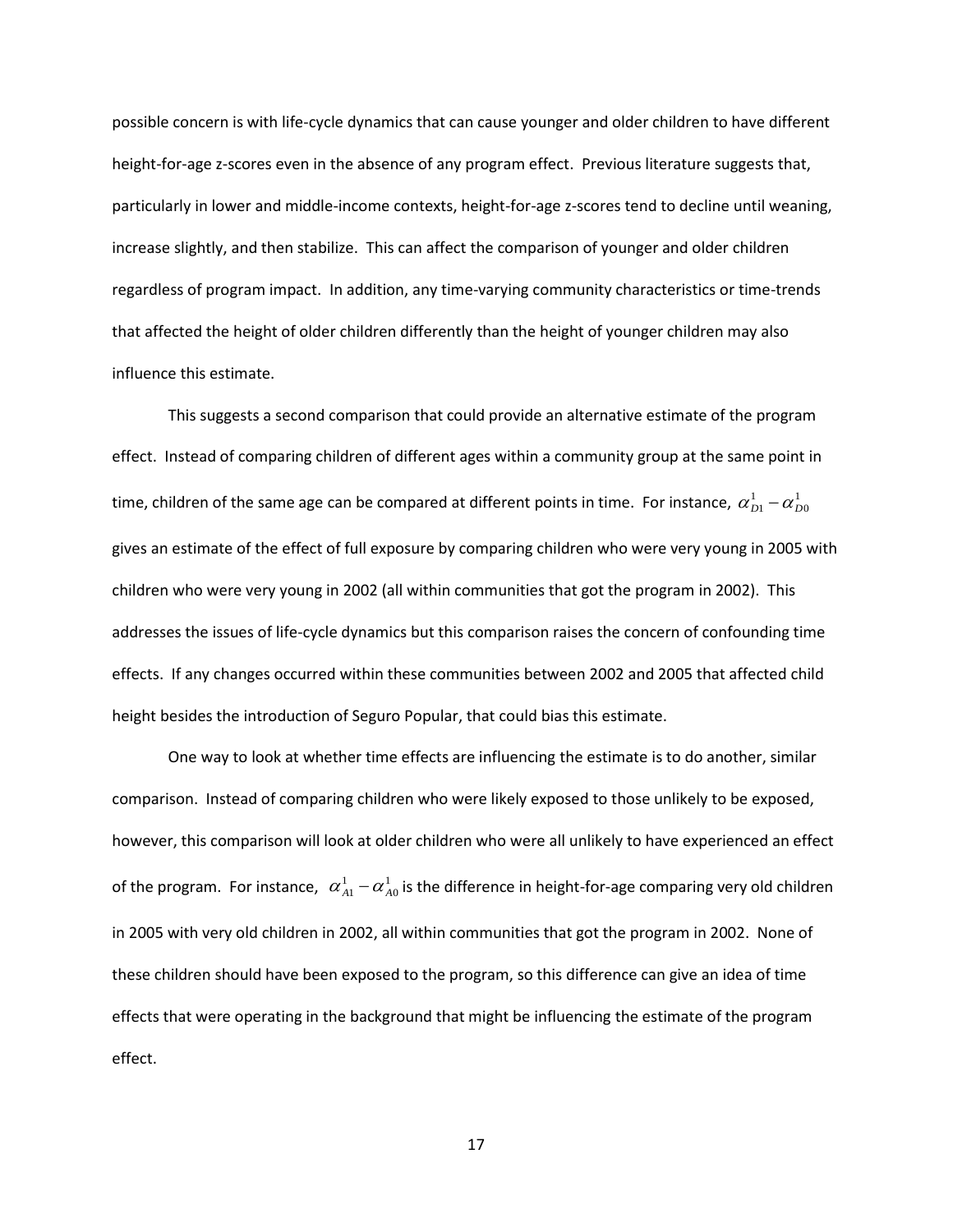By combining these comparisons into various difference-in-difference estimates, a number of estimates of the program impact can be constructed. Depending on which combination of differences is used, these estimates will be unbiased under different assumptions and robust to different potential confounding factors. To get an estimate of the impact of the program on children who were fully exposed, for instance, we can calculate  $(\alpha_{D1}^1 - \alpha_{A1}^1) - (\alpha_{D0}^1 - \alpha_{A0}^1)$ 0 1 0 1  $\alpha_{\scriptscriptstyle D1}^1$   $-\alpha_{\scriptscriptstyle A1}^1)$   $(\alpha_{\scriptscriptstyle D0}^1$   $\alpha_{\scriptscriptstyle A0}^1)$  . The first term gives an estimate of the program impact if there is no age effect. Subtraction of the second term gets rid of any age effect. However, for this to be capturing only the effect of the program, it needs to be true that there were no time effects that influenced the difference between very young and very old children in a different way in 2002 versus 2005. Looking at the same comparison for children who lived in communities that got the program after 2005, who should not have felt any impact of the program by MxFLS2, can give us an idea if this is an issue.

Another version of the difference-in-difference is  $\ (\alpha_{D1}^1 - \alpha_{A1}^1) - (\alpha_{D1}^4 - \alpha_{A1}^4)$ 1 4 1 1  $\alpha_{\rm\scriptscriptstyle D1}^{\rm\scriptscriptstyle 1}$   $\alpha_{\rm\scriptscriptstyle A1}^{\rm\scriptscriptstyle 4}$   $\alpha_{\rm\scriptscriptstyle A1}^{\rm\scriptscriptstyle 4}$   $).$  The first term is the same as before, but now the second term looks at children in 2005 living in communities that got Seguro Popular after 2009 (a similar comparison is possible with children whose communities got the program between 2005 and 2008). This has the benefit that if time trends were the same in the two types of communities, this difference eliminates any age effects and time trends that affected older versus younger children differently. However, for this estimate to be unbiased it must be true that in the absence of the program the difference between very young and very old children would have been the same in 2005 in these two types of communities. This might not be true if there are different trends over time in these two locations.

A final type of difference-in-difference constructs estimates of full versus partial exposure. In particular, we can compare whether this estimate changes depending on when the program is rolled out. This may provide a sense of whether the impact of the program was changing over time (if, say, the program became more effective as it became more established or well-known). The effect of full versus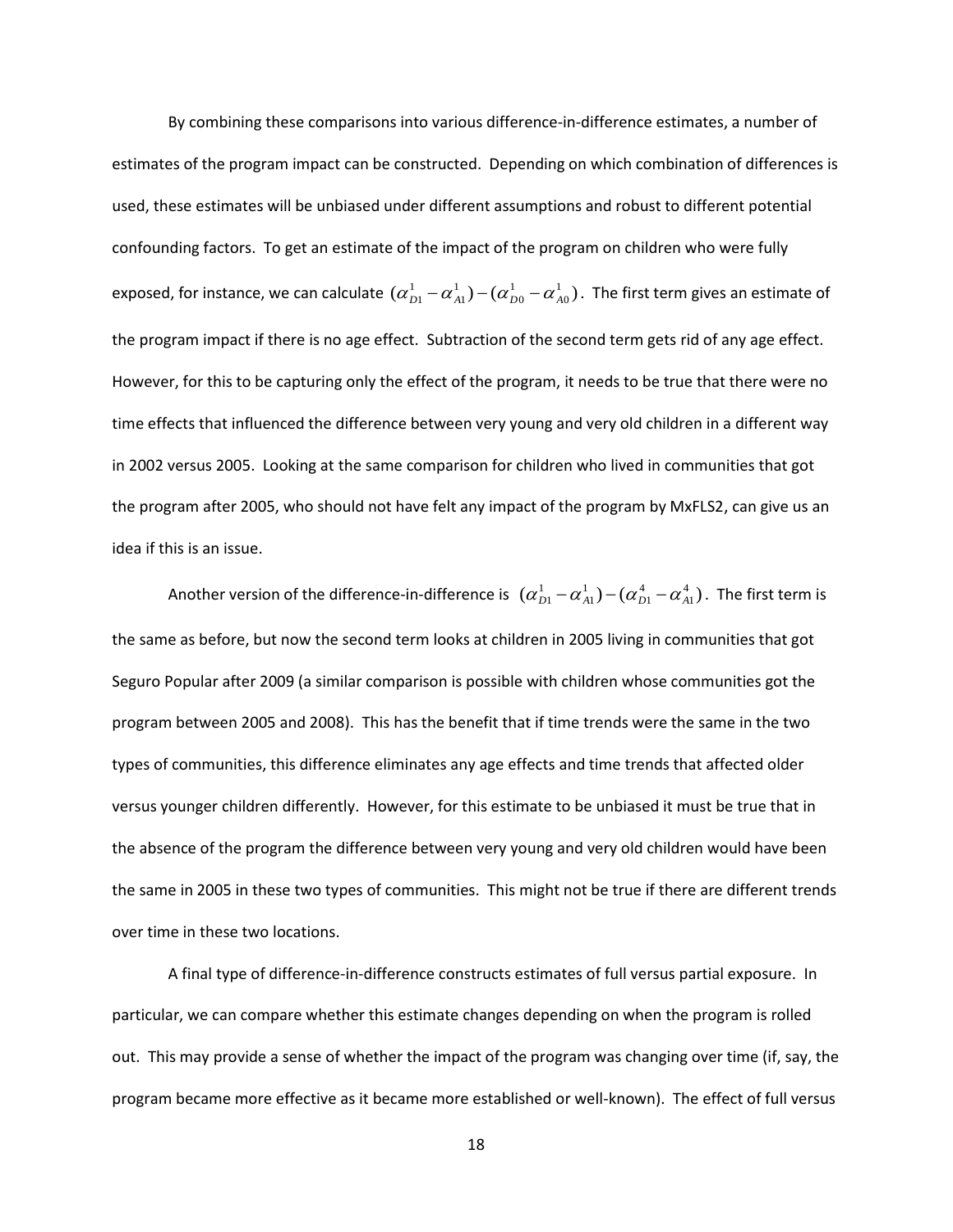partial exposure can be estimated by calculating  $(\alpha_{D2}^1 - \alpha_{A2}^1) - (\alpha_{D2}^4 - \alpha_{A2}^4)$ 2 4 2 1  $\alpha_{\scriptscriptstyle D2}^1$   $-\alpha_{\scriptscriptstyle A2}^1$ )  $(\alpha_{\scriptscriptstyle D2}^4$   $\alpha_{\scriptscriptstyle A2}^4)$  . This estimate can then be compared with  $(\alpha_{D2}^2 - \alpha_{A2}^2) - (\alpha_{D2}^4 - \alpha_{A2}^4)$ 2 4 2 2  $\alpha_{D2}^2-\alpha_{A2}^2)$   $-(\alpha_{D2}^4-\alpha_{A2}^4)$  , which should also provide an estimate of the effect of full versus partial exposure. If these are significantly different, it might suggest that the effect of the program changed depending on when it was rolled out.

#### **RESULTS**

The results of estimating model (1) for the full sample are presented below in Table 3. The first column gives the differences in height-for-age z-scores for children in communities that got Seguro Popular in 2002 compared to children whose communities got the program after 2009 (the reference group in the fourth column). The second and third columns compare the height-for-age of children in the reference group to children in communities who got Seguro Popular in 2003-2005 and 2006-2008, respectively. The model was estimated using ordinary least squares and standard errors (robust and clustered at the municipality-year-cohort level) are reported below. Additional covariates that are not shown include gender and age in months. In addition, the model includes a community fixed effect. The coefficients in bolded blue are those that should reflect full exposure to the program. The coefficients in italicized red are those that should reflect partial exposure to the program.

First, there are some patterns consistent with the dynamics of height-for-age over the life course. Looking at children in municipalities that got Seguro Program after 2009, for instance, their height-for-age z-scores tend to be higher for older children. This is consistent with the existing literature which suggests that in developing and middle-income countries, height for age tends to decline until weaning before increasing and then leveling off.

Looking at the coefficients that should reflect some impact of the program, generally most are insignificant (and a few are actually negative). However, as discussed above, simply reading these coefficients out of the table will not provide program effects. Instead, we will have to estimate some of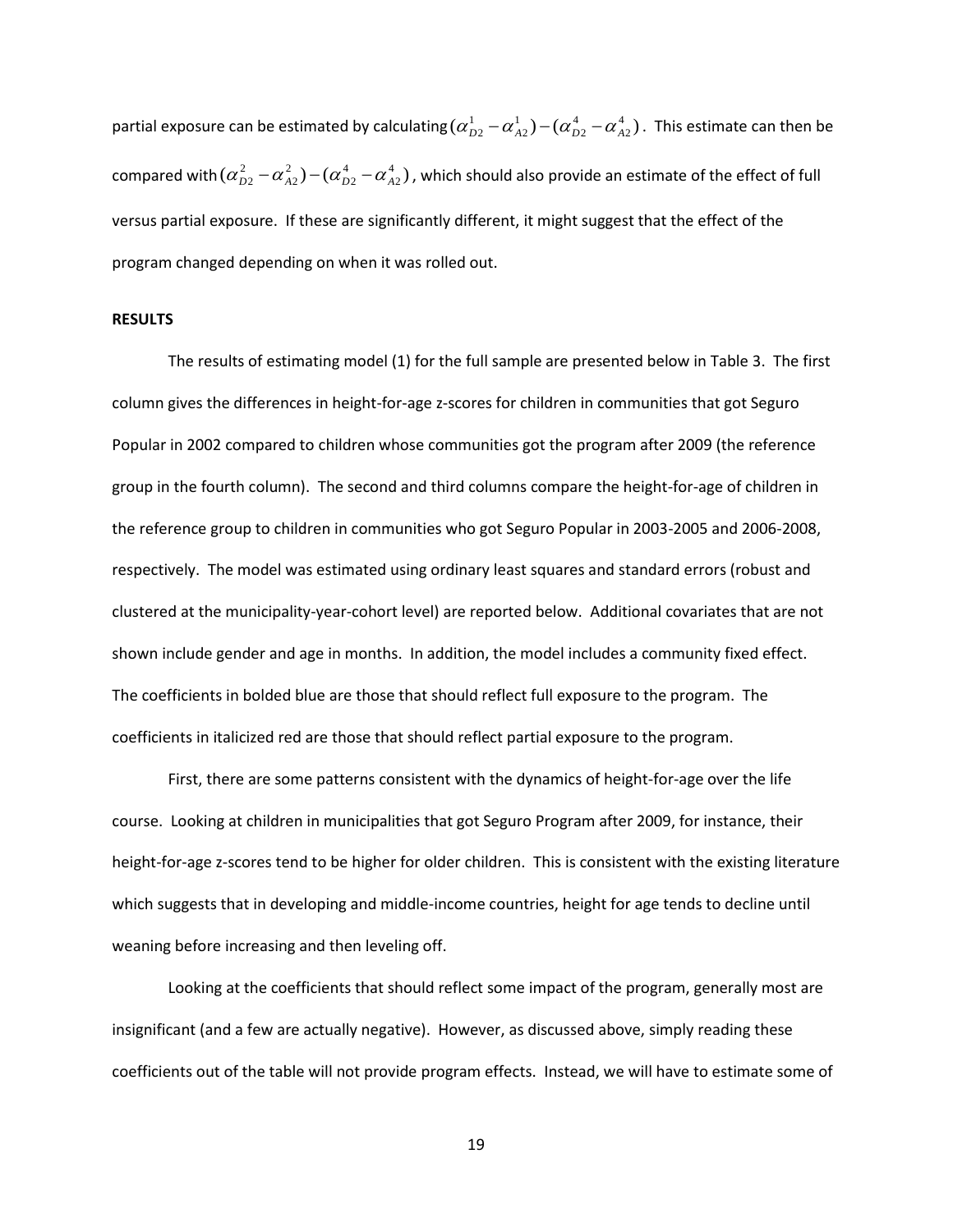the difference-in-difference comparisons that were outlined in the previous section. This will help disentangle selective roll-out, age effects, and time trends to see if there was in fact an effect of the program. While there are a great number of possible comparisons that could be done, the few that were discussed above are presented in Table 4. The first row in each panel of estimates includes all children in the sample, while the second only includes children in families without anyone working in the formal sector in MxFLS1. The third row in each panel includes children in families that had no one with health insurance in MxFLS1. The fourth and fifth rows show results of quantile regressions which will be discussed in the next section.

Some of the estimates of program effect (in Table 4) are positive and significant, but many others are not different from zero (and some even have a negative sign). The largest estimate of program effect is seen comparing children who got the program in 2002 to those who got the program after 2009 (in the second column). The estimates do not change drastically when we limit the sample to households most likely to benefit from the program in the second and third rows in each panel. The estimates of full versus partial exposure are also all insignificant.

Estimating  $(\alpha_{D1}^3 - \alpha_{A1}^3) - (\alpha_{D0}^3 - \alpha_{A0}^3)$ 0 3 0 3  $(\alpha_{D1}^3-\alpha_{A1}^3)-(\alpha_{D0}^3-\alpha_{A0}^3)$  and  $(\alpha_{D1}^4-\alpha_{A1}^4)-(\alpha_{D0}^4-\alpha_{A0}^4)$ 0 4 0 4  $(\alpha_{D1}^4 - \alpha_{A1}^4) - (\alpha_{D0}^4 - \alpha_{A0}^4)$  can, as mentioned above, serve as a robustness check on whether differential time trends are influencing the estimates in the first column of panel A in Table 4, since there should be no effect of the program on these children. However, these estimates are very small and insignificant, suggesting that differential time trends are not affecting our estimates. Taken together, these difference-in-difference estimates provide some evidence that the program did had an effect on child height, but it is primarily observed when we compare children who got the program early to those who got it after 2008.

#### *Quantile regressions*

As discussed previously, the program might plausibly have had a greater impact on certain types of households, which was the motivation for repeating the first regression but limiting it to the sample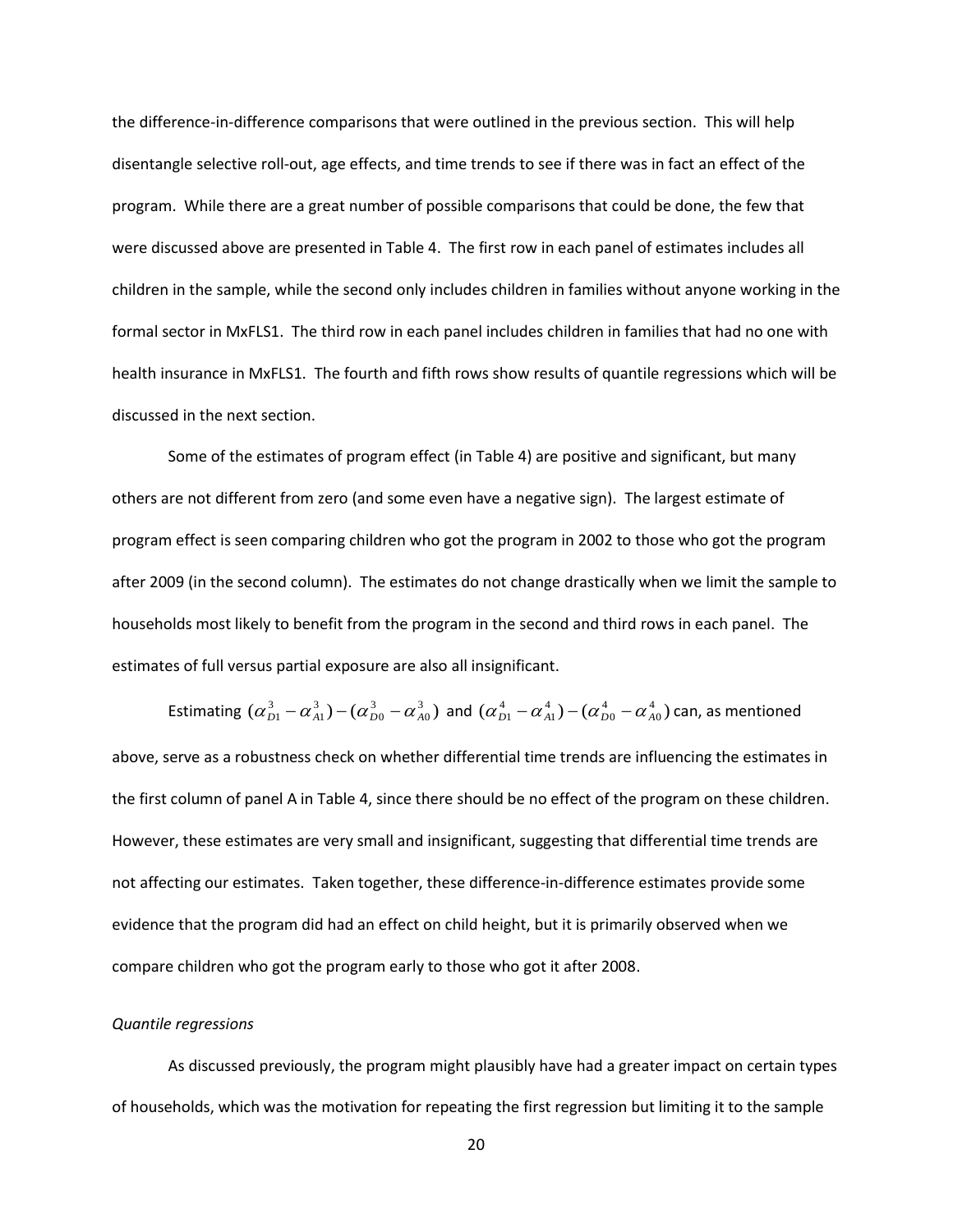of households in the informal sector or households without insurance at baseline. Here, we do something similar by performing a quantile regression (on the 25<sup>th</sup> and 75<sup>th</sup> percentiles) for the entire sample. The results of the difference-in-differences using this regression are presented in the fourth and fifth rows in each panel of Table 4. The results are not strikingly different than the results from the original ordinary least squares model. While we might have predicted that the health impact would be greater for children who are near the lower end of the height-for-age distribution, the impact is actually very similar for children at the  $25<sup>th</sup>$  and 75<sup>th</sup> percentiles.

#### *Other health outcomes*

There are a number of other child and infant health outcomes and behaviors that are of interest that could potentially be affected by Seguro Popular. These effects are more difficult to estimate, however, because there is not the critical window for impact as there is for child height. There is some previous work on adults suggesting that Seguro Popular increased the use of primary care and healthseeking behavior but fairly little work looking specifically at use of care for children (Knox 2008, Gakidou et al 20011; Danese-DlSantos et all 20011, for instance). Future work could look at vaccination rates, neonatal care, or overall use of care to get at whether the program resulted in children receiving more care. However, without the benefit of a critical window as we have for child height, any results on these outcomes using observational data will be suggestive rather than causal. Given these caveats, very preliminary results on use of care suggests that overall health-seeking behavior declined substantially between 2002 and 2005 before increasing somewhat by 2009 in areas that got the program in 2002 (compared to those that got it after 2008). A similar but smaller decline is seen in the areas that got the program between 2003 and 2008. If this decline in use of care is related to the roll-out or implementation of the program, it provides some suggestion of a possible mechanism for why it took so long to see an effect of Seguro Popular on child height. However, considerable additional work is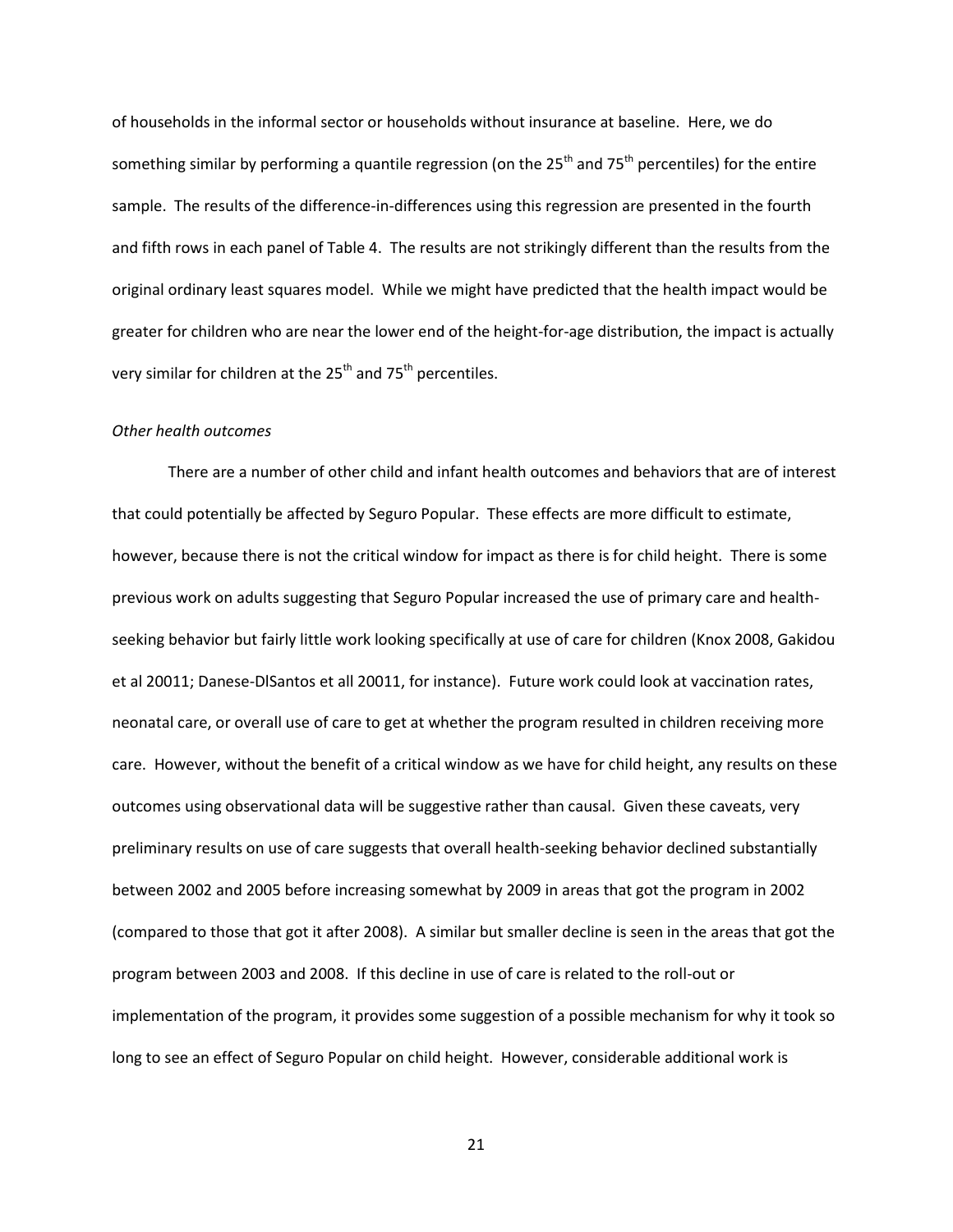needed to determine the cause of the fall in healthcare use and how it was related to the implementation of the program.

#### *Program change in 2006*

At the start of 2006, a new set of health interventions and programs was added to Seguro Popular that specifically focused on the health of infants and their mothers (as discussed in the description of the program). One concern is that, in terms of its relevance for child health, Seguro Popular might have been a fundamentally different program before and after the start of 2006. One way to get at this issue would be to compare the effect of the program on child height before and after the program change. Unfortunately, there is too little variation after 2006 due to the limited time between 2006 and MxFLS3 (which began in 2009) to estimate the impact of the program with these data.

#### *Enrollment*

The previous analyses were all versions of intent-to-treat, since there is likely selection into enrollment. However, it is still of some interest to know what characteristics are associated with enrollment to get suggestive evidence about which households actually enrolled in and benefited from the program. Enrollment in Seguro Popular during MxFLS3 was used as an outcome in a linear probability model (results are in Table 5). The unit of observation is now the household, since households were enrolled in the program together. Households without children young children were also included in these regressions. There are three versions of the model: one which includes basic household information like per capita expenditure and health insurance coverage, a second which adds household health characteristics, and a third which adds community health characteristics.

Generally, household resources (education and per capita expenditure in this model) are negatively associated with being enrolled in the program. Having health insurance at baseline, as expected, is also strongly and negatively related to the likelihood that households have Seguro Popular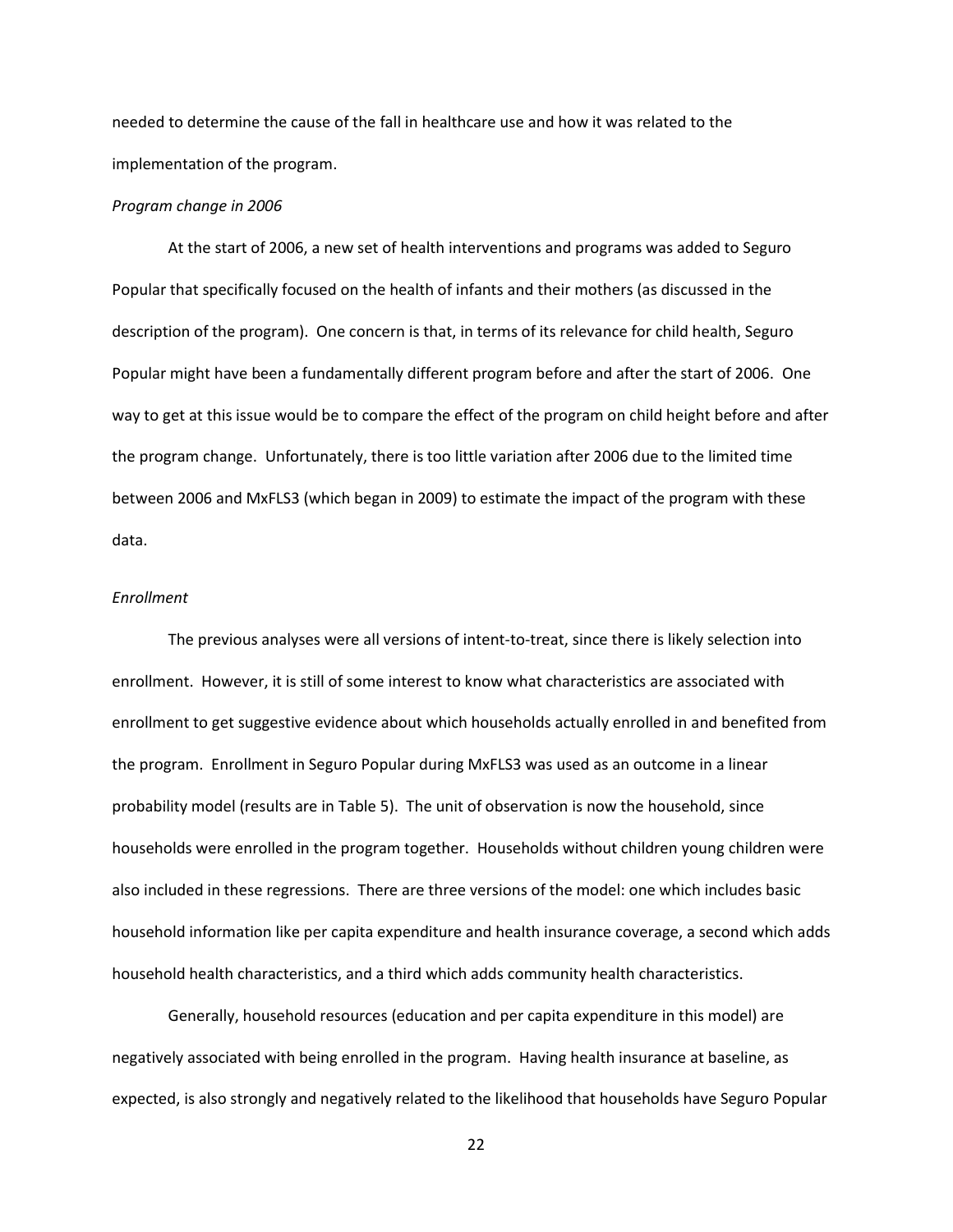at MxFLS3. The later the program was rolled out in their community, the less likely the household was to have enrolled, which is consistent with the results suggesting it took time for results of the program to develop. Most of the individual health characteristics are not significantly related to enrollment, other than the female household head having hypertension and the male household head having been diagnosed with cancer, both of which are positively associated with enrollment. Looking at the third column, households are more likely to be enrolled by 2009 if they live in a community with a SSA clinic (the clinics where Seguro Popular enrollees would receive care). They are also more likely to be enrolled if they live in a community with health care facilities providing key services like mother and child care. They generally are more likely to be enrolled if they live in communities with higher quality health care facilities, as measured by characteristics like having good ventilation and clean floors.

#### **CONCLUSION AND DISCUSSION**

The Mexican public health insurance program Seguro Popular was a large and ambitious attempt to ensure that all of Mexico's citizens had access to basic health care and services. It required a great deal of time and money to implement and resulted in significant investment in health care infrastructure. Many other middle-income countries have also implemented similar public health insurance programs, so lessons from Mexico have the potential to be relevant to other contexts. Despite this, very little is known about its effects, and particularly its impact on child health. While there is some evidence that the program has had an effect on birth weight and infant mortality, these results are fairly sparse and often suffer from methodological shortcomings.

This analysis dealt with potential problems in this literature in a number of ways. The first was the decision to focus on child height as an indicator of child nutrition. Poor child nutrition has very real consequences both for health in childhood and for later-life outcomes like adult height, earnings, and longevity. It is also known from the nutrition and biology literature that height is affected by nutrition during a critical period in early childhood. Using this fact, in combination with the gradual roll-out of the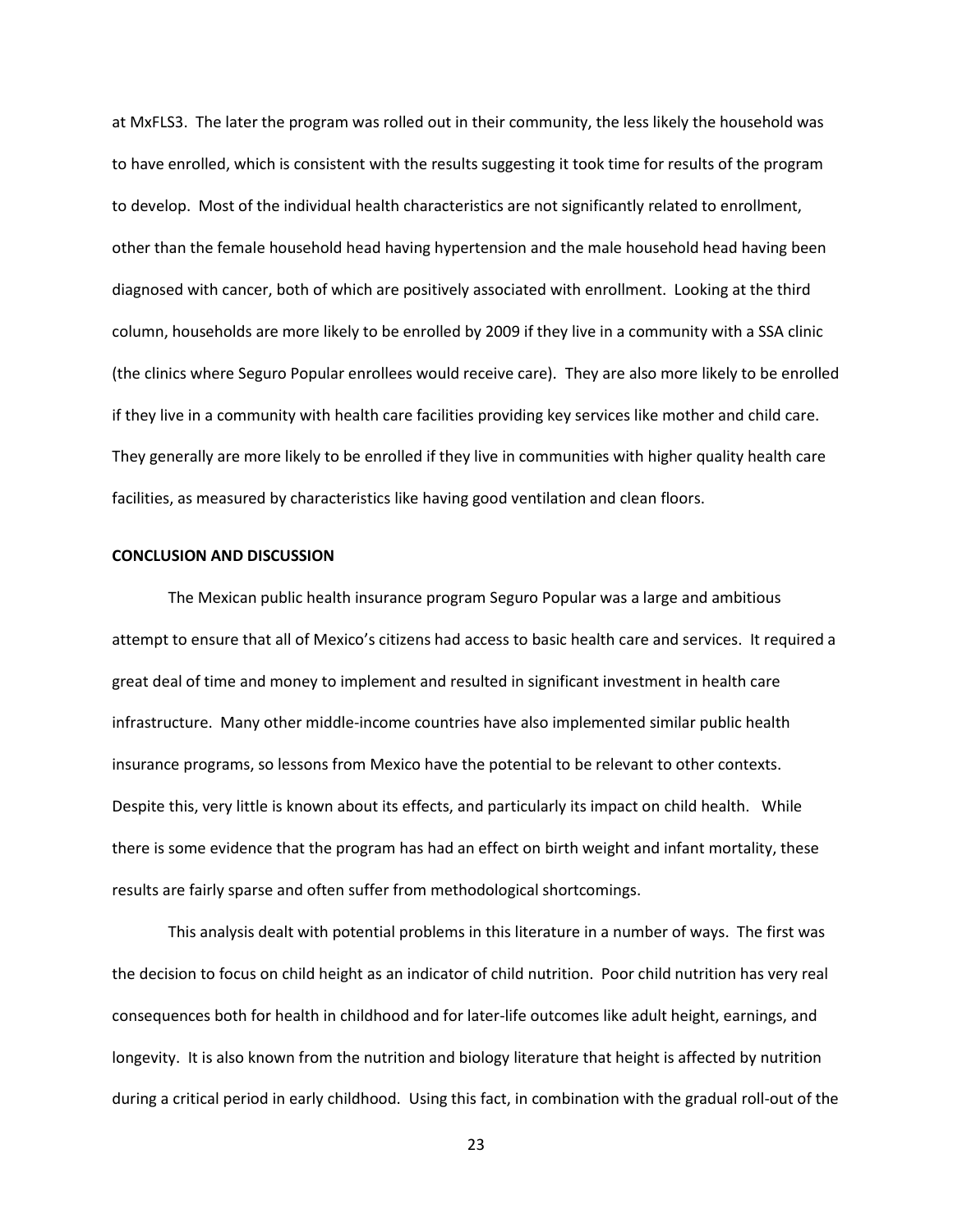program and the panel nature of the data, allows the comparison of children who would have benefited from the program with children who would not have benefited in a modified difference-in-difference analysis. The critical window for child height allows us to estimate a causal effect using observational data, which would not be possible for other health outcomes that do not share this trait.

Another challenge with this type of analysis is that public programs like Seguro Popular are generally not introduced randomly, and are often supposed to reach areas with greater need first. While this was officially the case with Seguro Popular as well, in practice it is more complicated and not at all clear how roll-out was actually implemented. Combining communities into four groups based on when the program was first introduced helps to deal with this issue if communities that got the program around the same time are more likely to be similar in terms of the characteristics that determined the order of the program's introduction. Including community fixed-effects sweeps out any time-invariant community traits.

Another issue to be dealt with is that families who choose to enroll in a public health insurance program are likely different from families who do not, and plausibly in ways that are related to our health outcomes of interest. For this reason, all the estimates are intent-to-treat. Running the same regressions for the full sample of children and comparing them to the estimates for children whose families worked entirely in the informal sector at baseline and to those for children whose families did not have health insurance at baseline helps to get a sense of who might have benefited from the program and whether the estimates are being driven down by households who could not benefit from the program. However, our estimates are generally similar for the full sample and for the selected subsamples.

The results provide little evidence for large or wide-spread benefits of the program in terms of child height. There are some positive effects of the program, but they are no stronger for the children we would initially expect to benefit the most. In fact, the quantiles regressions suggest they may be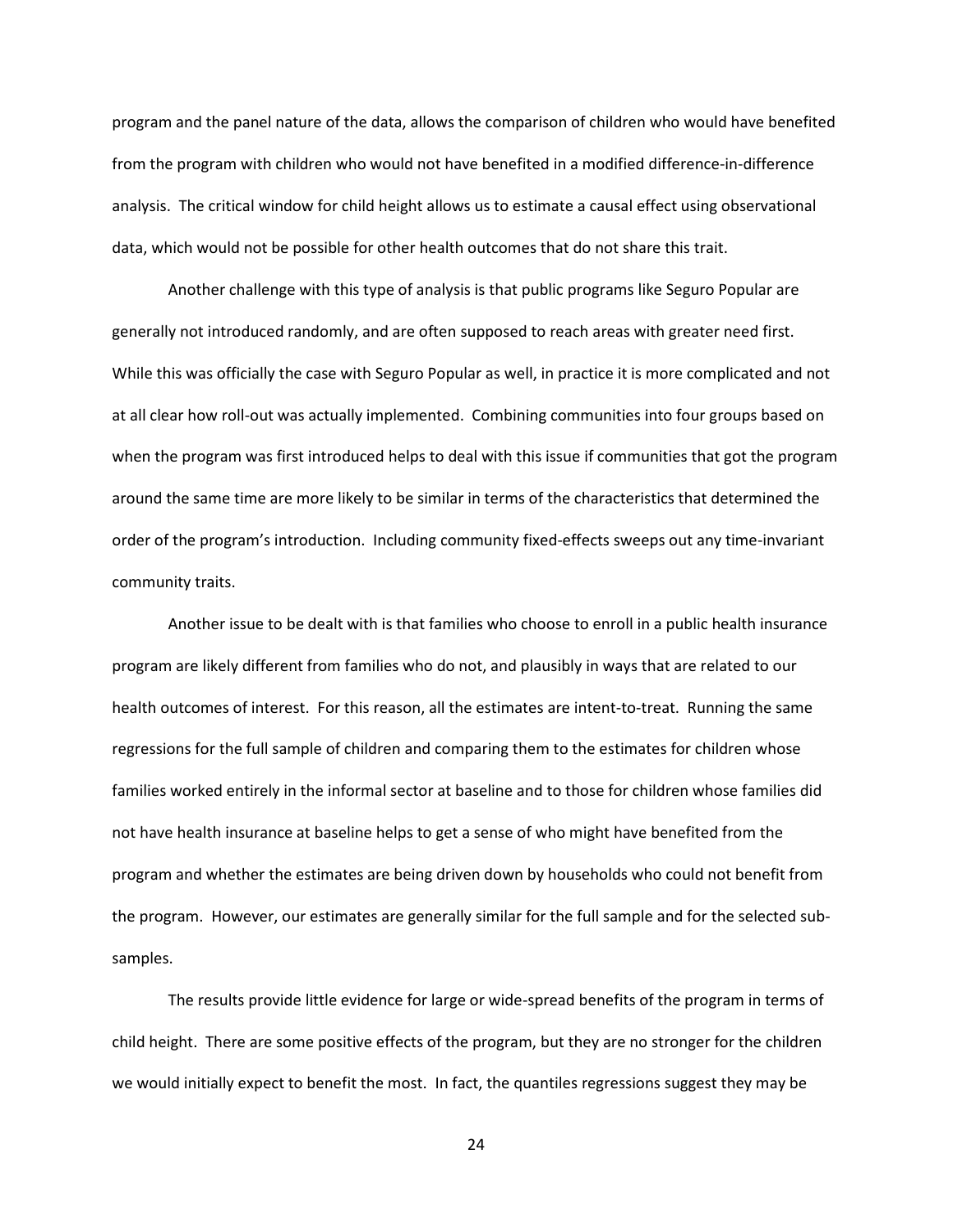concentrated among the upper end of the distribution of height-for-age rather than the bottom. In general, the results seem to be strongest for children who were exposed to the program their entire lives and who lived in areas that had had the program established for many years.

There are a number of possible explanations for these results. It could be, for instance, that it took time for the program to become fully established and for the infrastructure to catch up with the program requirements. This would be consistent with the preliminary, suggestive evidence on use of care which shows that health-seeking behavior initially fell in MxFLS2 communities that got the program earlier (compared to those communities that got the program after 2008). While some commentators have suggested anecdotally that there were shortages and long wait times, this has not been empirically demonstrated. Future work could try to get at this issue by analyzing use of care, wait times, costs per visit, and also community characteristics like number of clinics and doctors. It could also be that the program had sufficient infrastructure and employees but was better run and managed after it had been in place for some length of time. Alternatively, it may have taken some time for demand to increase as households learned about the program.

The existence of the Oportunidades program in Mexico might provide another possible explanation for a lack of clear effect of Seguro Popular. There is significant overlap in the populations covered by the two programs, and Oportunidades already provides many services that might affect the health of infants, young children, and their mothers. For these families, Seguro Popular may have more of an effect on healthcare spending and resources within the household in the event of an extreme health shock, while having less of an effect on health and health care for very young children. Unfortunately, these possible supply and demand explanations cannot be easily disentangled with these data.

These findings have serious implications given that evaluations of policies and randomized controlled trials are often done in the very short term. These results suggest that policy makers should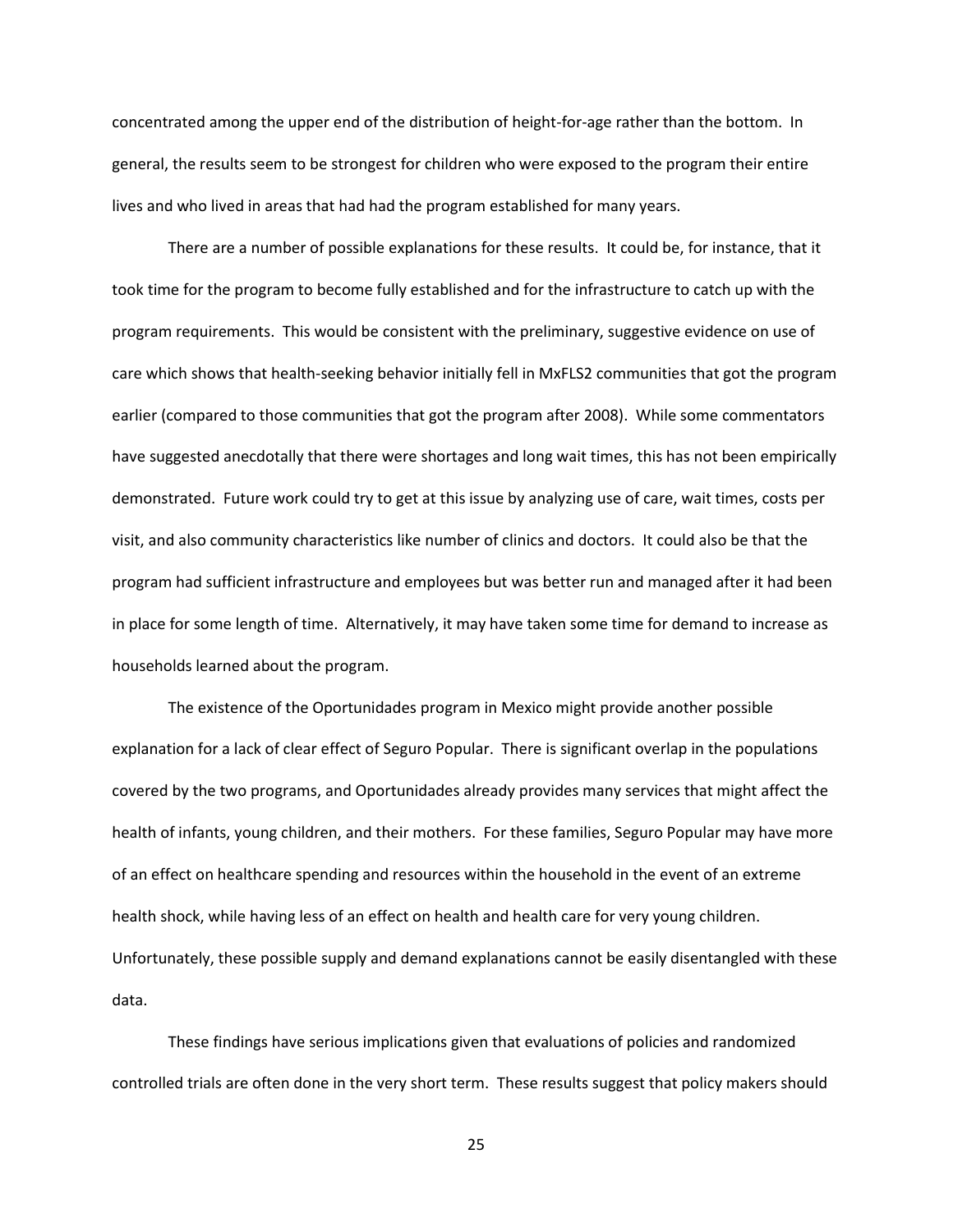anticipate the possibility that it may take years for significant results to be seen or measured. This may be particularly true in contexts where implementation and management of new programs is imperfect or infrastructure needs to be scaled up.

The composition of the households who enrolled at each point in time may also have changed, causing some of the patterns that are observed if, for instance, the children who might have benefited the most were reached later than better off children. It may be that giving states explicit enrollment goals encouraged municipalities to focus on enrolling the easy-to-reach households first. It is also possible that it took time for household to learn about the program and to enroll, and households with more resources and higher levels of education were able to do this more quickly. Whatever the underlying reason, this pattern of reaching better off children first might be one factor limiting the program's initial effectiveness.

Overall, this analysis provides evidence of a limited causal impact of the program on child height. It also suggests that the impact took several years to be established. Although some preliminary evidence on possible explanations for this small effect is provided, more research is needed to definitively disentangle the possible mechanisms. This is particularly important if other countries look to Mexico's experience for lessons on public health provision. All of this points to a need for researchers and policy makers to think harder about how similar programs are implemented and run, how beneficiaries are targeted, and how long program evaluators might have to wait to see any real health benefits.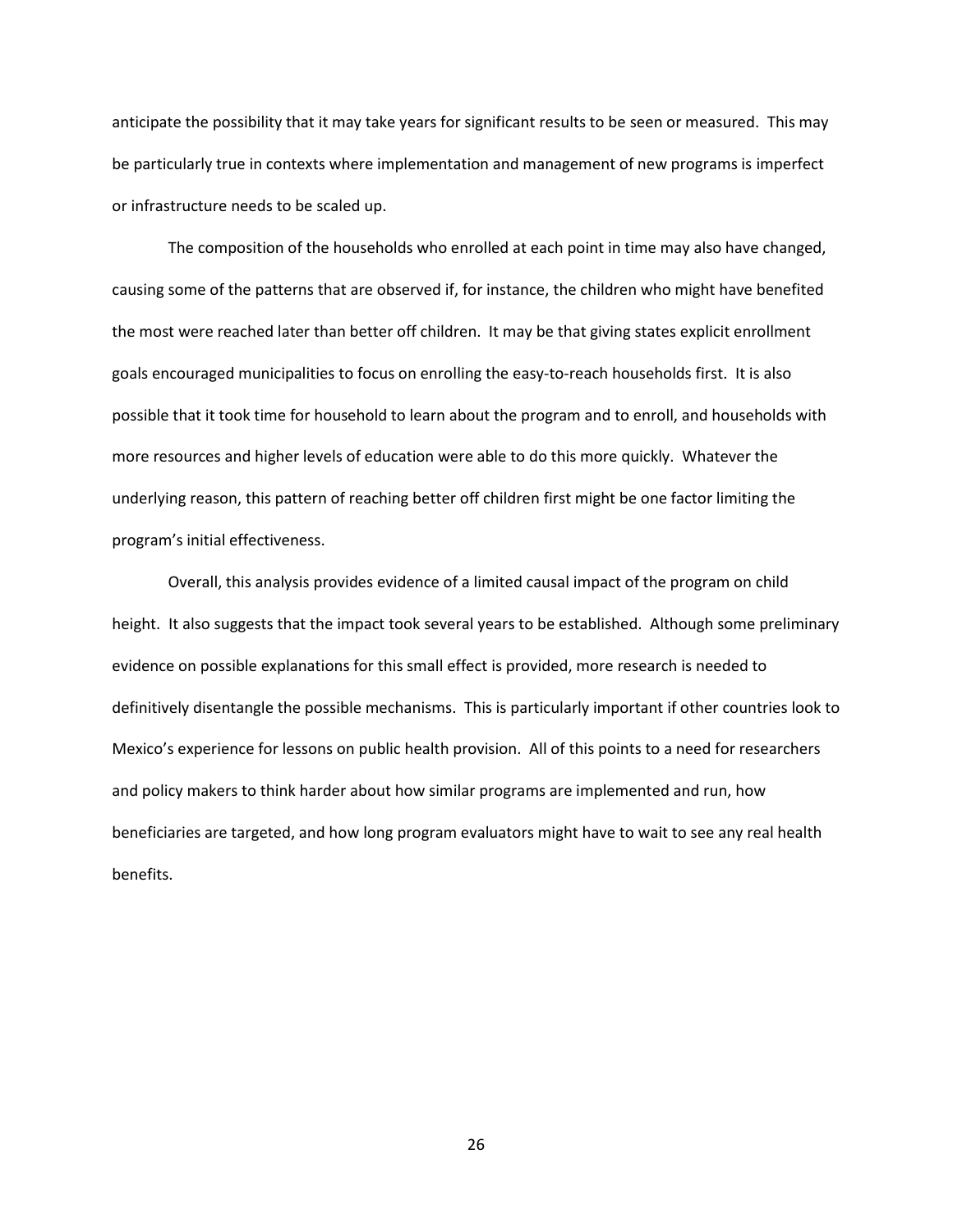### **REFERENCES**

- Atun, Rifat, Luiz Odorico Monteiro de Andrade, Gisele Almeida, Daniel Cotlear, T Dmytraczenko, Patricia Frenz, Patricia Garcia, Octavio Gómez-Dantés, Felicia Knaul, Carles Muntaner, Juliana Braga de Paula, Felix Rigoli, Pastor Castell-Florit Serrate, and Adam Wagstaff (2015). "Health-System Reform and Universal Health Coverage in Latin America." The Lancet 385: 1230-47.
- Aquilera, Nelly, and Grecia Marrufo (2006). "New Evidence of the Effects of Publicly Provided Insurance on Health Outcomes: The Case of the Seguro Popular." Presentation at LACEA.
- Azuara, Oliver, and Ioana Marinescu (2010). "Informality and the Expansion of Social Protection Programs. Evidence from Mexico." Journal of Health Economics 32(5): 938-950.
- Avila-Burgos, Leticia, Edson Servan-Mori, Veronica Wirtz, Sandra Sosa-Rubi, and Aaron Salinas-Rodriguez (2013) "Effect of Seguro Popular on Health Expenditures in Mexican Households Ten Years after Its Implementation." Salud Publica de Mexico 55(2): S91- S99.
- Barros, Rodrigo (2008). "Wealthier but Not Much Healthier: Effects of a Health Insurance Program for the Poor in Mexico." Working paper.
- Bleich, Sara N., David M. Cutler, Alyce S. Adams, Rafael Lozano, and Christopher J. L. Murray (2007). "Impact of Insurance and Supply of Health Professionals on Coverage of Treatment for Hypertension in Mexico: Population Based Study." British Medical Journal 335(7625): 875-B878.
- Bosch, Mariano and Raymundo M. Campos-Vázquez (2010). "The Trade-Offs of Social Assistance Programs in the Labor Market: The Case of the 'Seguro Popular' Program in Mexico." Working paper.
- Bosch, Mariano, M. Belen Cobacho, and Carmen Pages (2012). "Taking Stock of Nine Years of Implementation of Seguro Popular in Mexico." The Inter-American Development Bank.
- Campos-Vázquez, Raymundo M. and Melissa A. Knox (2011). "Social Protection Programs and Employment: The Case of Mexico's Seguro Popular Program." Economia Mexicana – Nueva Epoca 22(2).
- Comisión Nacional de Protección Social en Salud (2012). "Catálogo Universal de Servicios de Salud CAUSES 2012). Gobierno Federal <www.gobiernofederal.gob.mx>.
- Chavez-Martin del Campo, Juan Carlos (2006). "Does Conditionality Generate Heterogeneity and Regressivity in Program Impacts? The Progresa Experience." Working paper.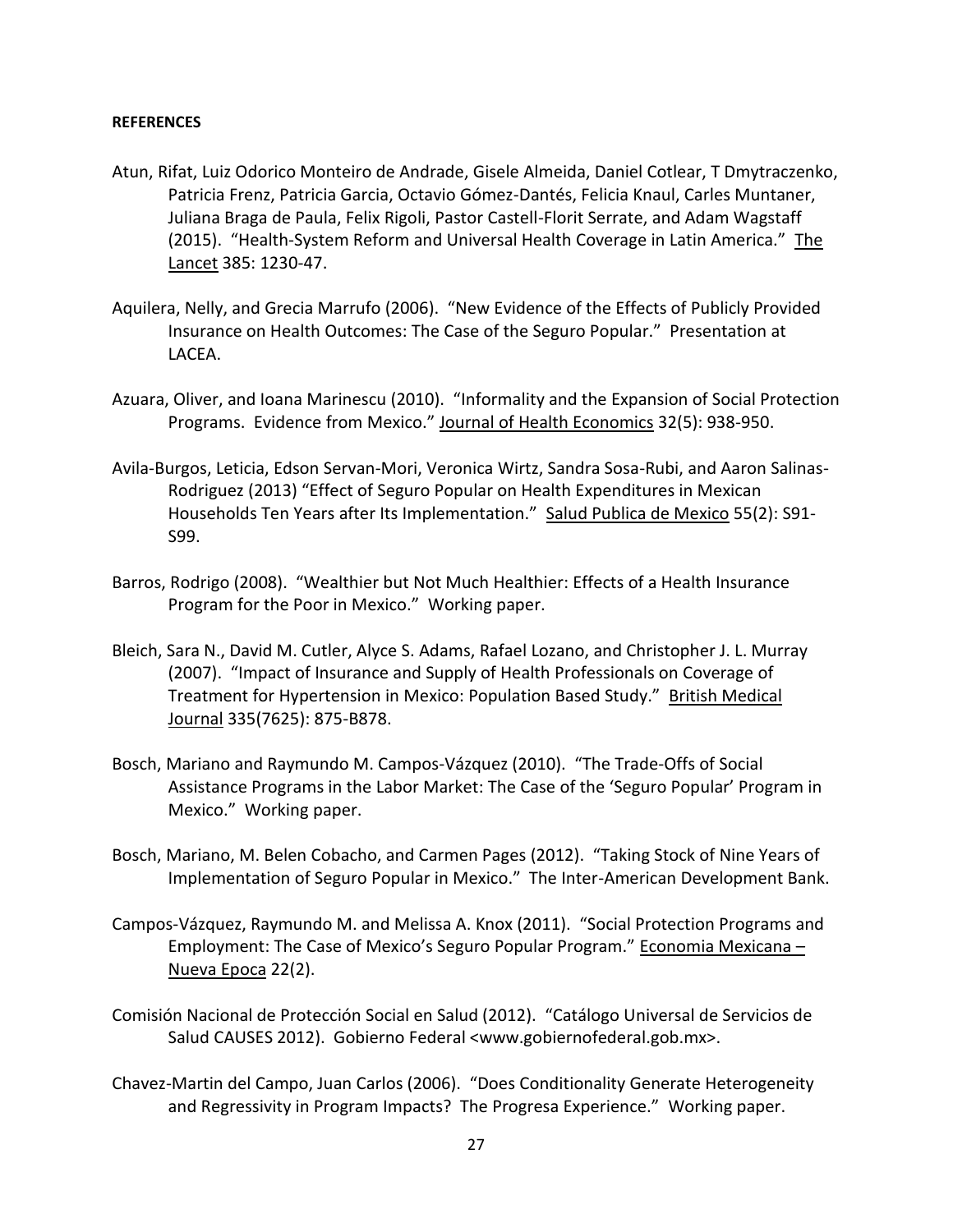- Conti, Gabriella and Rita Ginja (2014). "Evaluating a Universal Health Insurance Program: Evidence from Mexico." Working paper.
- Currie, Janet and Jonathan Gruber (1996a). "Saving Babies: The Efficacy and Cost of Recent Changes in the Medicaid Eligibility of Pregnant Women." Journal of Political Economy 104(6): 1263-1296.
- Currie, Janet and Jonathan Gruber (1996b). "Health Insurance Eligibility, Utilization of Medical Care, and Child Health." The Quarterly Journal of Economics 111(2): 431-466.
- Currie, Janet and Tom Vogl (2013). "Early-Life Health and Adult Circumstance in Developing Countries." Annual Review of Economics 5:1-36.
- Dammert, Ana (2008). "Heterogeneous Impacts of Conditional Cash Transfers: Evidence from Nicaragua." IZA Discussion Paper No. 3653.
- Danese-dlSantos, Laure, Sandra Sosa-Rubi, and Atanacio Valencia-Mendoza (2011). "Analysis of Changes in the Association of Income and the Utilization of Curative Health Services in Mexico between 2000 and 2006." BMC Public Health 11: 771.
- Djebbari, Habiba and Jeffrey Smith (2008). "Heterogeneous Impacts in PROGRESA." Journal of Econometrics 145: 64-80.
- Duflo, Esther (1999). "Grandmothers and Granddaughters: Old-Age Pensions and Intrahousehold Allocation in South Africa." World Bank Economic Review 17(1): 1-25.
- Duflo, Esther (2000). "Child Health and Household Resources in South Africa: Evidence from the Old Age Pension Program." American Economic Review 90(2): 393-398.
- Duflo, Esther (2001). "Schooling and Labor Market Consequences of School Construction in Indonesia: Evidence from an Unusual Policy Experiment." The American Economic Review 91(4): 795-813.
- Hernández, Robert Duval and Ricardo Smith Ramírez (2011). "Informality and Seguro Popular under Segmented Labor Markets." Working paper.
- Farfan, Gabriela, Maria Genoni, Luis Rubalcava, Graciela Teruel, and Duncan Thomas (2013). "Oportunidades and its Impact on Child Nutrition." Working paper.
- Frankenberg, Elizabeth, Wayan Suriastini, and Duncan Thomas (2005). "Can Expanding Access to Basic Healthcare Improve Children's Health Status? Lessons from Indonesia's 'Midwife in the Village' Programme." Population Studies 59(1): 5-19.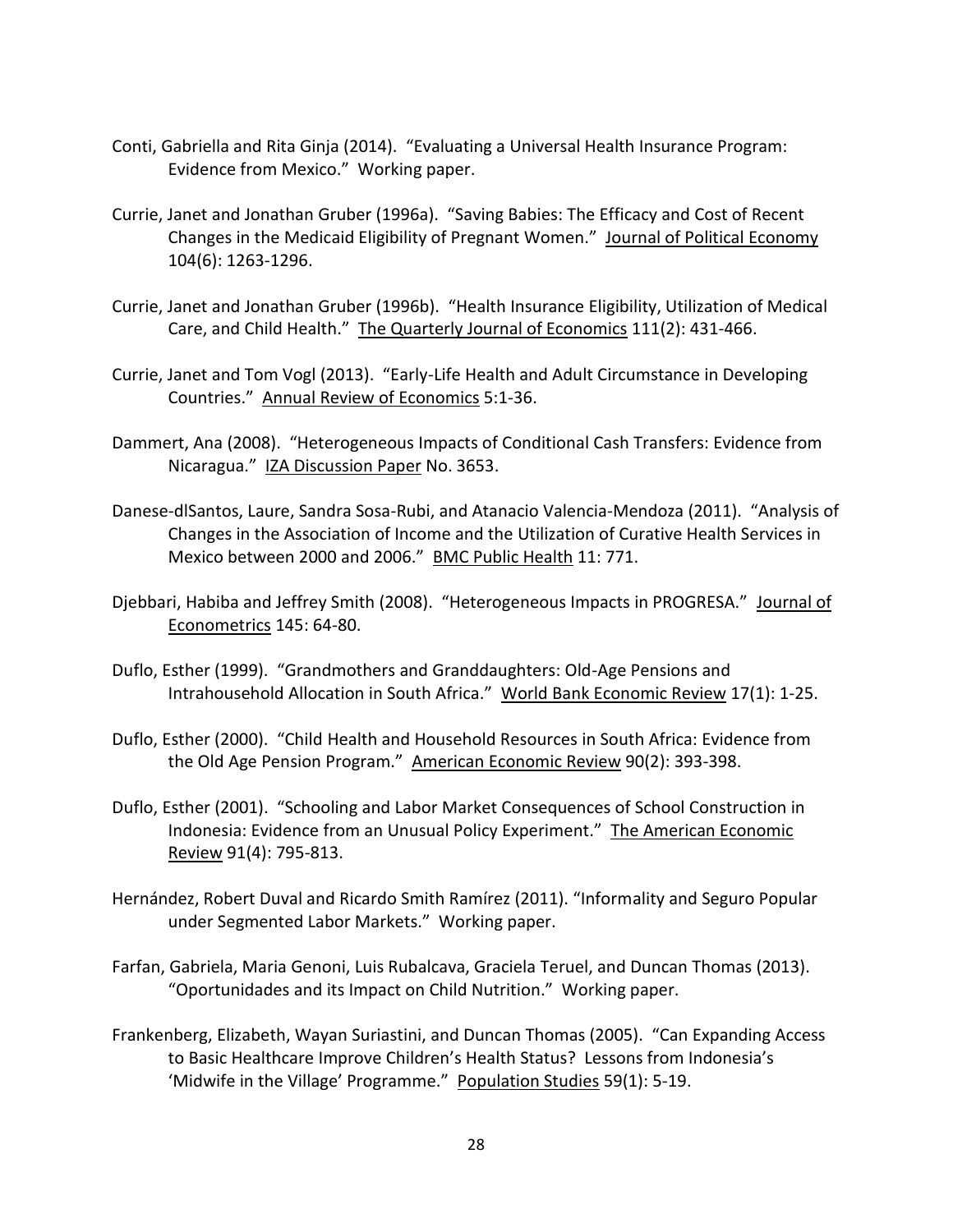- Frenk, Julio (2006). "Bridging the Divide: Global Lessons from Evidence-Based Healthy Policy in Mexico." Lancet 368: 954-961.
- Frenk, Julio, Eduardo González-Pier, Octavio Gómez-Dantés, Miguel A. Lezana, Felicia Marie Knaul (2006). "Comprehensive Reform to Improve Health System Performance in Mexico." Lancet 368: 1524-34.
- Gakidou, Emmanuela, Rafael Lozano, Eduardo González-Pier, Jesse Abbot-Klafter, Jeremy T. Barofsky, Chloe Bryson-Cahn, Dennis M. Feehan, Diana K. Lee, Hector Hernández-Llamas, and Christopher J. L. Murray (2006). "Assessing the Effect of the 2001-06 Mexican Health Reform: An Interim Report Card." Lancet 368: 1920-1935.
- Galárraga, Omar, Sandra G. Sosa-Rubí, Aarón Salinas-Rodriguez, and Sergio Sesma-Vázquez (2010). "Health Insurance for the Poor: Impact on Catastrophic and Out-of-Pocket Expenditures in Mexico." European Journal of Health 11(5): 437-447.
- Garcia-Diaz, Rocio and Sandra G. Sosa-RubÍ (2011). "Analysis of the Distributional Impact of Out-of-Pocket Health Payments: Evidence from a Public Health Insurance Program for the Poor in Mexico." Journal of Health Economics 30: 707-718.
- Haddad, Lawrence J. and Bouis Howarth E. (1991). "The Impact of Nutritional Status on Agricultural Productivity: Wage Evidence from the Phillippines." Oxford Bulletin of Economics and Statistics 53: 45-68.
- Hernández, Robert Duval (2011). "Informality and Seguro Popular under Segmented Labor Markets." Working paper.
- Imai, Kosuke, Gary King, and Clayton Nall (2009). "The Essential Role of Pair Matching in Cluster-Randomized Experiments, with Application to the Mexican Universal Health Insurance Evaluation." Statistical Science 24(1): 29-53.
- Kaestner, Robert, Theodore Joyce, and Andrew Racine (1999). "Does Publicly Provided Health Insurance Improve the Health of Low-Income Children in the United States?" NBER working paper.
- King, Gary, Emmanuela Gakidou, Nimala Ravishankar, Ryan T. Moore, Jason Lakin, Manett Vargas, Martha María Téllez-Rojo, Juan Eugenio Hernández Ávila, Mauricio Hérnández Ávila and Héctor Hernández Llamas (2007). "A Politically Robust' Experimental Design for Public Policy Evaluation, with Application to the Mexican Universal Health Insurance Program." Journal of Policy Analysis and Management 26(3): 479-506.
- King, Gary, Emmanuela Gakidou, Kosuk e Imai, Jason Lakin, Ryan T. Moore, Clayton Nall, Nirmala Ravishankar, Manett Vargas, Martha María Téllez-Rojo, Juan Eugenio Hernández Ávila, Mauricio Hernández Ávila, Héctor Hernández Llamas (2009). "Public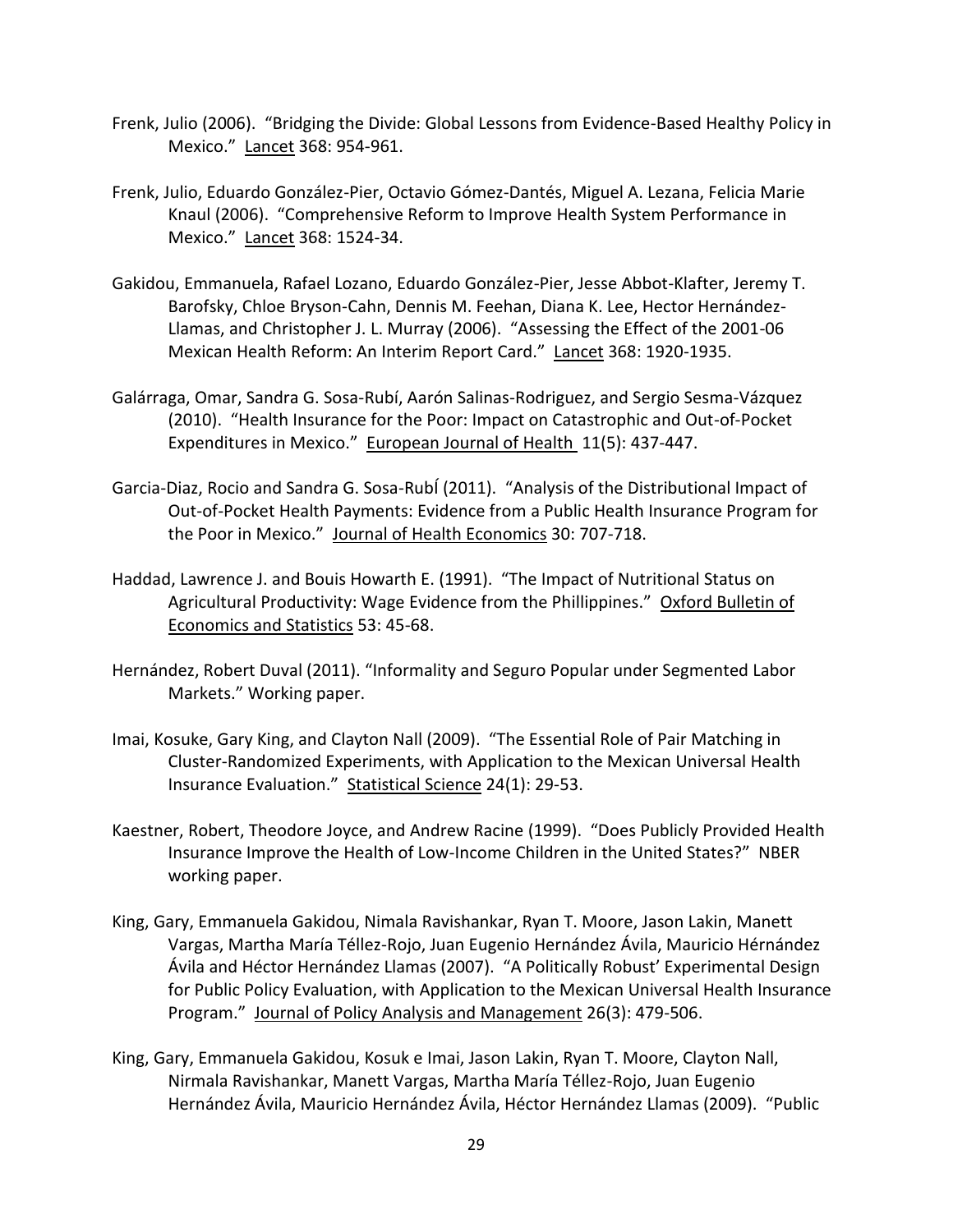Policy for the Poor? A Randomised Assessment of the Mexican Universal Health Insurance Programme." Lancet 373: 1447-1454.

- Knaul, Felicia Marie, Héctor Arreola-Ornelas, Oscar Méndez-Carniado, Chloe Bryson-Cahn, Jeremy Barofsky, Rachel Macguire, Martha Miranda, and Sergio Sesma (2006). "Evidence is Good for Your Health System: Policy Reform to Remedy Catastrophic and Impoverishing Health Spending in Mexico." Lancet 368: 1828-1841.
- Knaul, Felicia Marie, Eduardo González-Pier, Octavio Gómez-Dantés, David García-Junco, Héctor Arreola-Ornelas, Mariana Barraza-Lloréns, Rosa Sandoval, Francisco Caballero, Mauricio Hernández-Avilla, Mercedes Juan, David Kershenobich, Gustavo Nigenda, Enrique Ruelas, Jaime Sepúlveda, Roberto Tapia, Guillermo Soberón, Salomón Chertorivski, and Julio Frenk (2012). "The Quest for Universal Health Coverage: Achieving Social Protection for All in Mexico." The Lancet 380(9849): 1259-1279.
- Knox, Melissa (2008). "Health Insurance for All: An Evaluation of Mexico's Seguro Popular Program." Working paper.
- Lee, Soohyung and Azeem Shaikh (2014). "Multiple Testing and Heterogeneous Treatment Effects: Re-Evaluating the Effect of Progresa on School Enrollment." Journal of Applied Econometrics 29: 612-626.
- Leyva-Flores, Rene, Edson Servan-Mori, Cesar Infante-Xibille, Blanca Estela Pelcastre-Villafuerte, and Tonatiuh Gonzalez (2014). "Primary Health Care Utilization by the Mexican Indigenous Population: The Role of the Seguro Popular in Socially Inequitable Contexts." PLOS One 9(8).
- Martorell, Reynaldo and Jean-Pierre Habicht (1986). "Growth in Early Childhood in Developing Countries." In Frank Falkner and J.M. Tanner (eds.) *Human Growth: A Comprehensive Treatise*, Vol. 3, New York: Plenum Press, pp. 241-262.
- Muñoz-Hernández, Onofre, Salomón Chertorivski-Woldenberg, Gabriel Cortés-Gallo, and Ricardo Pérez-Cuevas (2012). "The Medical Insurance for a New Generation: A Viable Answer for the Health Needs of Mexican Children." Salud Pública de México 54(sup 1): 3-10.
- Newhouse, Joseph P. and the Insurance Experiment Group (2003). "Free for All? Lessons from the RAND Health Insurance Experiment." *Harvard University Press*.

National Commission of Social Health Protection (2012-2013). "Medican Insurance for a New Generation/Insurance 21<sup>st</sup> Century." <http://portal.salud.gob.mx/codigos/columnas/evaluacion\_programas/fichas/12\_S201\_ FM.pdf>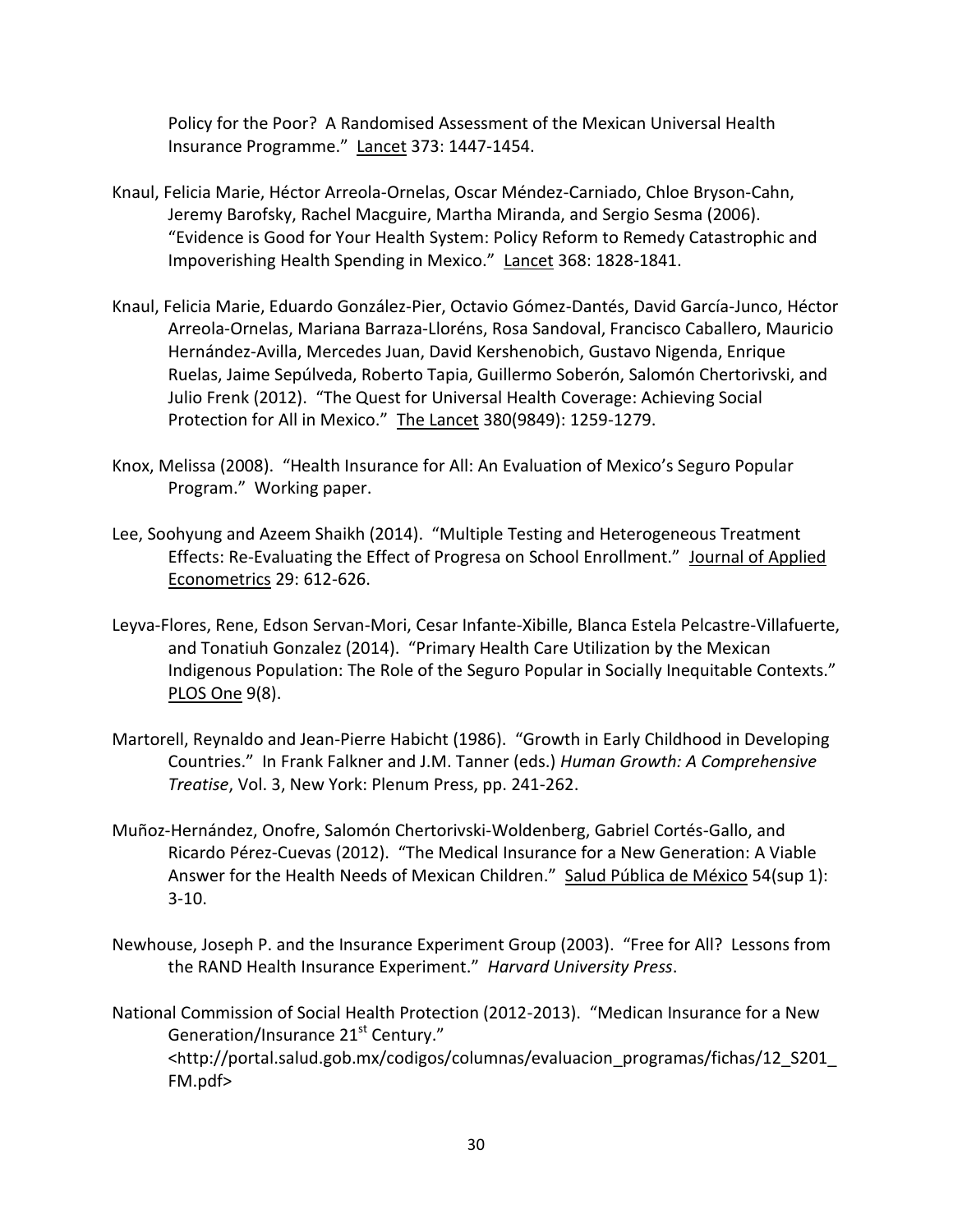- Pfutze, Tobias (2014). "The Effects of Mexico's Seguro Popular Health Insurance on Infant Mortality: An Estimation with Selection on the Outcome Variable." World Development 59: 475-486.
- Rubalcava, Luis and Graciela Teruel (2006). "Mexican Family Life Survey, First Wave." Working Paper, www.ennvih-mxfls.org.
- Rubalcava, Luis and Graciela Teruel (2008). "Mexican Family Life Survey, Second Wave." Working Paper, www.ennvih-mxfls.org.
- Rubalcava, Luis and Graciela Teruel (2013). "Mexican Family Life Survey, Third Wave." Working Paper, www.ennvih-mxfls.org.
- Rodríguez-Ortega, Evelyne Eugenia and Elviro Mireya Pasillas-Torres (2012). "Family Healthcare Expenditure on Children Affiliated to the Medical Insurance for a New Generation." Salud Pública de México 54(sup 1): 65-72.
- Scott, John (2006). "Seguro Popular Incidence Analysis." In *Chap 3. pages 147-166 of: Decentralized Service Delivery for the Poor,* vol. II. World Bank Publications.
- Sosa-Rubí, Sandra G., Omar Galárraga, and Jeffrey E. Harris (2008). "Heterogeneous Impact of the 'Seguro Popular' Program on the Utilization of Obstetrical Services in Mexico, 2001- 2006: A Multinomial Probit Model with a Discrete Endogenous Variable." Journal of Health Economics 28:20-34.
- Sosa-Rubí, Sandra G., Omar Galárraga and Ruy López-Ridaura (2009). "Diabetes Treatment and Control: The Effect of Public Health Insurance for the Poor in Mexico." Bulletin of the World Health Organization 87:512-519.
- Sosa-Rubí, Sandra G., Aaron Salinas-Rodriguez, and Omar Galarraga (2011). "Impact of 'Seguro Popular' on Catastrophic and Out-of-Pocket health Expenditures in Rural and Urban Mexico, 2005-2008." Salud Publica de Mexico 53(4): S425-S435.
- Spenkuch, Jorg L (2012). "Moral Hazard and Selection among the Poor: Evidence from a Randomized Experiment." Journal of Health Economics 31: 72-85.
- Steckel, Richard H. (1995). "Stature and the Standard of Living." Journal of Economic Literature 33: 1903-1940.
- Strauss, John and Duncan Thomas (1998). "Health, Nutrition and Economic Development." Journal of Economic Literature 36: 766-817.

Strauss, John and Duncan Thomas (1995). "Human Resources: Empirical Models of Household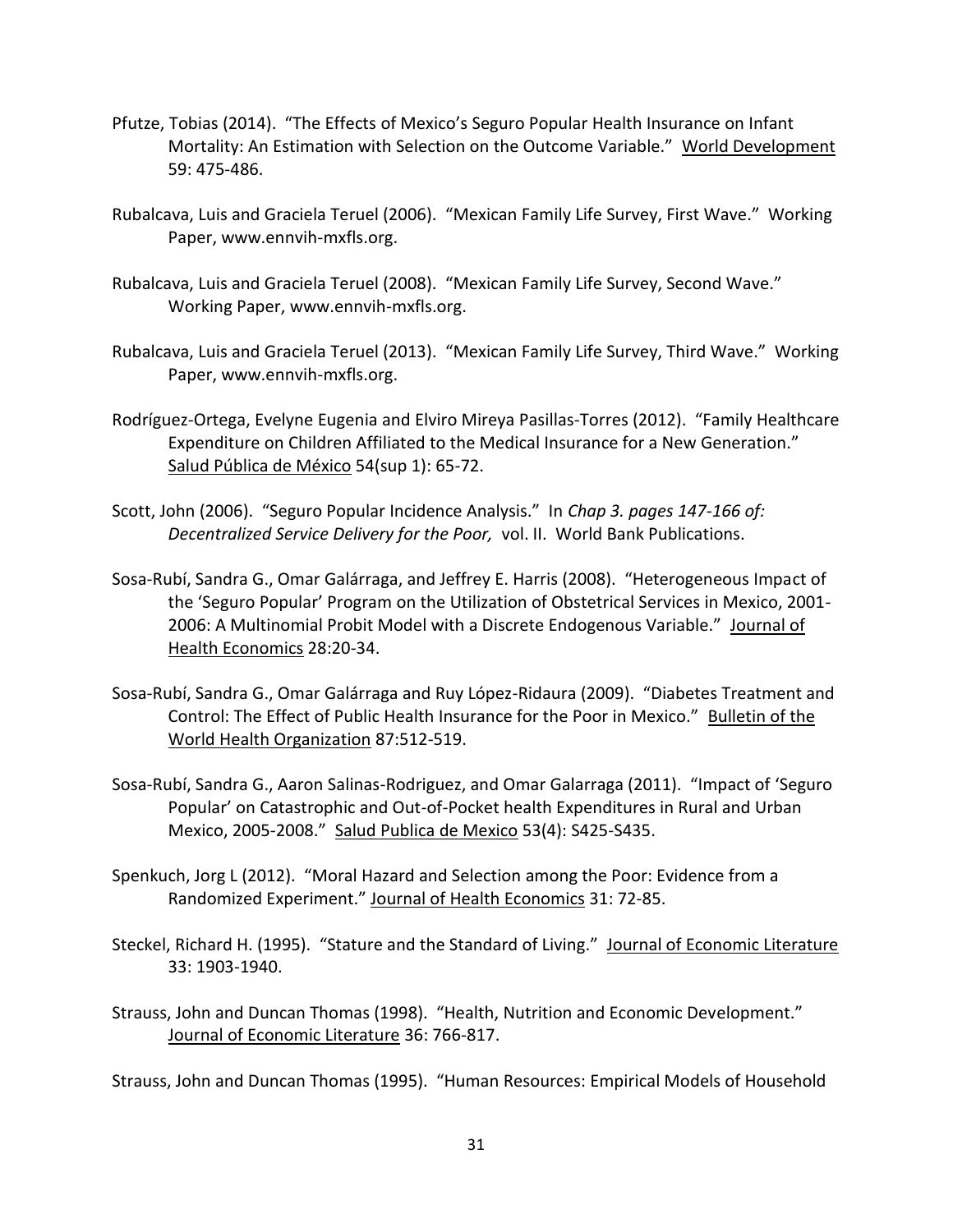Decisions." Pp. 1885-2023 in *Handbook of Development Economics*, Vol. IIIA, edited by J.R. Behrman and T.N. Srinivasan. Amsterdam: North Holland.

Wirtz, Veronika J., yared Santa-Ana-Tellez, Edson Servan-Mori, and Leticia Avila-Burgos (2012). "Heterogeneous Effects of Health Insurance on Out-of-Pocket Expenditure on Medicines in Mexico." Value in Health 15: 593-603.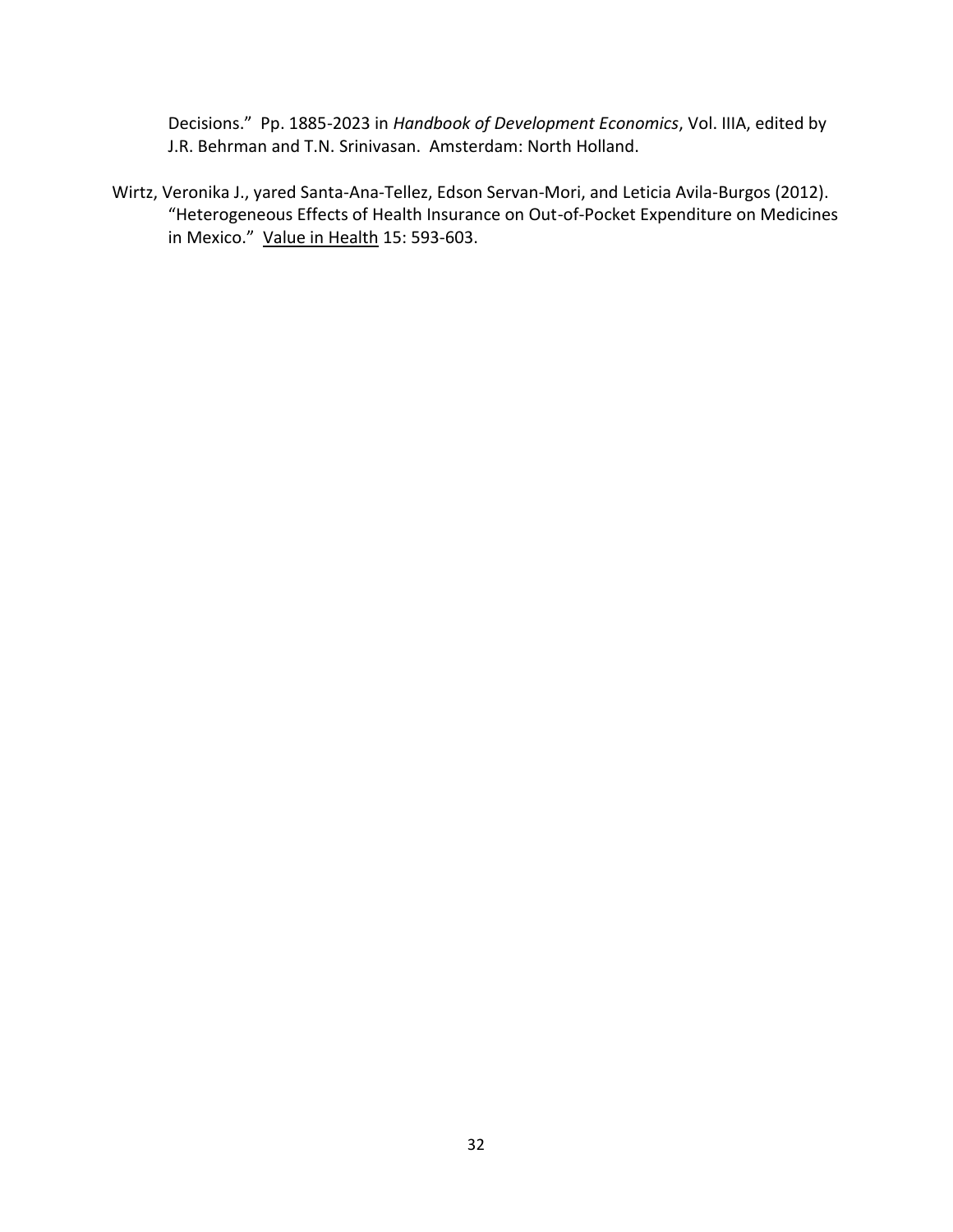## **TABLES AND FIGURES**

| Table 1: Community characteristics in 2002 by date of roll-out |     |  |  |  |
|----------------------------------------------------------------|-----|--|--|--|
| Panel A - Average education of household head                  |     |  |  |  |
| Received SP by 2002                                            | 6.3 |  |  |  |
| Received SP by 2005                                            | 6.2 |  |  |  |
| Received SP by 2008                                            | 4.9 |  |  |  |
| Received SP after 2008                                         | 8.1 |  |  |  |
| Panel B - Average log of per capita expenditure                |     |  |  |  |
| Received SP by 2002                                            | 6.9 |  |  |  |
| Received SP by 2005                                            | 6.8 |  |  |  |
| Received SP by 2008                                            | 6.5 |  |  |  |
| Received SP after 2008                                         | 7.1 |  |  |  |
| Panel C – Percent of adults informally employed                |     |  |  |  |
| Received SP by 2002                                            | 60% |  |  |  |
| Received SP by 2005                                            | 63% |  |  |  |
| Received SP by 2008                                            | 69% |  |  |  |
| Received SP after 2008                                         | 60% |  |  |  |
| Panel D – Percent of adults without insurance                  |     |  |  |  |
| Received SP by 2002                                            | 45% |  |  |  |
| Received SP by 2005                                            | 54% |  |  |  |
| Received SP by 2008                                            | 68% |  |  |  |
| Received SP after 2008                                         | 53% |  |  |  |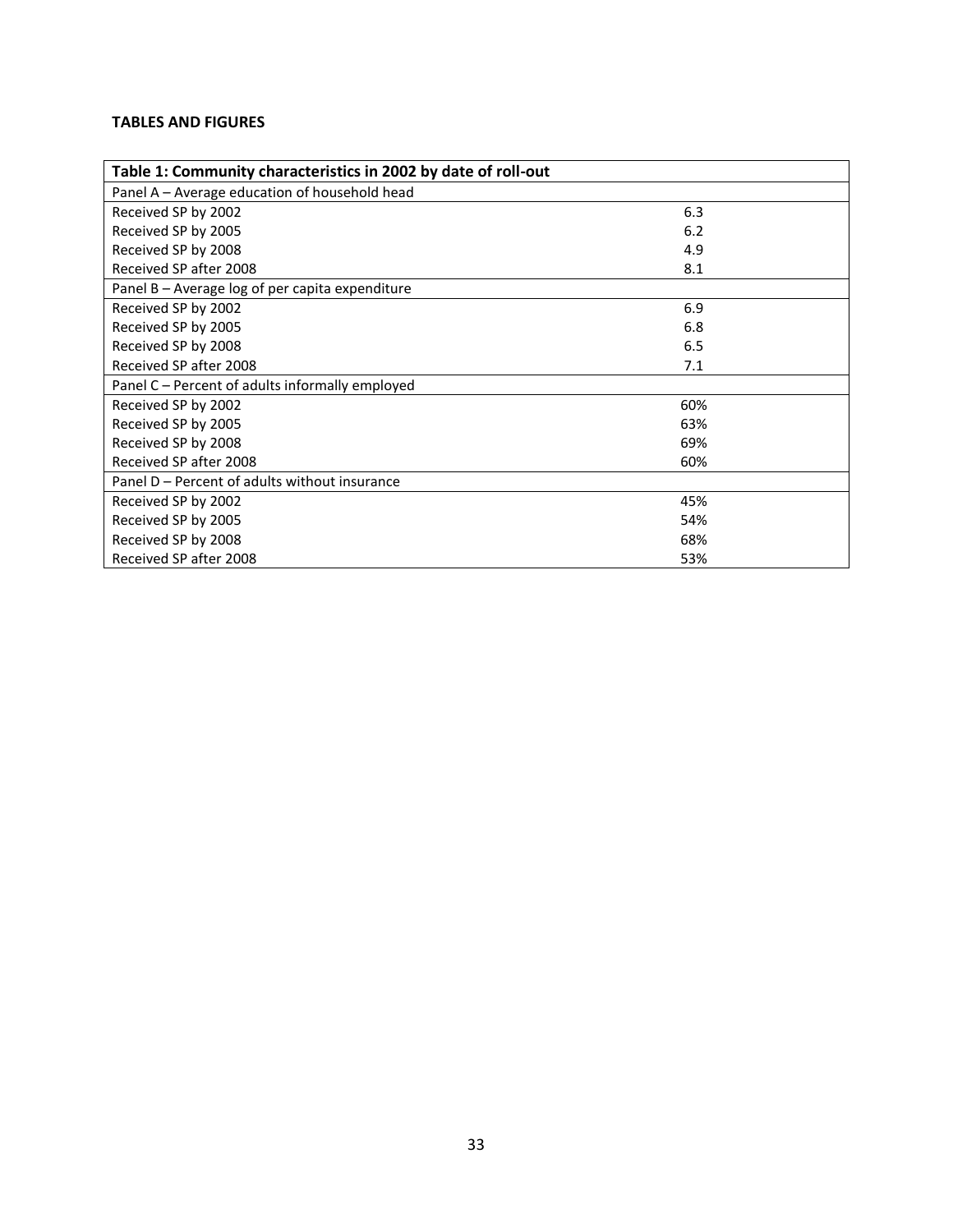| Table 2: Descriptive statistics of the sample |                |         |                |         |                |         |             |         |
|-----------------------------------------------|----------------|---------|----------------|---------|----------------|---------|-------------|---------|
|                                               | MxFLS 1 (2002) |         | MxFLS 2 (2005) |         | MxFLS 3 (2009) |         | Full sample |         |
|                                               | Age: 0-2       | Age 3-9 | Age 0-2        | Age 3-9 | Age $0-2$      | Age 3-9 | Age 0-2     | Age 3-9 |
| Panel A - Average height-for-age z-scores     |                |         |                |         |                |         |             |         |
| Received SP by 2002                           | $-0.48$        | $-0.28$ | $-0.40$        | $-0.31$ | 0.11           | $-0.18$ | $-0.16$     | $-0.26$ |
| Received SP by 2005                           | $-0.66$        | $-0.59$ | $-0.48$        | $-0.45$ | $-0.37$        | $-0.33$ | $-0.47$     | $-0.45$ |
| Received SP by 2008                           | $-0.75$        | $-0.99$ | $-0.61$        | $-0.80$ | $-0.55$        | $-0.72$ | $-0.62$     | $-0.83$ |
| Received SP after 2008                        | $-0.50$        | $-0.50$ | $-0.45$        | $-0.30$ | $-0.20$        | $-0.53$ | $-0.46$     | $-0.43$ |
|                                               |                |         |                |         |                |         |             |         |
| Overall                                       | $-0.61$        | $-0.58$ | $-0.49$        | $-0.47$ | $-0.30$        | $-0.39$ | $-0.44$     | $-0.49$ |
| Panel B – Household and child characteristics |                |         |                |         |                |         |             |         |
| Age in years                                  | 4.73           |         | 4.66           |         | 4.32           |         | 4.57        |         |
| Education of household head                   | 6.31           |         |                | 6.36    |                | 6.66    |             | 6.49    |
| Log per capita expenditures                   | 6.61           |         | 6.31           |         | 7.05           |         | 6.71        |         |
| Household size                                | 5.74           |         | 5.80           |         | 5.87           |         | 5.87        |         |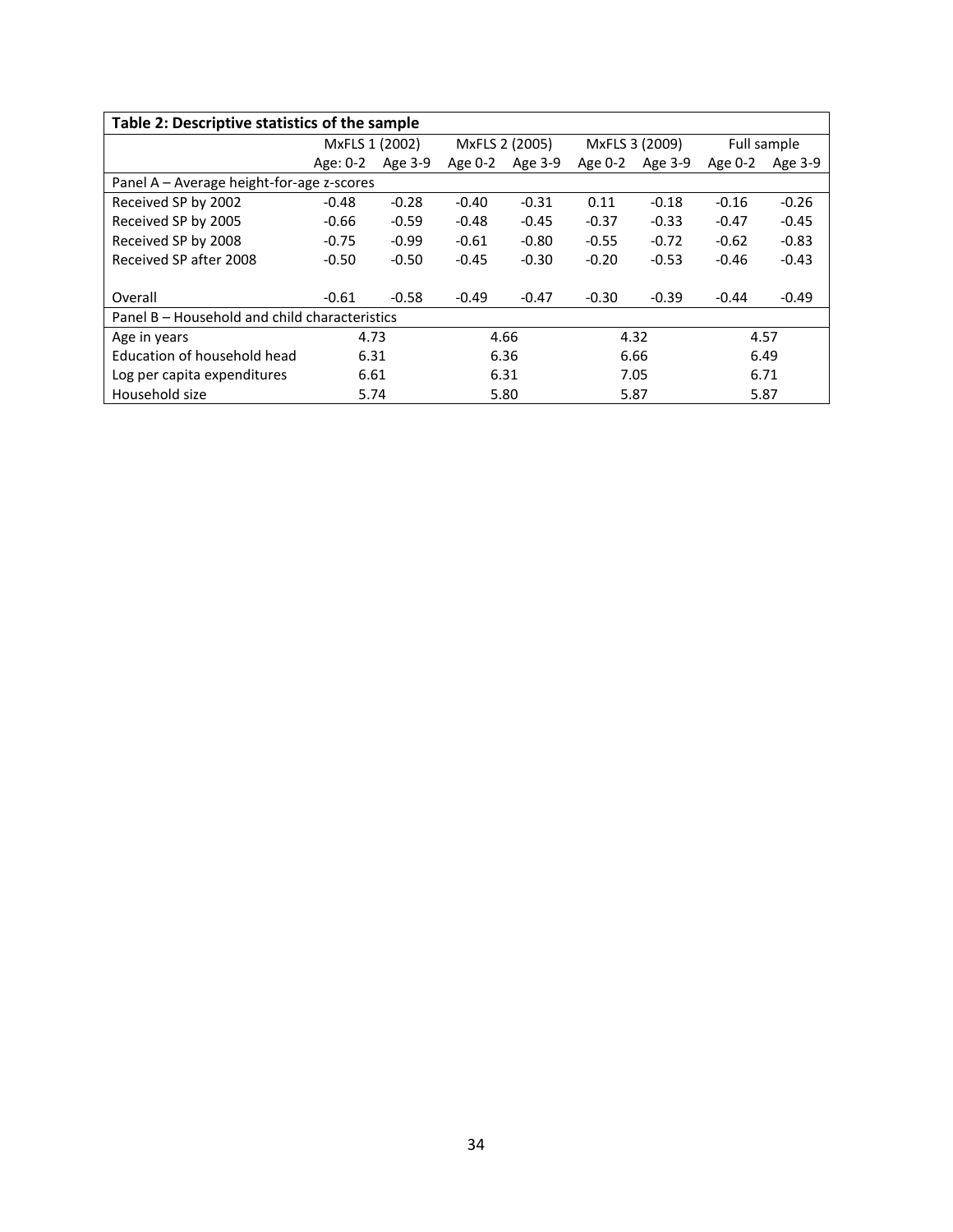| (4)<br>(1)<br>(2)<br>(3)<br>Received SP in<br>Received SP in<br>Received SP in<br>Not received<br>2002<br>2003-2005<br>2006-2008<br>SP by 2009<br>Notation<br>Period<br>Age group<br>2002<br>A: 7 to 9<br>$\alpha_{A0}^v$<br>$-0.26***$<br>0.04<br>$-0.05$<br>$-0.22**$<br>(0.08)<br>(0.07)<br>(0.10)<br>(0.10)<br>B: 5 to 6<br>$\alpha_{B0}^v$<br>$-0.07$<br>0.02<br>$-0.17$<br>$-0.11$<br>(0.09)<br>(0.09)<br>(0.08)<br>(0.12)<br>$C: 3$ to 4<br>$\alpha_{C}^{\nu}$<br>$-0.34***$<br>$-0.12$<br>$-0.22*$<br>$-0.07$<br>(0.11)<br>(0.08)<br>(0.11)<br>(0.09)<br>D: 0 to 2<br>$\alpha_{D0}^{\nu}$<br>$-0.90***$<br>$-0.21*$<br>0.07<br>$-0.12$<br>(0.11)<br>(0.11)<br>(0.13)<br>(0.11)<br>2005<br>A: 7 to 9<br>$\alpha_{A1}^v$<br>$0.51***$<br>$-0.20$<br>$-0.12$<br>$-0.27**$ |  |  |  |  |  |
|--------------------------------------------------------------------------------------------------------------------------------------------------------------------------------------------------------------------------------------------------------------------------------------------------------------------------------------------------------------------------------------------------------------------------------------------------------------------------------------------------------------------------------------------------------------------------------------------------------------------------------------------------------------------------------------------------------------------------------------------------------------------------------|--|--|--|--|--|
|                                                                                                                                                                                                                                                                                                                                                                                                                                                                                                                                                                                                                                                                                                                                                                                |  |  |  |  |  |
|                                                                                                                                                                                                                                                                                                                                                                                                                                                                                                                                                                                                                                                                                                                                                                                |  |  |  |  |  |
|                                                                                                                                                                                                                                                                                                                                                                                                                                                                                                                                                                                                                                                                                                                                                                                |  |  |  |  |  |
|                                                                                                                                                                                                                                                                                                                                                                                                                                                                                                                                                                                                                                                                                                                                                                                |  |  |  |  |  |
|                                                                                                                                                                                                                                                                                                                                                                                                                                                                                                                                                                                                                                                                                                                                                                                |  |  |  |  |  |
|                                                                                                                                                                                                                                                                                                                                                                                                                                                                                                                                                                                                                                                                                                                                                                                |  |  |  |  |  |
|                                                                                                                                                                                                                                                                                                                                                                                                                                                                                                                                                                                                                                                                                                                                                                                |  |  |  |  |  |
|                                                                                                                                                                                                                                                                                                                                                                                                                                                                                                                                                                                                                                                                                                                                                                                |  |  |  |  |  |
|                                                                                                                                                                                                                                                                                                                                                                                                                                                                                                                                                                                                                                                                                                                                                                                |  |  |  |  |  |
|                                                                                                                                                                                                                                                                                                                                                                                                                                                                                                                                                                                                                                                                                                                                                                                |  |  |  |  |  |
|                                                                                                                                                                                                                                                                                                                                                                                                                                                                                                                                                                                                                                                                                                                                                                                |  |  |  |  |  |
|                                                                                                                                                                                                                                                                                                                                                                                                                                                                                                                                                                                                                                                                                                                                                                                |  |  |  |  |  |
|                                                                                                                                                                                                                                                                                                                                                                                                                                                                                                                                                                                                                                                                                                                                                                                |  |  |  |  |  |
| (0.11)<br>(0.09)<br>(0.11)<br>(0.11)                                                                                                                                                                                                                                                                                                                                                                                                                                                                                                                                                                                                                                                                                                                                           |  |  |  |  |  |
| B: 5 to 6<br>$\alpha_{\scriptscriptstyle{B1}}^{\scriptscriptstyle{V}}$<br>$0.22**$<br>$-0.22$<br>$-0.15$<br>$-0.21$                                                                                                                                                                                                                                                                                                                                                                                                                                                                                                                                                                                                                                                            |  |  |  |  |  |
| (0.15)<br>(0.14)<br>(0.11)<br>(0.31)                                                                                                                                                                                                                                                                                                                                                                                                                                                                                                                                                                                                                                                                                                                                           |  |  |  |  |  |
| $C: 3$ to 4<br>$\alpha_{C1}^v$<br>0.08<br>0.06<br>$-0.31***$<br>$-0.15$                                                                                                                                                                                                                                                                                                                                                                                                                                                                                                                                                                                                                                                                                                        |  |  |  |  |  |
| (0.14)<br>(0.11)<br>(0.14)<br>(0.11)                                                                                                                                                                                                                                                                                                                                                                                                                                                                                                                                                                                                                                                                                                                                           |  |  |  |  |  |
| D: 0 to 2<br>$-0.89***$<br>$\alpha_{D1}^{\nu}$<br>$-0.14$<br>0.03<br>0.12                                                                                                                                                                                                                                                                                                                                                                                                                                                                                                                                                                                                                                                                                                      |  |  |  |  |  |
| (0.19)<br>(0.16)<br>(0.13)<br>(0.12)                                                                                                                                                                                                                                                                                                                                                                                                                                                                                                                                                                                                                                                                                                                                           |  |  |  |  |  |
| 2009<br>A: 7 to 9<br>$\alpha_{A2}^v$<br>0.26<br>0.14<br>0.29<br>0.28                                                                                                                                                                                                                                                                                                                                                                                                                                                                                                                                                                                                                                                                                                           |  |  |  |  |  |
| (0.21)<br>(0.21)<br>(0.22)<br>(0.22)                                                                                                                                                                                                                                                                                                                                                                                                                                                                                                                                                                                                                                                                                                                                           |  |  |  |  |  |
| B: 5 to 6<br>$\alpha_{B2}^v$<br>$-0.51**$<br>$-0.26$<br>$0.43*$<br>$-0.51*$                                                                                                                                                                                                                                                                                                                                                                                                                                                                                                                                                                                                                                                                                                    |  |  |  |  |  |
| (0.26)<br>(0.25)<br>(0.25)<br>(0.26)                                                                                                                                                                                                                                                                                                                                                                                                                                                                                                                                                                                                                                                                                                                                           |  |  |  |  |  |
| $C: 3$ to 4<br>$\alpha_{c_2}^v$<br>0.16<br>0.28<br>0.13<br>$-0.46**$                                                                                                                                                                                                                                                                                                                                                                                                                                                                                                                                                                                                                                                                                                           |  |  |  |  |  |
| $\alpha_{D2}^{\nu}$<br>(0.19)<br>(0.20)<br>(0.19)<br>(0.19)                                                                                                                                                                                                                                                                                                                                                                                                                                                                                                                                                                                                                                                                                                                    |  |  |  |  |  |
| D: 0 to 2<br>$-0.68***$<br>0.09<br>$-0.07$<br>$-0.06$                                                                                                                                                                                                                                                                                                                                                                                                                                                                                                                                                                                                                                                                                                                          |  |  |  |  |  |
| (0.25)<br>(0.26)<br>(0.25)<br>(0.26)                                                                                                                                                                                                                                                                                                                                                                                                                                                                                                                                                                                                                                                                                                                                           |  |  |  |  |  |
| F-statistic<br>1.53<br>1.04<br>11.09<br>2.29<br>[column]                                                                                                                                                                                                                                                                                                                                                                                                                                                                                                                                                                                                                                                                                                                       |  |  |  |  |  |
| (0.11)<br>(0.41)<br>(0.01)<br>(0.00)<br>(p-value)                                                                                                                                                                                                                                                                                                                                                                                                                                                                                                                                                                                                                                                                                                                              |  |  |  |  |  |
| F-statistic<br>8.58<br>[full model]<br>(0.00)<br>(p-value)                                                                                                                                                                                                                                                                                                                                                                                                                                                                                                                                                                                                                                                                                                                     |  |  |  |  |  |
| Observations<br>17,776                                                                                                                                                                                                                                                                                                                                                                                                                                                                                                                                                                                                                                                                                                                                                         |  |  |  |  |  |
| This table is the result of running one ordinary least squares regression on the sample of children age 0 to 9 at each wave of MxFLS. The<br>regression also includes gender, age in months, and municipality fixed effects. Robust standard errors are clustered at the municipality-year-                                                                                                                                                                                                                                                                                                                                                                                                                                                                                    |  |  |  |  |  |

cohort level (clustering at the municipality, municipality-time, or municipality-cohort levels give essentially the same result). Numbers in blue reflect the full impact of the program, while numbers in red reflect partial exposure.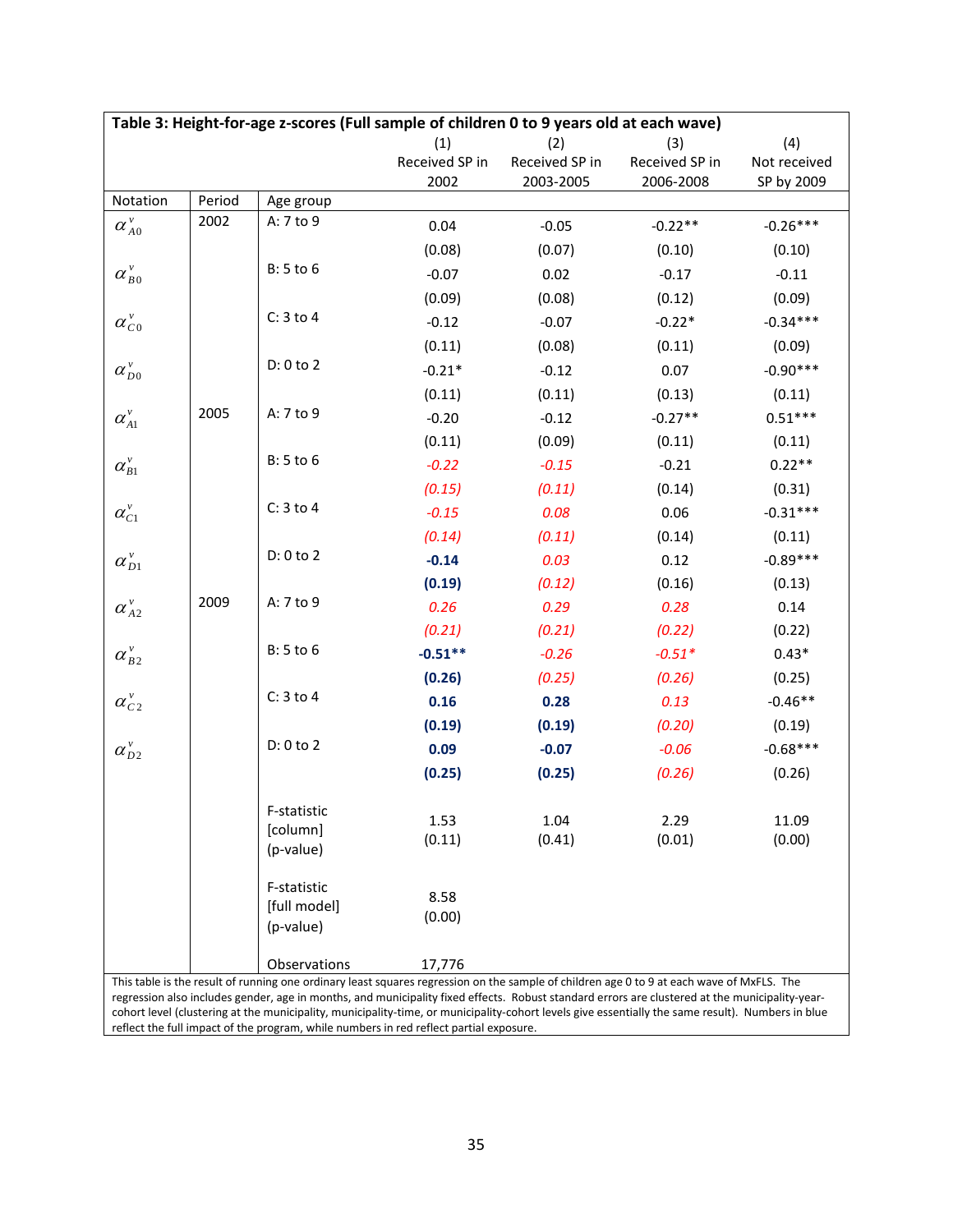| Table 4: Difference-in-difference estimates of the program impact                                                                                                                                                                                                                                                                                                                                                                                                                                                                                         |                                                                     |                                                                     |  |  |
|-----------------------------------------------------------------------------------------------------------------------------------------------------------------------------------------------------------------------------------------------------------------------------------------------------------------------------------------------------------------------------------------------------------------------------------------------------------------------------------------------------------------------------------------------------------|---------------------------------------------------------------------|---------------------------------------------------------------------|--|--|
| Panel A: Full program effect                                                                                                                                                                                                                                                                                                                                                                                                                                                                                                                              |                                                                     |                                                                     |  |  |
|                                                                                                                                                                                                                                                                                                                                                                                                                                                                                                                                                           | (1)                                                                 | (2)                                                                 |  |  |
|                                                                                                                                                                                                                                                                                                                                                                                                                                                                                                                                                           | $(\alpha_{D1}^1 - \alpha_{A1}^1) - (\alpha_{D0}^1 - \alpha_{A0}^1)$ | $(\alpha_{D1}^1 - \alpha_{A1}^1) - (\alpha_{D1}^4 - \alpha_{A1}^4)$ |  |  |
| Full sample                                                                                                                                                                                                                                                                                                                                                                                                                                                                                                                                               | 0.31                                                                | $1.43***$                                                           |  |  |
|                                                                                                                                                                                                                                                                                                                                                                                                                                                                                                                                                           | (0.24)                                                              | (0.32)                                                              |  |  |
| Informal sample                                                                                                                                                                                                                                                                                                                                                                                                                                                                                                                                           | 0.30                                                                | $1.58***$                                                           |  |  |
|                                                                                                                                                                                                                                                                                                                                                                                                                                                                                                                                                           | (0.39)                                                              | (0.53)                                                              |  |  |
| No insurance sample                                                                                                                                                                                                                                                                                                                                                                                                                                                                                                                                       | 0.15                                                                | $1.06**$                                                            |  |  |
|                                                                                                                                                                                                                                                                                                                                                                                                                                                                                                                                                           | (0.36)                                                              | (0.48)                                                              |  |  |
| Quantile regression (25%)                                                                                                                                                                                                                                                                                                                                                                                                                                                                                                                                 | 0.55                                                                | $1.18***$                                                           |  |  |
|                                                                                                                                                                                                                                                                                                                                                                                                                                                                                                                                                           | (0.32)                                                              | (0.37)                                                              |  |  |
| Quantile regression (75%)                                                                                                                                                                                                                                                                                                                                                                                                                                                                                                                                 | 0.30                                                                | $1.38***$                                                           |  |  |
|                                                                                                                                                                                                                                                                                                                                                                                                                                                                                                                                                           | (0.32)                                                              | (0.46)                                                              |  |  |
| Panel B: Full versus partial effect                                                                                                                                                                                                                                                                                                                                                                                                                                                                                                                       |                                                                     |                                                                     |  |  |
|                                                                                                                                                                                                                                                                                                                                                                                                                                                                                                                                                           | (1)                                                                 | (2)                                                                 |  |  |
|                                                                                                                                                                                                                                                                                                                                                                                                                                                                                                                                                           | $(\alpha_{D2}^1 - \alpha_{A2}^1) - (\alpha_{D2}^4 - \alpha_{A2}^4)$ | $(\alpha_{D2}^2 - \alpha_{A2}^2) - (\alpha_{D2}^4 - \alpha_{A2}^4)$ |  |  |
| Full sample                                                                                                                                                                                                                                                                                                                                                                                                                                                                                                                                               | 0.65                                                                | 0.47                                                                |  |  |
|                                                                                                                                                                                                                                                                                                                                                                                                                                                                                                                                                           | (0.63)                                                              | (0.62)                                                              |  |  |
| Informal sample                                                                                                                                                                                                                                                                                                                                                                                                                                                                                                                                           | $-0.41$                                                             | $-0.81$                                                             |  |  |
|                                                                                                                                                                                                                                                                                                                                                                                                                                                                                                                                                           | (0.70)                                                              | (0.69)                                                              |  |  |
| No insurance sample                                                                                                                                                                                                                                                                                                                                                                                                                                                                                                                                       | 1.59                                                                | 1.46                                                                |  |  |
|                                                                                                                                                                                                                                                                                                                                                                                                                                                                                                                                                           | (1.18)                                                              | (1.16)                                                              |  |  |
| Quantile regression (25%)                                                                                                                                                                                                                                                                                                                                                                                                                                                                                                                                 | $-0.41$                                                             | $-0.51$                                                             |  |  |
|                                                                                                                                                                                                                                                                                                                                                                                                                                                                                                                                                           | (0.51)                                                              | (0.51)                                                              |  |  |
| Quantile regression (75%)                                                                                                                                                                                                                                                                                                                                                                                                                                                                                                                                 | 1.05                                                                | 0.98                                                                |  |  |
|                                                                                                                                                                                                                                                                                                                                                                                                                                                                                                                                                           | (0.67)                                                              | (0.66)                                                              |  |  |
| To get the program impact estimates in each cell, first the ordinary least squares regression outlined in the empirical specification was<br>calculated to obtain the coefficients, which were then used to construct the difference-in-difference estimates. Nine versions of this model<br>were run (each row in each panel represents one version). Robust standard errors are clustered at the municipality-year-cohort level<br>(clustering at the municipality, municipality-time, or municipality-cohort levels give essentially the same result). |                                                                     |                                                                     |  |  |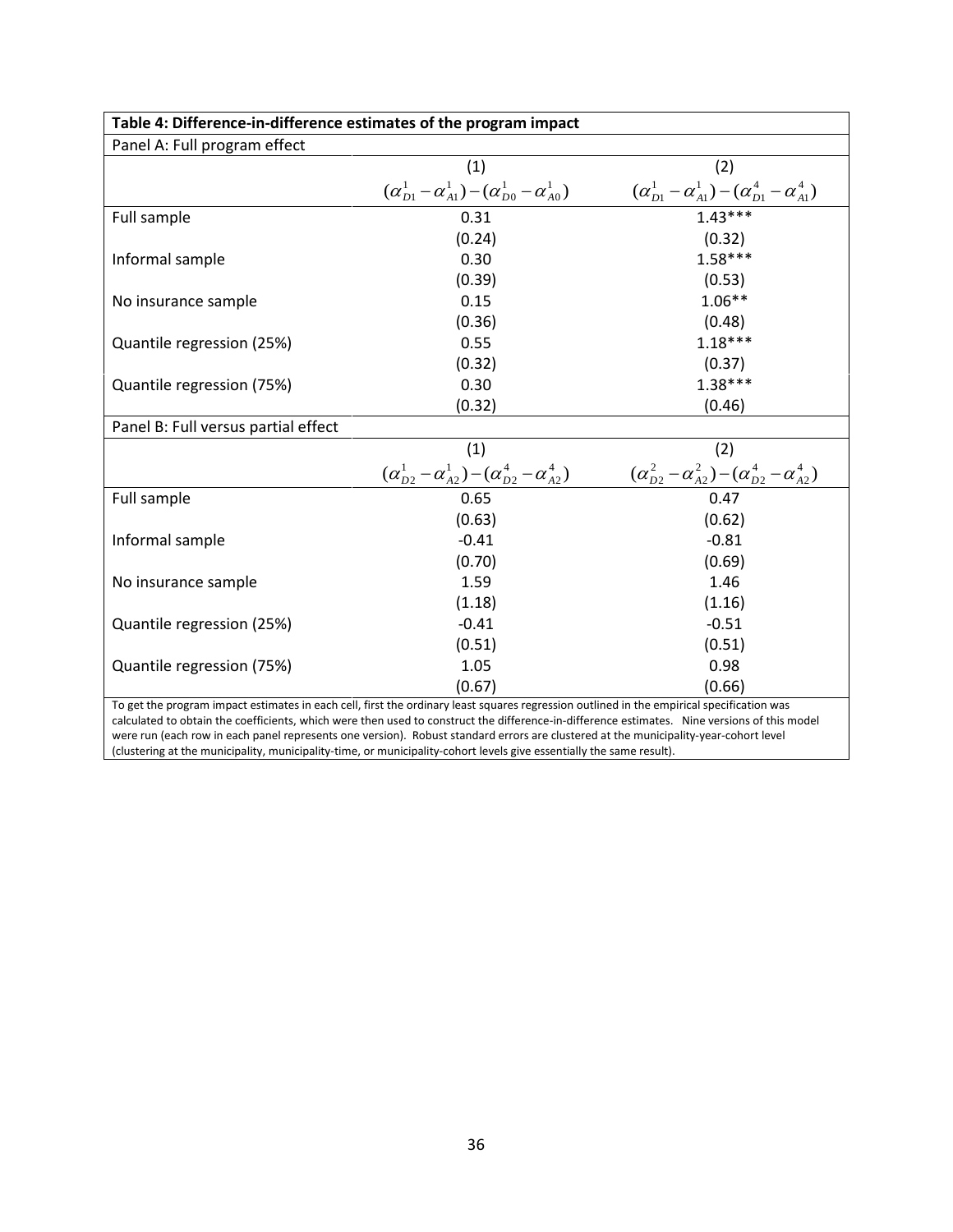| Table 5 - Household was enrolled in Seguro Popular by 2009 (100 = yes)                                                                                          |                    |                    |                     |  |  |
|-----------------------------------------------------------------------------------------------------------------------------------------------------------------|--------------------|--------------------|---------------------|--|--|
|                                                                                                                                                                 | (1)                | (2)                | (3)                 |  |  |
|                                                                                                                                                                 | Basic              | Basic + health     | Basic + health +    |  |  |
|                                                                                                                                                                 |                    |                    | community           |  |  |
| Basic household characteristics                                                                                                                                 |                    |                    |                     |  |  |
| Education of the male head                                                                                                                                      | $-1.09***$ (0.16)  | $-1.06***$ (0.16)  | $-0.71***$ (0.15)   |  |  |
| Education of the female head                                                                                                                                    | $-0.50***$ (0.18)  | $-0.48***$ (0.18)  | $-0.28*$ (0.16)     |  |  |
| Age of the male head                                                                                                                                            | $-0.11$ $(0.06)$   | $-0.11$ $(0.06)$   | $-0.09$ $(0.07)$    |  |  |
| Age of the female head                                                                                                                                          | $-0.04$ $(0.07)$   | $-0.05$ $(0.07)$   | $-0.08$ $(0.07)$    |  |  |
| No one in the household works in the formal sector                                                                                                              | $0.11$ $(0.91)$    | $0.17$ $(0.94)$    | $-1.23$ $(1.07)$    |  |  |
| The household has health insurance                                                                                                                              | $-18.45***$ (1.46) | $-18.54***$ (1.47) | $-15.19***$ (1.33)  |  |  |
| Seguro Popular arrived in 2003 (omitted category is 2002)                                                                                                       | $-3.95$ (4.80)     | $-4.00$ $(4.78)$   | $-3.49$ (5.70)      |  |  |
| Seguro Popular arrived in 2004                                                                                                                                  | $0.82$ (4.09)      | $0.72$ $(4.11)$    | $0.46$ (4.82)       |  |  |
| Seguro Popular arrived in 2005                                                                                                                                  | $-6.58$ $(4.74)$   | $-6.65(4.78)$      | $-5.94*$ (3.46)     |  |  |
| Seguro Popular arrived in 2006                                                                                                                                  | $0.56$ (5.78)      | $0.56$ (5.75)      | $3.85$ (5.53)       |  |  |
| Seguro Popular arrived in 2007                                                                                                                                  | $-14.29***$ (7.18) | $-14.65**$ (7.13)  | $-9.43(7.82)$       |  |  |
| Seguro Popular arrived in 2008                                                                                                                                  | $-38.81***$ (6.94) | $-38.81***$ (6.88) | $-31.94***$ (10.26) |  |  |
| Seguro Popular arrived after 2008                                                                                                                               | $-24.13***$ (3.40) | $-24.11***$ (3.42) | $-19.69***$ (3.00)  |  |  |
| Log of per capita expenditure                                                                                                                                   | $-7.48***$ (0.99)  | $-7.29***$ (0.97)  | $-4.53***$ (0.94)   |  |  |
| Household health characteristics                                                                                                                                |                    |                    |                     |  |  |
| Height of the male head                                                                                                                                         |                    | $0.06$ $(0.08)$    | $0.07$ $(0.08)$     |  |  |
| Height of the female head                                                                                                                                       |                    | $-0.03$ $(0.07)$   | $-0.04$ $(0.08)$    |  |  |
| If the male head smokes                                                                                                                                         |                    | $-2.06$ $(1.76)$   | $-0.32$ $(1.88)$    |  |  |
| If the female head smokes                                                                                                                                       |                    | 1.76 (1.32)        | 1.44(1.45)          |  |  |
| If the male head exercises                                                                                                                                      |                    | $-0.46$ $(1.73)$   | $-1.01$ $(1.68)$    |  |  |
| If the female head exercises                                                                                                                                    |                    | $-1.71(1.21)$      | $-1.08$ $(1.26)$    |  |  |
| If the male head has been diagnosed with hypertension                                                                                                           |                    | $-0.69$ $(2.31)$   | $1.19$ $(2.30)$     |  |  |
| If the female head has been diagnosed with hypertension                                                                                                         |                    | $3.78**$ (1.52)    | $2.77*$ (1.63)      |  |  |
| If the male head has been diagnosed with cancer                                                                                                                 |                    | 21.38* (12.00)     | 15.53 (14.90)       |  |  |
| If the female head has been diagnosed with cancer                                                                                                               |                    | 1.95 (3.73)        | $0.75$ $(3.80)$     |  |  |
| Community healthcare characteristics                                                                                                                            |                    |                    |                     |  |  |
| At least one SSA institution                                                                                                                                    |                    |                    | $3.35$ $(3.26)$     |  |  |
| At least one IMSS/ISSTE institution                                                                                                                             |                    |                    | $-7.10(4.50)$       |  |  |
| At least one private institution                                                                                                                                |                    |                    | $-7.16**$ (3.54)    |  |  |
| At least one other type of institution                                                                                                                          |                    |                    | $-6.87**$ (2.70)    |  |  |
| At least one center with a family planning area                                                                                                                 |                    |                    | 3.43(3.84)          |  |  |
| At least one center with mother-child services area                                                                                                             |                    |                    | 4.06 (5.00)         |  |  |
| At least one center with good ventilation in the exam room                                                                                                      |                    |                    | 10.57* (5.30)       |  |  |
| At least one center with a very clean floor in the exam room                                                                                                    |                    |                    | 3.54 (3.54)         |  |  |
| At least one center with a lab                                                                                                                                  |                    |                    | $-6.09$ $(4.86)$    |  |  |
| At least one center without frequent blackouts                                                                                                                  |                    |                    | $0.54$ $(2.31)$     |  |  |
| At least one center with community outreach                                                                                                                     |                    |                    | $0.45$ (6.12)       |  |  |
| Constant                                                                                                                                                        | 104.56*** (10.41)  | 113.54*** (11.96)  | 79.46*** (17.10)    |  |  |
| F-statistic (p-value)                                                                                                                                           | 35.63 (0.00)       | 68.92 (0.00)       | 871.97 (0.00)       |  |  |
| Adjusted R-squared                                                                                                                                              | 0.22               | 0.23               | 0.24                |  |  |
| Number of observations                                                                                                                                          | 7,957              | 7,957              | 6,119               |  |  |
| Additional covariates in both models not shown in the table include whether the female and male head exist; number of household members of each gender from     |                    |                    |                     |  |  |
| 0-4 years old, 5-9 years old, 10-14 years old, 15-24 years old, 25 to 64 years old, and 65 or older; whether someone in the household works; and state dummies. |                    |                    |                     |  |  |

Additional covariates in model (2) not shown in the table include waist circumference, BMI, and blood pressure of the household heads and whether the household heads have been diagnosed with diabetes or heart disease. All dependent variables are measured at baseline. Robust standard errors clustered by municipality are in parenthesis.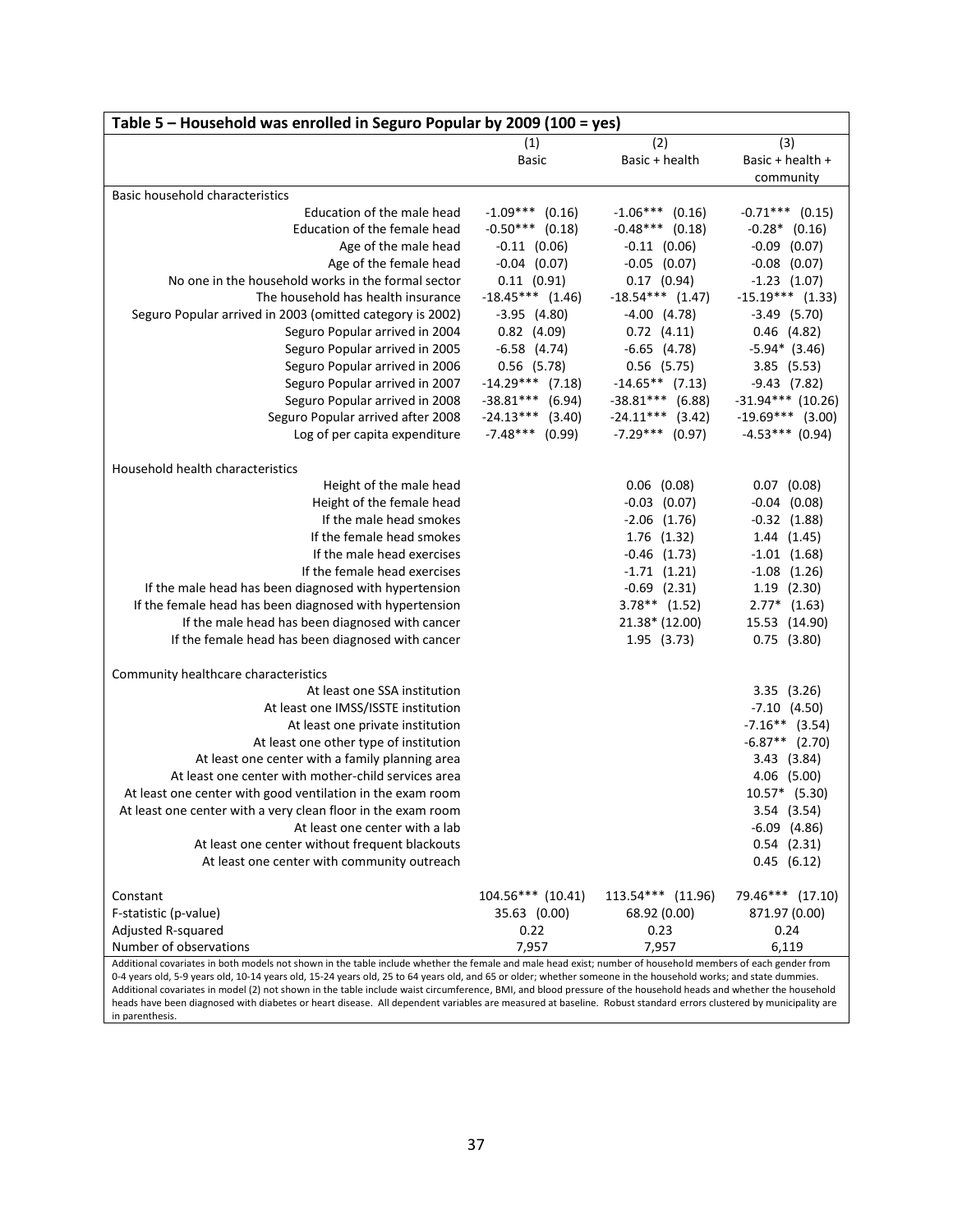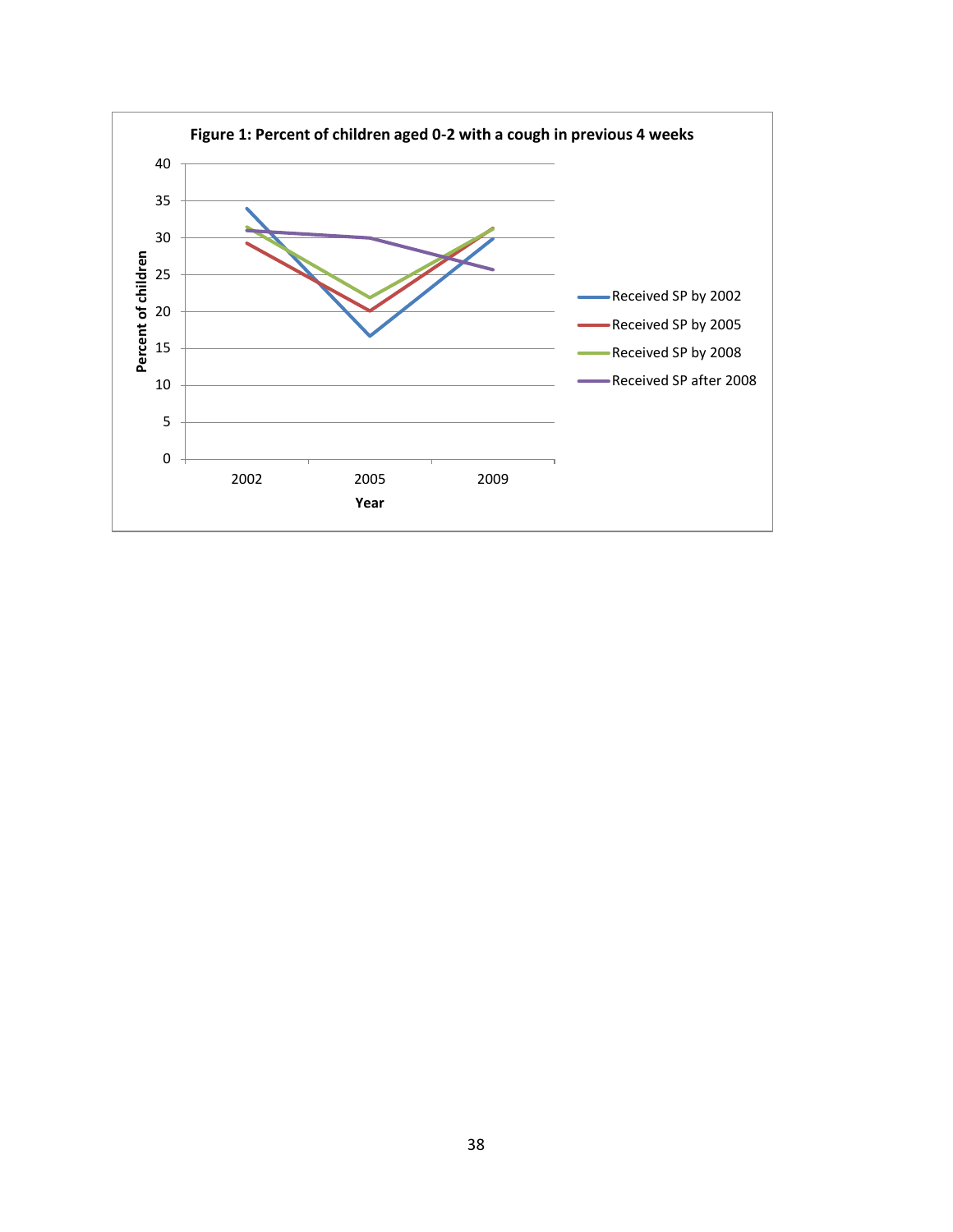